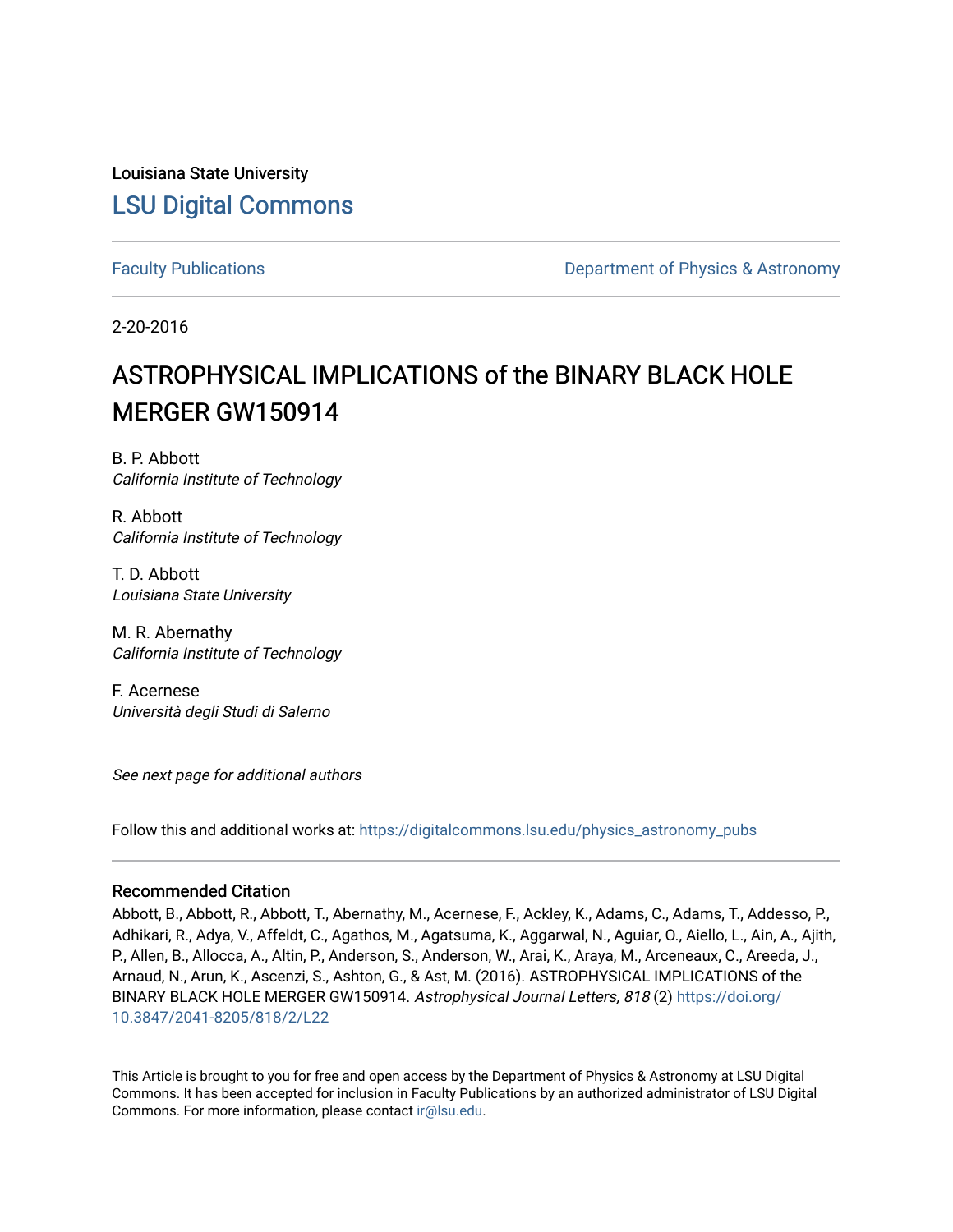# Authors

B. P. Abbott, R. Abbott, T. D. Abbott, M. R. Abernathy, F. Acernese, K. Ackley, C. Adams, T. Adams, P. Addesso, R. X. Adhikari, V. B. Adya, C. Affeldt, M. Agathos, K. Agatsuma, N. Aggarwal, O. D. Aguiar, L. Aiello, A. Ain, P. Ajith, B. Allen, A. Allocca, P. A. Altin, S. B. Anderson, W. G. Anderson, K. Arai, M. C. Araya, C. C. Arceneaux, J. S. Areeda, N. Arnaud, K. G. Arun, S. Ascenzi, G. Ashton, and M. Ast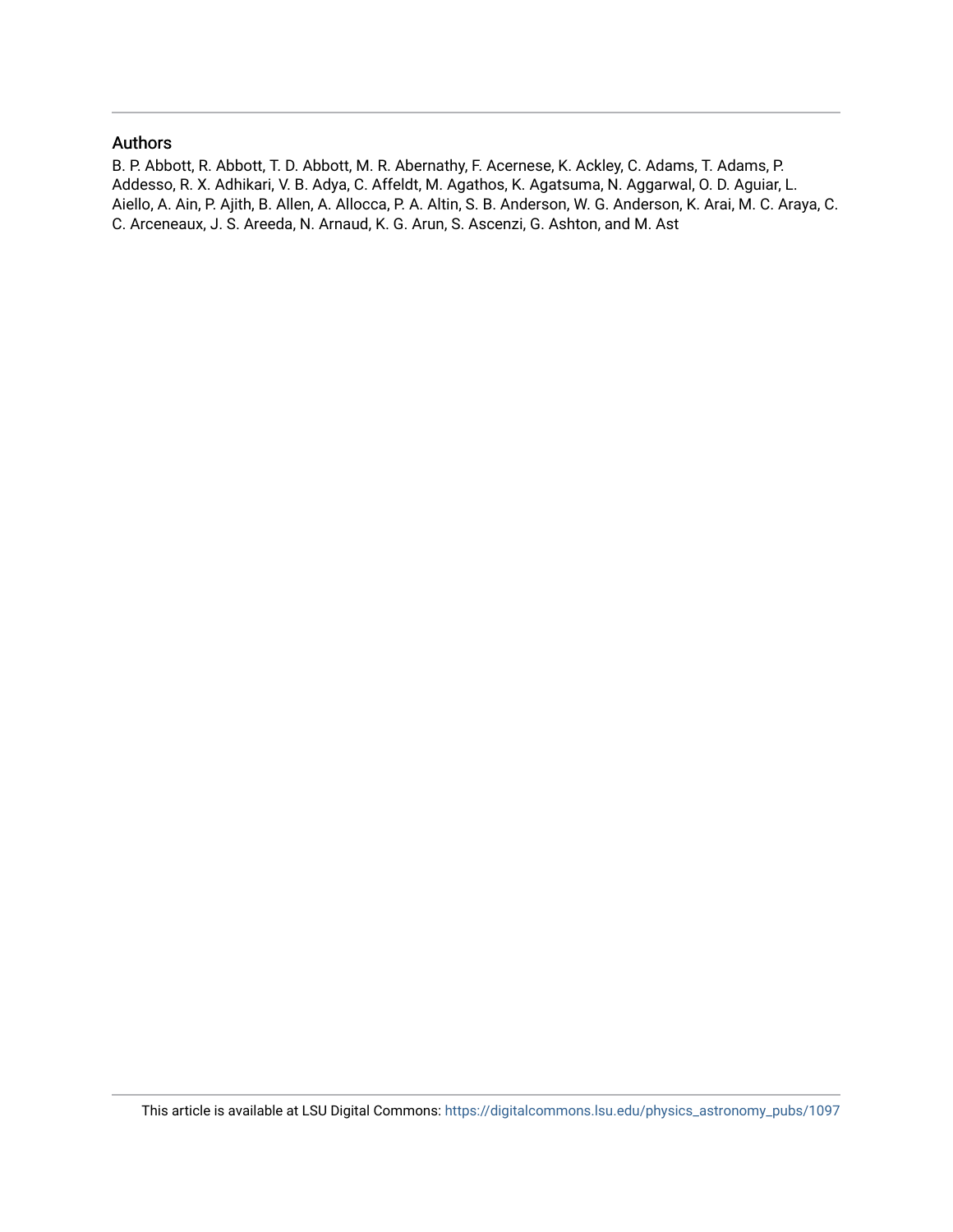

# *ASTROPHYSICAL IMPLICATIONS OF THE BINARY BLACK HOLE MERGER GW150914*

The MIT Faculty has made this article openly available. *[Please](https://libraries.mit.edu/forms/dspace-oa-articles.html) share* how this access benefits you. Your story matters.

| <b>Citation</b>     | Abbott, B. P., R. Abbott, T. D. Abbott, M. R. Abernathy, F. Acernese,<br>K. Ackley, C. Adams, et al. "ASTROPHYSICAL IMPLICATIONS OF<br>THE BINARY BLACK HOLE MERGER GW150914." The Astrophysical<br>Journal 818, no. 2 (February 11, 2016): L22. |
|---------------------|--------------------------------------------------------------------------------------------------------------------------------------------------------------------------------------------------------------------------------------------------|
| <b>As Published</b> | http://dx.doi.org/10.3847/2041-8205/818/2/l22                                                                                                                                                                                                    |
| <b>Publisher</b>    | Institute of Physics Publishing (IOP)                                                                                                                                                                                                            |
| <b>Version</b>      | Final published version                                                                                                                                                                                                                          |
| <b>Citable link</b> | http://hdl.handle.net/1721.1/102859                                                                                                                                                                                                              |
| <b>Terms of Use</b> | Article is made available in accordance with the publisher's<br>policy and may be subject to US copyright law. Please refer to the<br>publisher's site for terms of use.                                                                         |



DSpace@MIT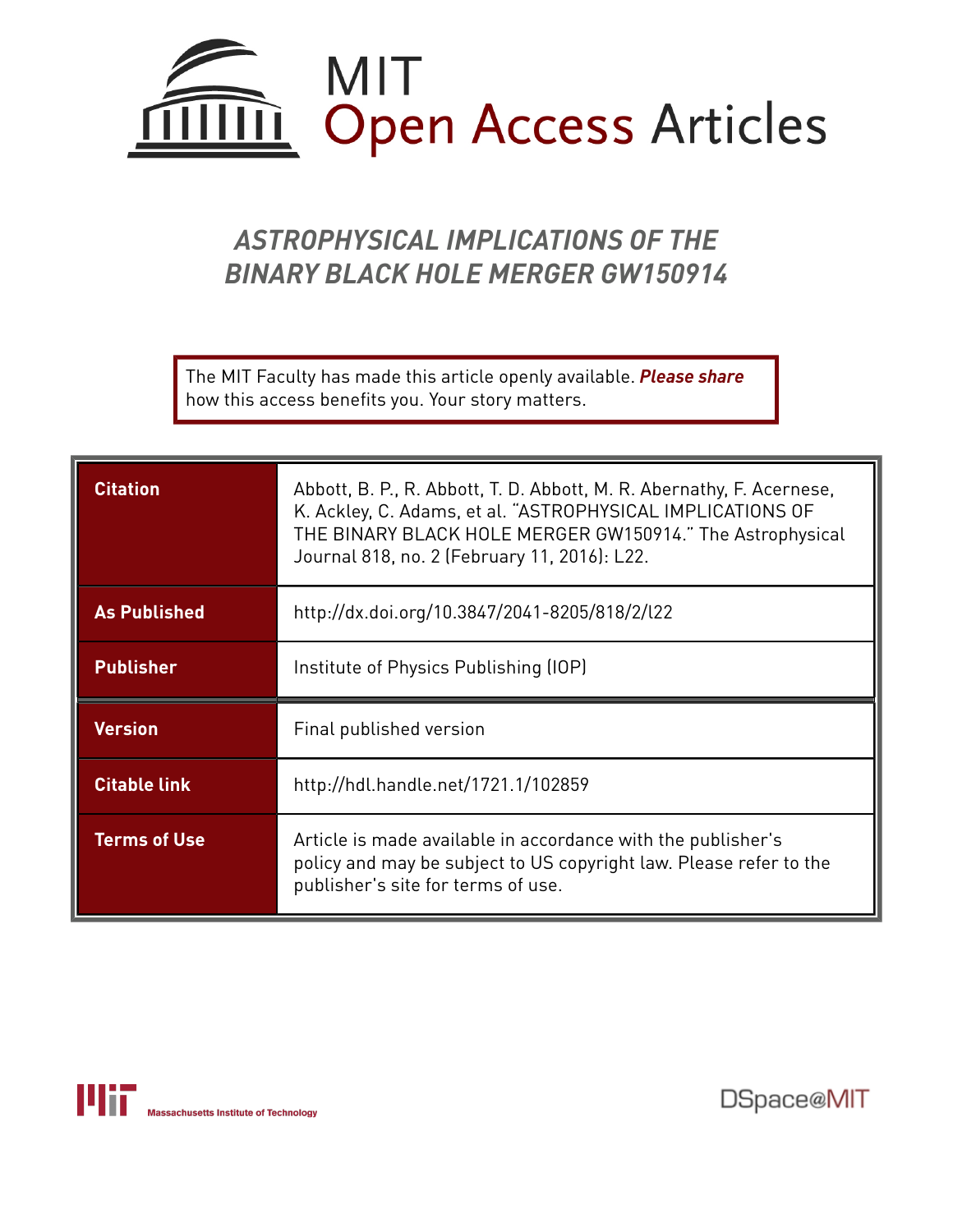

# ASTROPHYSICAL IMPLICATIONS OF THE BINARY BLACK HOLE MERGER GW150914

B. P. Abbott<sup>[1](#page-5-0)</sup>, R. Abbott<sup>1</sup>, T. D. Abbott<sup>[2](#page-5-1)</sup>, M. R. Abernathy<sup>1</sup>, F. Acernese<sup>[3](#page-5-2)[,4](#page-5-3)</sup>, K. Ackley<sup>[5](#page-5-4)</sup>, C. Adams<sup>[6](#page-5-5)</sup>, T. Adams<sup>[7](#page-5-6)</sup>, P. Addesso<sup>[3](#page-5-2)</sup>, R. X. Adhikari<sup>[1](#page-5-0)</sup>, V. B. Adya<sup>[8](#page-5-7)</sup>, C. Affeldt<sup>8</sup>, M. Agathos<sup>[9](#page-5-8)</sup>, K. Agatsuma<sup>9</sup>, N. Aggarwal<sup>[10](#page-5-9)</sup>, O. D. Aguiar<sup>[11](#page-5-10)</sup>, L. AIELLO<sup>[12](#page-5-11)[,13](#page-5-12)</sup>, A. Ain<sup>[14](#page-5-13)</sup>, P. Ajith<sup>[15](#page-5-14)</sup>, B. Allen<sup>[8](#page-5-7)[,16](#page-5-15)[,17](#page-5-16)</sup>, A. Allocca<sup>[18](#page-5-17)[,19](#page-5-18)</sup>, P. A. Altin<sup>[20](#page-5-19)</sup>, S. B. Anderson<sup>[1](#page-5-0)</sup>, W. G. Anderson<sup>[16](#page-5-15)</sup>, K. Arai<sup>[1](#page-5-0)</sup>, M. C. Araya<sup>1</sup>, C. C. Arceneaux<sup>[21](#page-5-20)</sup>, J. S. Areeda<sup>[22](#page-5-21)</sup>, N. Arnaud<sup>[23](#page-5-22)</sup>, K. G. Arun<sup>[24](#page-5-23)</sup>, S. Ascenzi<sup>[13](#page-5-12)[,25](#page-5-24)</sup>, G. Ashton<sup>[26](#page-5-25)</sup>, M. Ast<sup>[27](#page-5-26)</sup>, S. M. Aston<sup>[6](#page-5-5)</sup>, P. Astone<sup>[28](#page-5-27)</sup>, P. Aufmuth<sup>[8](#page-5-7)</sup>, C. Aulbert<sup>8</sup>, S. Babak<sup>[29](#page-5-28)</sup>, P. Bacon<sup>[30](#page-5-29)</sup>, M. K. M. Bader<sup>[9](#page-5-8)</sup>, P. T. Baker<sup>[31](#page-5-30)</sup>, F. BALDACCINI<sup>[32](#page-5-31)[,33](#page-5-32)</sup>, G. BALLARDIN<sup>[34](#page-5-33)</sup>, S. W. BALLMER<sup>[35](#page-5-34)</sup>, J. C. BARAYOGA<sup>[1](#page-5-0)</sup>, S. E. BARCLAY<sup>[36](#page-5-35)</sup>, B. C. BARISH<sup>1</sup>, D. BARKER<sup>[37](#page-5-36)</sup>, F. Barone<sup>[3](#page-5-2)[,4](#page-5-3)</sup>, B. Barr<sup>[36](#page-5-35)</sup>, L. Barsotti<sup>[10](#page-5-9)</sup>, M. Barsuglia<sup>[30](#page-5-29)</sup>, D. Barta<sup>[38](#page-5-37)</sup>, J. Bartlett<sup>[37](#page-5-36)</sup>, I. Bartos<sup>[39](#page-5-38)</sup>, R. Bassiri<sup>[40](#page-5-39)</sup>, A. Basti<sup>[18](#page-5-17)[,19](#page-5-18)</sup>, J. C. Batch<sup>[37](#page-5-36)</sup>, C. Baune<sup>[8](#page-5-7)</sup>, V. Bavigadda<sup>[34](#page-5-33)</sup>, M. Bazzan<sup>[41](#page-5-40)[,42](#page-5-41)</sup>, B. Behnke<sup>[29](#page-5-28)</sup>, M. Bejger<sup>[43](#page-5-42)</sup>, C. Belczynski<sup>[44](#page-5-43)</sup>, A. S. Bell<sup>[36](#page-5-35)</sup>, C. J. Bell<sup>[36](#page-5-35)</sup>, B. K. Berger<sup>[1](#page-5-0)</sup>, J. Bergman<sup>[37](#page-5-36)</sup>, G. Bergmann<sup>[8](#page-5-7)</sup>, C. P. L. Berry<sup>[45](#page-5-44)</sup>, D. Bersanetti<sup>[46](#page-5-45)[,47](#page-5-46)</sup>, A. Bertolini<sup>[9](#page-5-8)</sup>, J. Betzwieser<sup>[6](#page-5-5)</sup>, S. Bhagwat<sup>[35](#page-5-34)</sup>, R. Bhandare<sup>[48](#page-5-47)</sup>, I. A. Bilenko<sup>[49](#page-5-48)</sup>, G. Billingsley<sup>[1](#page-5-0)</sup>, J. Birch<sup>6</sup>, R. Birney<sup>[50](#page-5-49)</sup>, S. Biscans<sup>[10](#page-5-9)</sup>, A. Bisht<sup>[8](#page-5-7)[,17](#page-5-16)</sup>, M. Bitossi<sup>[34](#page-5-33)</sup>, C. Biwer<sup>[35](#page-5-34)</sup>, M. A. Bizouard<sup>[23](#page-5-22)</sup>, J. K. Blackburn<sup>[1](#page-5-0)</sup>, C. D. Blair<sup>[51](#page-5-50)</sup>, D. G. Blair<sup>51</sup>, R. M. Blair<sup>[37](#page-5-36)</sup>, S. Bloemen<sup>[52](#page-5-51)</sup>, O. Bock<sup>[8](#page-5-7)</sup>, T. P. Bodiya<sup>[10](#page-5-9)</sup>, M. Boer<sup>[53](#page-5-52)</sup>, G. Bogaert<sup>53</sup>, C. Bogan<sup>8</sup>, A. Bohe<sup>[29](#page-5-28)</sup>, P. Bojtos<sup>[54](#page-5-53)</sup>, C. Bond<sup>[45](#page-5-44)</sup>, F. Bondu<sup>[55](#page-6-0)</sup>, R. Bonnand<sup>[7](#page-5-6)</sup>, B. A. Boom<sup>[9](#page-5-8)</sup>, R. Bork<sup>[1](#page-5-0)</sup>, V. Boschi<sup>[18](#page-5-17)[,19](#page-5-18)</sup>, S. Bose<sup>[14](#page-5-13)[,56](#page-6-1)</sup>, Y. Bouffanais<sup>[30](#page-5-29)</sup>, A. Bozzi<sup>[34](#page-5-33)</sup>, C. BRADASCHIA<sup>[19](#page-5-18)</sup>, P. R. BRADY<sup>[16](#page-5-15)</sup>, V. B. BRAGINSKY<sup>[49](#page-5-48)</sup>, M. BRANCHESI<sup>[57](#page-6-2)[,58](#page-6-3)</sup>, J. E. BRAU<sup>[59](#page-6-4)</sup>, T. BRIANT<sup>[60](#page-6-5)</sup>, A. BRILLET<sup>[53](#page-5-52)</sup>, M. Brinkmann<sup>[8](#page-5-7)</sup>, V. Brisson<sup>[23](#page-5-22)</sup>, P. Brockill<sup>[16](#page-5-15)</sup>, A. F. Brooks<sup>[1](#page-5-0)</sup>, D. A. Brown<sup>[35](#page-5-34)</sup>, D. D. Brown<sup>[45](#page-5-44)</sup>, N. M. Brown<sup>[10](#page-5-9)</sup>, C. C. BUCHANAN<sup>[2](#page-5-1)</sup>, A. BUIKEMA<sup>[10](#page-5-9)</sup>, T. BULIK<sup>[44](#page-5-43)</sup>, H. J. BULTEN<sup>[9](#page-5-8)[,61](#page-6-6)</sup>, A. BUONANNO<sup>[29](#page-5-28)[,62](#page-6-7)</sup>, D. BUSKULIC<sup>[7](#page-5-6)</sup>, C. BUY<sup>[30](#page-5-29)</sup>, R. L. BYER<sup>[40](#page-5-39)</sup>, L. Cadonati<sup>[63](#page-6-8)</sup>, G. Cagnoli<sup>[64](#page-6-9)[,65](#page-6-10)</sup>, C. Cahillane<sup>[1](#page-5-0)</sup>, J. Calderón Bustillo<sup>63[,66](#page-6-11)</sup>, T. Callister<sup>1</sup>, E. Calloni<sup>[4](#page-5-3)[,67](#page-6-12)</sup>, J. B. Camp<sup>[68](#page-6-13)</sup>, K. C. Cannon<sup>[69](#page-6-14)</sup>, J. Cao<sup>[70](#page-6-15)</sup>, C. D. Capano<sup>[8](#page-5-7)</sup>, E. Capocasa<sup>[30](#page-5-29)</sup>, F. Carbognani<sup>[34](#page-5-33)</sup>, S. Caride<sup>[71](#page-6-16)</sup>, J. Casanueva Diaz<sup>[23](#page-5-22)</sup>, C. CASENTINI<sup>[13](#page-5-12)[,25](#page-5-24)</sup>, S. CAUDILL<sup>[16](#page-5-15)</sup>, M. CAVAGLIÀ<sup>[21](#page-5-20)</sup>, F. CAVALIER<sup>[23](#page-5-22)</sup>, R. CAVALIERI<sup>[34](#page-5-33)</sup>, G. CELLA<sup>[19](#page-5-18)</sup>, C. CEPEDA<sup>[1](#page-5-0)</sup>, L. Cerboni Baiardi<sup>[57](#page-6-2)[,58](#page-6-3)</sup>, G. Cerretani<sup>[18](#page-5-17)[,19](#page-5-18)</sup>, E. Cesarini<sup>[13](#page-5-12)[,25](#page-5-24)</sup>, R. Chakraborty<sup>[1](#page-5-0)</sup>, T. Chalermsongsak<sup>1</sup>, S. J. Chamberlin<sup>[72](#page-6-17)</sup>, M. CHAN<sup>[36](#page-5-35)</sup>, S. CHAO<sup>[73](#page-6-18)</sup>, P. CHARLTON<sup>[74](#page-6-19)</sup>, E. CHASSANDE-MOTTIN<sup>[30](#page-5-29)</sup>, H. Y. CHEN<sup>[75](#page-6-20)</sup>, Y. CHEN<sup>[76](#page-6-21)</sup>, C. CHENG<sup>73</sup>, A. CHINCARINI<sup>[47](#page-5-46)</sup>, A. Chiummo<sup>[34](#page-5-33)</sup>, H. S. Cho<sup>[77](#page-6-22)</sup>, M. Cho<sup>[62](#page-6-7)</sup>, J. H. Chow<sup>[20](#page-5-19)</sup>, N. Christensen<sup>[78](#page-6-23)</sup>, O. Chu<sup>[51](#page-5-50)</sup>, S. Chua<sup>[60](#page-6-5)</sup>, S. Chung<sup>[5](#page-5-4)1</sup>, G. Ciani<sup>5</sup>, F. CLARA<sup>[37](#page-5-36)</sup>, J. A. CLARK<sup>[63](#page-6-8)</sup>, F. CLEVA<sup>[53](#page-5-52)</sup>, E. COCCIA<sup>[12](#page-5-11)[,13](#page-5-12)[,25](#page-5-24)</sup>, P.-F. COHADON<sup>[60](#page-6-5)</sup>, A. COLLA<sup>[28](#page-5-27)[,79](#page-6-24)</sup>, C. G. COLLETTE<sup>[80](#page-6-25)</sup>, L. COMINSKY<sup>[81](#page-6-26)</sup>, M. CONSTANCIO JR.<sup>[11](#page-5-10)</sup>, A. CONTE<sup>[28](#page-5-27)[,79](#page-6-24)</sup>, L. CONTI<sup>[42](#page-5-41)</sup>, D. COOK<sup>[37](#page-5-36)</sup>, T. R. CORBITT<sup>[2](#page-5-1)</sup>, N. CORNISH<sup>[31](#page-5-30)</sup>, A. CORSI<sup>[82](#page-6-27)</sup>, S. CORTESE<sup>[34](#page-5-33)</sup>, C. A. Costa<sup>[11](#page-5-10)</sup>, M. W. Coughlin<sup>[78](#page-6-23)</sup>, S. B. Coughlin<sup>[83](#page-6-28)</sup>, J.-P. Coulon<sup>[53](#page-5-52)</sup>, S. T. Countryman<sup>[39](#page-5-38)</sup>, P. Couvares<sup>[1](#page-5-0)</sup>, E. E. Cowan<sup>[63](#page-6-8)</sup>, D. M. COWARD<sup>[51](#page-5-50)</sup>, M. J. COWART<sup>[6](#page-5-5)</sup>, D. C. COYNE<sup>[1](#page-5-0)</sup>, R. COYNE<sup>[82](#page-6-27)</sup>, K. Craig<sup>[36](#page-5-35)</sup>, J. D. E. Creighton<sup>[16](#page-5-15)</sup>, J. Cripe<sup>[2](#page-5-1)</sup>, S. G. Crowder<sup>[84](#page-6-29)</sup>, A. Cumming<sup>[36](#page-5-35)</sup>, L. Cunningham<sup>36</sup>, E. Cuoco<sup>[34](#page-5-33)</sup>, T. Dal Canton<sup>[8](#page-5-7)</sup>, S. L. Danilishin<sup>36</sup>, S. D'Antonio<sup>[13](#page-5-12)</sup>, K. Danzmann<sup>8[,17](#page-5-16)</sup>, N. S. Darman<sup>[85](#page-6-30)</sup>, V. Dattilo<sup>[34](#page-5-33)</sup>, I. Dave<sup>[48](#page-5-47)</sup>, H. P. Daveloza<sup>[86](#page-6-31)</sup>, M. Davier<sup>[23](#page-5-22)</sup>, G. S. Davies<sup>[36](#page-5-35)</sup>, E. J. Daw<sup>[87](#page-6-32)</sup>, R. Day<sup>34</sup>, D. DeBra<sup>[40](#page-5-39)</sup>, G. Debreczeni<sup>[38](#page-5-37)</sup>, J. Degallaix<sup>[65](#page-6-10)</sup>, M. De Laurentis<sup>[4](#page-5-3)[,67](#page-6-12)</sup>, S. Deléglise<sup>[60](#page-6-5)</sup>, W. Del Pozzo<sup>[45](#page-5-44)</sup>, T. Denker<sup>[8](#page-5-7)[,17](#page-5-16)</sup>, T. Dent<sup>8</sup>, H. Dereli<sup>[53](#page-5-52)</sup>, V. Dergachev<sup>[1](#page-5-0)</sup>, R. DeRosa<sup>[6](#page-5-5)</sup>, R. T. DeRosa<sup>[4](#page-5-3)[,67](#page-6-12)</sup>, R. DeSalvo<sup>[88](#page-6-33)</sup>, S. Dhurandhar<sup>[14](#page-5-13)</sup>, M. C. Díaz<sup>[86](#page-6-31)</sup>, L. Di Fiore<sup>4</sup>, M. Di Giovanni<sup>[28](#page-5-27)[,79](#page-6-24)</sup>, A. Di Lieto<sup>[18](#page-5-17)[,19](#page-5-18)</sup>, S. Di Pace<sup>2[8](#page-5-7),79</sup>, I. Di Palma<sup>8[,29](#page-5-28)</sup>, A. Di Virgilio<sup>[19](#page-5-18)</sup>, G. Dojcinoski<sup>[89](#page-6-34)</sup>, V. Dolique<sup>[65](#page-6-10)</sup>, F. Donovan<sup>[10](#page-5-9)</sup>, K. L. Dooley<sup>[21](#page-5-20)</sup>, S. Doravari<sup>[6](#page-5-5)[,8](#page-5-7)</sup>, R. Douglas<sup>[36](#page-5-35)</sup>, T. P. Downes<sup>[16](#page-5-15)</sup>, M. Drago<sup>[8](#page-5-7)[,90](#page-6-35)[,91](#page-6-36)</sup>, R. W. P. Drever<sup>[1](#page-5-0)</sup>, J. C. Driggers<sup>[37](#page-5-36)</sup>, Z. Du<sup>[70](#page-6-15)</sup>, M. Ducrot<sup>[7](#page-5-6)</sup>, S. E. Dwyer<sup>37</sup>, T. B. Edo<sup>[87](#page-6-32)</sup>, M. C. Edwards<sup>[78](#page-6-23)</sup>, A. Effler<sup>[6](#page-5-5)</sup>, H.-B. Eggenstein<sup>[8](#page-5-7)</sup>, P. Ehrens<sup>[1](#page-5-0)</sup>, J. Eichholz<sup>[5](#page-5-4)</sup>, S. S. Eikenberry<sup>5</sup>, W. Engels<sup>[76](#page-6-21)</sup>, R. C. Essick<sup>[10](#page-5-9)</sup>, T. Etzel<sup>1</sup>, M. Evans<sup>10</sup>, T. M. Evans<sup>[6](#page-5-5)</sup>, R. Everett<sup>[72](#page-6-17)</sup>, M. Factourovich<sup>[39](#page-5-38)</sup>, V. Fafone<sup>[12](#page-5-11)[,13](#page-5-12)[,25](#page-5-24)</sup>, H. Fair<sup>[35](#page-5-34)</sup>, S. Fairhurst<sup>[92](#page-6-37)</sup>, X. Fan<sup>[70](#page-6-15)</sup>, O. Fang<sup>[51](#page-5-50)</sup>, S. Farinon<sup>[47](#page-5-46)</sup>, B. Farr<sup>[75](#page-6-20)</sup>, W. M. Farr<sup>[45](#page-5-44)</sup>, M. Favata $^{89}$  $^{89}$  $^{89}$ , M. Fays $^{92}$  $^{92}$  $^{92}$ , H. Fehrmann $^8$  $^8$ , M. M. Fejer $^{40}$  $^{40}$  $^{40}$ , I. Ferrante $^{18,19}$  $^{18,19}$  $^{18,19}$  $^{18,19}$ , E. C. Ferreira $^{11}$  $^{11}$  $^{11}$ , F. Ferrini $^{34}$  $^{34}$  $^{34}$ , F. Fidecaro $^{18,19}$ , I. FIORI<sup>[34](#page-5-33)</sup>, D. FIORUCCI<sup>[30](#page-5-29)</sup>, R. P. FISHER<sup>[35](#page-5-34)</sup>, R. Flaminio<sup>[65](#page-6-10)[,93](#page-6-38)</sup>, M. Fletcher<sup>[36](#page-5-35)</sup>, J.-D. Fournier<sup>[53](#page-5-52)</sup>, S. Franco<sup>[23](#page-5-22)</sup>, S. Frasca<sup>[28](#page-5-27)[,79](#page-6-24)</sup>, F. Frasconi<sup>[19](#page-5-18)</sup>, Z. Frei<sup>[54](#page-5-53)</sup>, A. Freise<sup>[45](#page-5-44)</sup>, R. Frey<sup>[59](#page-6-4)</sup>, V. Frey<sup>[23](#page-5-22)</sup>, T. T. Fricke<sup>[8](#page-5-7)</sup>, P. Fritschel<sup>[10](#page-5-9)</sup>, V. V. Frolov<sup>[6](#page-5-5)</sup>, P. Fulda<sup>[5](#page-5-4)</sup>, M. Fyffe<sup>6</sup>, H. A. G. GABBARD<sup>[21](#page-5-20)</sup>, J. R. GAIR<sup>[94](#page-6-39)</sup>, L. GAMMAITONI<sup>[32](#page-5-31)[,33](#page-5-32)</sup>, S. G. GAONKAR<sup>[14](#page-5-13)</sup>, F. GARUFI<sup>[4](#page-5-3)[,67](#page-6-12)</sup>, A. GATTO<sup>[30](#page-5-29)</sup>, G. GAUR<sup>[95](#page-6-40)[,96](#page-6-41)</sup>, N. Gehrels<sup>[68](#page-6-13)</sup>, G. Gemme<sup>[47](#page-5-46)</sup>, B. Gendre<sup>[53](#page-5-52)</sup>, E. Genin<sup>[34](#page-5-33)</sup>, A. Gennai<sup>[19](#page-5-18)</sup>, J. George<sup>[48](#page-5-47)</sup>, L. Gergely<sup>[97](#page-6-42)</sup>, V. Germain<sup>[7](#page-5-6)</sup>, Archisman Ghosh<sup>[15](#page-5-14)</sup>, S. Ghosh<sup>[9](#page-5-8)[,52](#page-5-51)</sup>, J. A. Giaime<sup>[2](#page-5-1)[,6](#page-5-5)</sup>, K. D. Giardina<sup>[6](#page-5-5)</sup>, A. Giazotto<sup>[19](#page-5-18)</sup>, K. Gill<sup>[98](#page-6-43)</sup>, A. Glaefke<sup>[36](#page-5-35)</sup>, E. Goetz<sup>[71](#page-6-16)</sup>, R. GOETZ<sup>[5](#page-5-4)</sup>, L. GONDAN<sup>[54](#page-5-53)</sup>, G. GONZÁLEZ<sup>[2](#page-5-1)</sup>, J. M. GONZALEZ CASTRO<sup>[18](#page-5-17)[,19](#page-5-18)</sup>, A. GOPAKUMAR<sup>[99](#page-6-44)</sup>, N. A. GORDON<sup>[36](#page-5-35)</sup>, M. L. GORODETSKY<sup>[49](#page-5-48)</sup>, S. E. GOSSAN<sup>[1](#page-5-0)</sup>, M. GOSSELIN<sup>[34](#page-5-33)</sup>, R. GOUATY<sup>[7](#page-5-6)</sup>, C. Graef<sup>[36](#page-5-35)</sup>, P. B. Graff<sup>[62](#page-6-7)</sup>, M. Granata<sup>[65](#page-6-10)</sup>, A. Grant<sup>36</sup>, S. Gras<sup>[10](#page-5-9)</sup>, C. Gray<sup>[37](#page-5-36)</sup>, G. Greco<sup>[57](#page-6-2)[,58](#page-6-3)</sup>, A. C. Green<sup>[45](#page-5-44)</sup>, P. Groot<sup>[52](#page-5-51)</sup>, H. Grote<sup>[8](#page-5-7)</sup>, S. Grunewald<sup>[29](#page-5-28)</sup>, G. M. Guidi<sup>57,58</sup>, X. Guo<sup>[70](#page-6-15)</sup>, A. GUPTA<sup>[14](#page-5-13)</sup>, M. K. GUPTA<sup>[96](#page-6-41)</sup>, K. E. GUSHWA<sup>[1](#page-5-0)</sup>, E. K. GUSTAFSON<sup>1</sup>, R. GUSTAFSON<sup>[71](#page-6-16)</sup>, J. J. HACKER<sup>[22](#page-5-21)</sup>, B. R. HALL<sup>[56](#page-6-1)</sup>, E. D. HALL<sup>1</sup>, G. Hammond<sup>[36](#page-5-35)</sup>, M. Haney<sup>[99](#page-6-44)</sup>, M. M. Hanke<sup>[8](#page-5-7)</sup>, J. Hanks<sup>[37](#page-5-36)</sup>, C. Hanna<sup>[72](#page-6-17)</sup>, M. D. Hannam<sup>[92](#page-6-37)</sup>, J. Hanson<sup>[6](#page-5-5)</sup>, T. Hardwick<sup>[2](#page-5-1)</sup>, J. Harms<sup>[57](#page-6-2)[,58](#page-6-3)</sup>, G. M. Harry<sup>[100](#page-6-45)</sup>, I. W. Harry<sup>[29](#page-5-28)</sup>, M. J. Hart<sup>[36](#page-5-35)</sup>, M. T. Hartman<sup>[5](#page-5-4)</sup>, C.-J. Haster<sup>[45](#page-5-44)</sup>, K. Haughian<sup>36</sup>, A. Heidmann<sup>[60](#page-6-5)</sup>, M. C. Heintze<sup>[5](#page-5-4)[,6](#page-5-5)</sup>, H. Heitmann<sup>[53](#page-5-52)</sup>, P. Hello<sup>[23](#page-5-22)</sup>, G. Hemming<sup>[34](#page-5-33)</sup>, M. Hendry<sup>[36](#page-5-35)</sup>, I. S. Heng<sup>36</sup>, J. Hennig<sup>36</sup>, A. W. Heptonstall<sup>[1](#page-5-0)</sup>, M. HEURS<sup>[8](#page-5-7)[,17](#page-5-16)</sup>, S. HILD<sup>[36](#page-5-35)</sup>, D. HOAK<sup>[101](#page-6-46)</sup>, K. A. HODGE<sup>[1](#page-5-0)</sup>, D. HOFMAN<sup>[65](#page-6-10)</sup>, S. E. HOLLITT<sup>[102](#page-6-47)</sup>, K. HOLT<sup>[6](#page-5-5)</sup>, D. E. HOLZ<sup>[75](#page-6-20)</sup>, P. HOPKINS<sup>[92](#page-6-37)</sup>, D. J. Hosken<sup>[102](#page-6-47)</sup>, J. Hough<sup>[36](#page-5-35)</sup>, E. A. Houston<sup>36</sup>, E. J. Howell<sup>[51](#page-5-50)</sup>, Y. M. Hu<sup>36</sup>, S. Huang<sup>[73](#page-6-18)</sup>, E. A. Huerta<sup>[83](#page-6-28)[,103](#page-6-48)</sup>, D. Huet<sup>[23](#page-5-22)</sup>, B. Hughey<sup>[98](#page-6-43)</sup>, S. Husa<sup>[66](#page-6-11)</sup>, S. H. Huttner<sup>[36](#page-5-35)</sup>, T. Huynh-Dinh<sup>[6](#page-5-5)</sup>, A. Idrisy<sup>[72](#page-6-17)</sup>, N. Indik<sup>[8](#page-5-7)</sup>, D. R. Ingram<sup>[37](#page-5-36)</sup>, R. Inta<sup>[82](#page-6-27)</sup>, H. N. Isa<sup>36</sup>, J.-M. Isac<sup>[60](#page-6-5)</sup>, M. Isi<sup>[1](#page-5-0)</sup>, G. Islas<sup>[22](#page-5-21)</sup>, T. Isogai<sup>[10](#page-5-9)</sup>, B. R. Iyer<sup>[15](#page-5-14)</sup>, K. Izumi<sup>[37](#page-5-36)</sup>, T. Jacomin<sup>60</sup>, H. Jang<sup>[77](#page-6-22)</sup>, K. Jani<sup>[63](#page-6-8)</sup>, P. Jaranowski<sup>[104](#page-6-49)</sup>, S. Jawahar<sup>[105](#page-6-50)</sup>, F. Jiménez-Forteza<sup>[66](#page-6-11)</sup>, W. W. Johnson<sup>[2](#page-5-1)</sup>, D. I. Jones<sup>[26](#page-5-25)</sup>, R. Jones<sup>[36](#page-5-35)</sup>, R. J. G. Jonker<sup>[9](#page-5-8)</sup>, L. Ju<sup>[51](#page-5-50)</sup>, Haris K<sup>[106](#page-6-51)</sup>, C. V. Kalaghatgi<sup>[24](#page-5-23)[,92](#page-6-37)</sup>, V. Kalogera<sup>[83](#page-6-28)</sup>, S. Kandhasamy<sup>[21](#page-5-20)</sup>, G. Kang<sup>[77](#page-6-22)</sup>, J. B. Kanner<sup>[1](#page-5-0)</sup>, S. Karki<sup>[59](#page-6-4)</sup>, M. Kasprzack<sup>[2](#page-5-1)[,23](#page-5-22)[,34](#page-5-33)</sup>,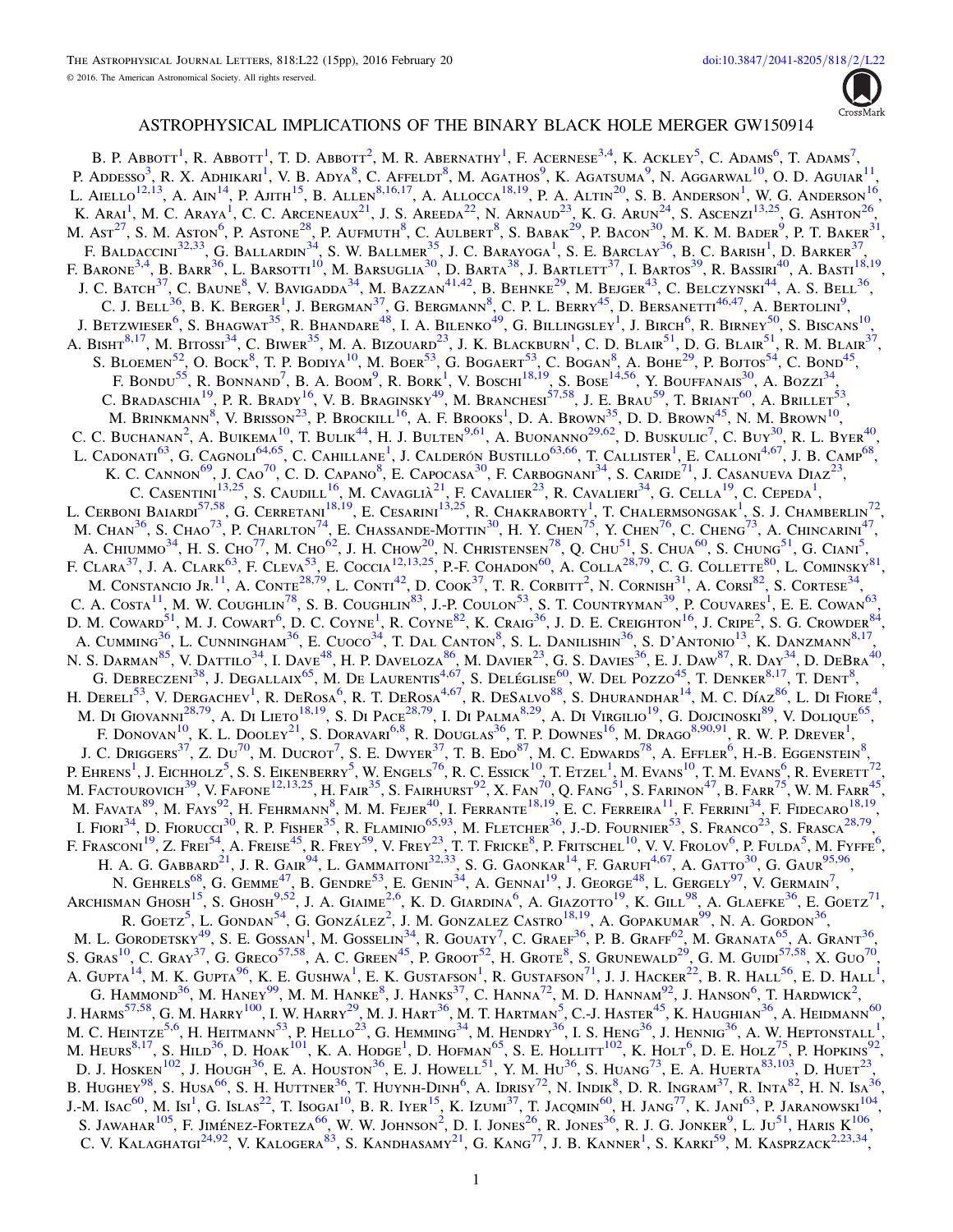E. Katsavounidis<sup>[10](#page-5-9)</sup>, W. Katzman<sup>[6](#page-5-5)</sup>, S. Kaufer<sup>[17](#page-5-16)</sup>, T. Kaur<sup>[51](#page-5-50)</sup>, K. Kawabe<sup>[37](#page-5-36)</sup>, F. Kawazoe<sup>[8](#page-5-7)</sup>, F. Kéfélian<sup>[53](#page-5-52)</sup>, M. S. Kehl<sup>[69](#page-6-14)</sup>, D. Keitel<sup>[8](#page-5-7)[,66](#page-6-11)</sup>, D. B. Kelley<sup>[35](#page-5-34)</sup>, W. Kells<sup>[1](#page-5-0)</sup>, R. Kennedy<sup>[87](#page-6-32)</sup>, J. S. Key<sup>[86](#page-6-31)</sup>, A. Khalaidovski<sup>8</sup>, F. Y. Khalili<sup>[49](#page-5-48)</sup>, I. Khan<sup>[12](#page-5-11)</sup>, S. Khan<sup>[92](#page-6-37)</sup>, Z. Khan<sup>[96](#page-6-41)</sup>, E. A. Khazanov<sup>[107](#page-6-52)</sup>, N. Kijbunchoo<sup>[37](#page-5-36)</sup>, C. Kim<sup>[77](#page-6-22)</sup>, J. Kim<sup>[108](#page-6-53)</sup>, K. Kim<sup>[109](#page-6-54)</sup>, Nam-Gyu Kim<sup>77</sup>, Namjun Kim<sup>[40](#page-5-39)</sup>, Y.-M. Kim<sup>[108](#page-6-53)</sup>, E. J. King<sup>[102](#page-6-47)</sup>, P. J. King<sup>[37](#page-5-36)</sup>, D. L. Kinzel<sup>[6](#page-5-5)</sup>, J. S. Kissel<sup>37</sup>, L. Kleybolte<sup>[27](#page-5-26)</sup>, S. Klimenko<sup>[5](#page-5-4)</sup>, S. M. Koehlenbeck<sup>[8](#page-5-7)</sup>, K. KOKEYAMA<sup>[2](#page-5-1)</sup>, S. KOLEY<sup>[9](#page-5-8)</sup>, V. KONDRASHOV<sup>[1](#page-5-0)</sup>, A. KONTOS<sup>[10](#page-5-9)</sup>, M. KOROBKO<sup>[27](#page-5-26)</sup>, W. Z. KORTH<sup>1</sup>, I. KOWALSKA<sup>[44](#page-5-43)</sup>, D. B. KOZAK<sup>1</sup>, V. Kringel<sup>[8](#page-5-7)</sup>, B. Krishnan<sup>8</sup>, A. Królak<sup>[110](#page-6-55)[,111](#page-6-56)</sup>, C. Krueger<sup>[17](#page-5-16)</sup>, G. Kuehn<sup>8</sup>, P. Kumar<sup>[69](#page-6-14)</sup>, L. Kuo<sup>[73](#page-6-18)</sup>, A. Kutynia<sup>110</sup>, B. D. Lackey<sup>[35](#page-5-34)</sup>, M. Landry<sup>[37](#page-5-36)</sup>, J. Lange<sup>[112](#page-6-57)</sup>, B. Lantz<sup>[40](#page-5-39)</sup>, P. D. Lasky<sup>[113](#page-6-58)</sup>, A. Lazzarini<sup>[1](#page-5-0)</sup>, C. Lazzaro<sup>[42](#page-5-41)[,63](#page-6-8)</sup>, P. Leaci<sup>[28](#page-5-27)[,29](#page-5-28)[,79](#page-6-24)</sup>, S. Leavey<sup>[36](#page-5-35)</sup>, E. O. Lebigot<sup>[30](#page-5-29)[,70](#page-6-15)</sup>, C. H. Lee<sup>[108](#page-6-53)</sup>, H. K. Lee<sup>[109](#page-6-54)</sup>, H. M. Lee<sup>[114](#page-6-59)</sup>, K. Lee<sup>36</sup>, A. Lenon<sup>[35](#page-5-34)</sup>, M. Leonardi<sup>[90](#page-6-35)[,91](#page-6-36)</sup>, J. R. Leong<sup>[8](#page-5-7)</sup>, N. Leroy<sup>[23](#page-5-22)</sup>, N. Letendre<sup>[7](#page-5-6)</sup>, Y. Levin<sup>[113](#page-6-58)</sup>, B. M. Levine<sup>[37](#page-5-36)</sup>, T. G. F. Li<sup>[1](#page-5-0)</sup>, A. Libson<sup>[10](#page-5-9)</sup>, T. B. Littenberg<sup>[115](#page-6-60)</sup>, N. A. Lockerbie<sup>[105](#page-6-50)</sup>, J. Logue<sup>[36](#page-5-35)</sup>, A. L. Lombardi<sup>[101](#page-6-46)</sup>, J. E. Lord<sup>[35](#page-5-34)</sup>, M. Lorenzini<sup>[12](#page-5-11)[,13](#page-5-12)</sup>, V. Loriette<sup>[116](#page-6-61)</sup>, M. Lormand<sup>[6](#page-5-5)</sup>, G. Losurdo<sup>[58](#page-6-3)</sup>, J. D. Lough<sup>[8](#page-5-7)[,17](#page-5-16)</sup>, H. Lück<sup>8,17</sup>, A. P. Lundgren<sup>8</sup>, J. Luo<sup>[78](#page-6-23)</sup>, R. Lynch<sup>[10](#page-5-9)</sup>, Y. Ma<sup>[51](#page-5-50)</sup>, T. MacDonald<sup>[40](#page-5-39)</sup>, B. Machenschalk<sup>[8](#page-5-7)</sup>, M. MacInnis<sup>[10](#page-5-9)</sup>, D. M. Macleod<sup>[2](#page-5-1)</sup>, F. Magaña-Sandoval<sup>[35](#page-5-34)</sup>, R. M. Magee<sup>[56](#page-6-1)</sup>, M. Mageswaran<sup>[1](#page-5-0)</sup>, E. Majorana<sup>[28](#page-5-27)</sup>, I. Maksimovic<sup>[116](#page-6-61)</sup>, V. Malvezzi<sup>[13](#page-5-12)[,25](#page-5-24)</sup>, N. Man<sup>[53](#page-5-52)</sup>, I. Mandel<sup>[45](#page-5-44)</sup>, V. Mandic<sup>[84](#page-6-29)</sup>, V. Mangano<sup>[36](#page-5-35)</sup>, G. L. Mansell<sup>[20](#page-5-19)</sup>, M. Manske<sup>[16](#page-5-15)</sup>, M. Mantovani<sup>[34](#page-5-33)</sup>, F. Marchesoni<sup>[33](#page-5-32)[,117](#page-6-62)</sup>, F. Marion<sup>[7](#page-5-6)</sup>, S. Márka<sup>[39](#page-5-38)</sup>, Z. Márka<sup>39</sup>, A. S. Markosyan<sup>[40](#page-5-39)</sup>, E. Maros<sup>[1](#page-5-0)</sup>, F. Martelli<sup>[57](#page-6-2)[,58](#page-6-3)</sup>, L. Martellini<sup>[53](#page-5-52)</sup>, I. W. Martin<sup>[36](#page-5-35)</sup>, R. M. Martin<sup>[5](#page-5-4)</sup>, D. V. Martynov<sup>[1](#page-5-0)</sup>, J. N. Marx<sup>1</sup>, K. Mason<sup>[10](#page-5-9)</sup>, A. Masserot<sup>[7](#page-5-6)</sup>, T. J. Massinger<sup>[35](#page-5-34)</sup>, M. Masso-Reid<sup>[36](#page-5-35)</sup>, F. Matichard<sup>[10](#page-5-9)</sup>, L. Matone<sup>[39](#page-5-38)</sup>, N. Mavalvala<sup>10</sup>, N. Mazumder<sup>[56](#page-6-1)</sup>, G. MAZZOLO<sup>[8](#page-5-7)</sup>, R. McCarthy<sup>[37](#page-5-36)</sup>, D. E. McClelland<sup>[20](#page-5-19)</sup>, S. McCormick<sup>[6](#page-5-5)</sup>, S. C. McGuire<sup>[118](#page-6-63)</sup>, G. McIntyre<sup>[1](#page-5-0)</sup>, J. McIver<sup>[101](#page-6-46)</sup>, D. J. McManus<sup>[20](#page-5-19)</sup>, S. T. McWilliams<sup>[103](#page-6-48)</sup>, D. Meacher<sup>[72](#page-6-17)</sup>, G. D. Meadors<sup>[8](#page-5-7)[,29](#page-5-28)</sup>, J. Meidam<sup>[9](#page-5-8)</sup>, A. Melatos<sup>[85](#page-6-30)</sup>, G. Mendell<sup>[37](#page-5-36)</sup>, D. Mendoza-Gandara<sup>[8](#page-5-7)</sup>, R. A. Mercer<sup>[16](#page-5-15)</sup>, E. Merilh<sup>[37](#page-5-36)</sup>, M. Merzougui<sup>[53](#page-5-52)</sup>, S. Meshkov<sup>[1](#page-5-0)</sup>, C. Messenger<sup>[36](#page-5-35)</sup>, C. Messick<sup>[72](#page-6-17)</sup>, P. M. Meyers<sup>[84](#page-6-29)</sup>, F. Mezzani<sup>[28](#page-5-27)[,79](#page-6-24)</sup>, H. Miao<sup>[45](#page-5-44)</sup>, C. Michel<sup>[65](#page-6-10)</sup>, H. Middleton<sup>45</sup>, E. E. Mikhailov<sup>[119](#page-6-64)</sup>, L. Milano<sup>[4](#page-5-3)[,67](#page-6-12)</sup>, J. Miller<sup>[10](#page-5-9)</sup>, M. Millhouse $^{31}$  $^{31}$  $^{31}$ , Y. Minenkov $^{13}$  $^{13}$  $^{13}$ , J. Ming $^{8,29}$  $^{8,29}$  $^{8,29}$  $^{8,29}$ , S. Mirshekari $^{120}$  $^{120}$  $^{120}$ , C. Mishra $^{15}$  $^{15}$  $^{15}$ , S. Mitra $^{14}$  $^{14}$  $^{14}$ , V. P. Mitrofanov $^{49}$  $^{49}$  $^{49}$ , G. Mitselmakher<sup>[5](#page-5-4)</sup>, R. Mittleman<sup>[10](#page-5-9)</sup>, A. Moggi<sup>[19](#page-5-18)</sup>, M. Mohan<sup>[34](#page-5-33)</sup>, S. R. P. Mohapatra<sup>10</sup>, M. Montani<sup>[57](#page-6-2)[,58](#page-6-3)</sup>, B. C. Moore<sup>[89](#page-6-34)</sup>, C. J. Moore<sup>[121](#page-6-66)</sup>, D. Moraru<sup>[37](#page-5-36)</sup>, G. Moreno<sup>37</sup>, S. R. Morriss<sup>[86](#page-6-31)</sup>, K. Mossavi<sup>[8](#page-5-7)</sup>, B. Mours<sup>[7](#page-5-6)</sup>, C. M. Mow-Lowry<sup>[45](#page-5-44)</sup>, C. L. Mueller<sup>[5](#page-5-4)</sup>, G. MUELLER<sup>[5](#page-5-4)</sup>, A. W. MUIR<sup>[92](#page-6-37)</sup>, ARUNAVA MUKHERJEE<sup>[15](#page-5-14)</sup>, D. MUKHERJEE<sup>[16](#page-5-15)</sup>, S. MUKHERJEE<sup>[86](#page-6-31)</sup>, N. MUKUND<sup>[14](#page-5-13)</sup>, A. MULLAVEY<sup>[6](#page-5-5)</sup>, J. Munch<sup>[102](#page-6-47)</sup>, D. J. Murphy<sup>[39](#page-5-38)</sup>, P. G. Murray<sup>[36](#page-5-35)</sup>, A. Mytidis<sup>[5](#page-5-4)</sup>, I. Nardecchia<sup>[13](#page-5-12)[,25](#page-5-24)</sup>, L. Naticchioni<sup>[28](#page-5-27)[,79](#page-6-24)</sup>, R. K. Nayak<sup>[122](#page-6-67)</sup>, V. Necula<sup>[5](#page-5-4)</sup>, K. Nedkova<sup>[101](#page-6-46)</sup>, G. Nelemans<sup>[9](#page-5-8)[,52](#page-5-51)</sup>, M. Neri<sup>[46](#page-5-45)[,47](#page-5-46)</sup>, A. Neunzert<sup>[71](#page-6-16)</sup>, G. Newton<sup>[36](#page-5-35)</sup>, T. T. Nguyen<sup>[20](#page-5-19)</sup>, A. B. Nielsen<sup>[8](#page-5-7)</sup>, S. Nissanke<sup>[9](#page-5-8)[,52](#page-5-51)</sup>, A. Nitz<sup>[8](#page-5-7)</sup>, F. Nocera<sup>[34](#page-5-33)</sup>, D. Nolting<sup>[6](#page-5-5)</sup>, M. E. N. Normandin<sup>[86](#page-6-31)</sup>, L. K. Nuttall<sup>[35](#page-5-34)</sup>, J. Oberling<sup>[37](#page-5-36)</sup>, E. Ochsner<sup>[16](#page-5-15)</sup>, J. O'Dell<sup>[123](#page-6-68)</sup>, E. Oelker<sup>[10](#page-5-9)</sup>, G. H. Ogin<sup>[124](#page-6-69)</sup>, J. J. Oh<sup>[125](#page-6-70)</sup>, S. H. Oh<sup>125</sup>, F. Ohme<sup>[92](#page-6-37)</sup>, M. Oliver<sup>[66](#page-6-11)</sup>, P. Oppermann<sup>[8](#page-5-7)</sup>, Richard J. Oram<sup>[6](#page-5-5)</sup>, B. O'Reilly<sup>[6](#page-5-5)</sup>, R. O'Shaughnessy<sup>[112](#page-6-57)</sup>, D. J. Ottaway<sup>[102](#page-6-47)</sup>, R. S. Ottens<sup>[5](#page-5-4)</sup>, H. Overmier<sup>6</sup>, B. J. Owen<sup>[82](#page-6-27)</sup>, A. Pai<sup>[106](#page-6-51)</sup>, S. A. Pai<sup>[48](#page-5-47)</sup>, J. R. Palamos<sup>[59](#page-6-4)</sup>, O. Palashov<sup>[107](#page-6-52)</sup>, C. Palomba<sup>[28](#page-5-27)</sup>, A. Pal-Singh<sup>[27](#page-5-26)</sup>, H. Pan<sup>[73](#page-6-18)</sup>, C. Pankow<sup>[83](#page-6-28)</sup>, F. Pannarale<sup>[92](#page-6-37)</sup>, B. C. Pant<sup>[48](#page-5-47)</sup>, F. PAOLETTI<sup>[19](#page-5-18)[,34](#page-5-33)</sup>, A. PAOLI<sup>[34](#page-5-33)</sup>, M. A. Papa<sup>[8](#page-5-7)[,16](#page-5-15)[,29](#page-5-28)</sup>, H. R. Paris<sup>[40](#page-5-39)</sup>, W. Parker<sup>[6](#page-5-5)</sup>, D. Pascucci<sup>[36](#page-5-35)</sup>, A. Pasoualetti<sup>34</sup>, R. Passaquieti<sup>[18](#page-5-17)[,19](#page-5-18)</sup>, D. Passuello<sup>[19](#page-5-18)</sup>, B. Patricelli<sup>18,19</sup>, Z. Patrick<sup>[40](#page-5-39)</sup>, B. L. Pearlstone<sup>[36](#page-5-35)</sup>, M. Pedraza<sup>[1](#page-5-0)</sup>, R. Pedurand<sup>[65](#page-6-10)</sup>, L. Pekowsky<sup>[35](#page-5-34)</sup>, A. Pele<sup>[6](#page-5-5)</sup>, S. Penn<sup>[126](#page-6-71)</sup>, A. Perreca<sup>[1](#page-5-0)</sup>, M. Phelps<sup>[36](#page-5-35)</sup>, O. Piccinni<sup>[28](#page-5-27)[,79](#page-6-24)</sup>, M. Pichot<sup>[53](#page-5-52)</sup>, F. Piergiovanni<sup>[57](#page-6-2)[,58](#page-6-3)</sup>, V. PIERRO<sup>[88](#page-6-33)</sup>, G. PILLANT<sup>[34](#page-5-33)</sup>, L. PINARD<sup>[65](#page-6-10)</sup>, I. M. PINTO<sup>88</sup>, M. PITKIN<sup>[36](#page-5-35)</sup>, R. POGGIANI<sup>[18](#page-5-17)[,19](#page-5-18)</sup>, P. POPOLIZIO<sup>34</sup>, A. POST<sup>[8](#page-5-7)</sup>, J. POWELL<sup>36</sup>, J. Prasad<sup>[14](#page-5-13)</sup>, V. Predoi<sup>[92](#page-6-37)</sup>, S. S. Premachandra<sup>[113](#page-6-58)</sup>, T. Prestegard<sup>[84](#page-6-29)</sup>, L. R. Price<sup>[1](#page-5-0)</sup>, M. Prijatelj<sup>[34](#page-5-33)</sup>, M. Principe<sup>[88](#page-6-33)</sup>, S. Privitera<sup>[29](#page-5-28)</sup>, R. Prix<sup>[8](#page-5-7)</sup>, G. A. Prodi<sup>[90](#page-6-35)[,91](#page-6-36)</sup>, L. Prokhorov<sup>[49](#page-5-48)</sup>, O. Puncken<sup>8</sup>, M. Punturo<sup>[33](#page-5-32)</sup>, P. Puppo<sup>[28](#page-5-27)</sup>, M. Pürrer<sup>29</sup>, H. Oi<sup>[16](#page-5-15)</sup>, J. Oin<sup>[51](#page-5-50)</sup>, V. Quetschke<sup>[86](#page-6-31)</sup>, E. A. Quintero<sup>[1](#page-5-0)</sup>, R. Quitzow-James<sup>[59](#page-6-4)</sup>, F. J. Raab<sup>[37](#page-5-36)</sup>, D. S. Rabeling<sup>[20](#page-5-19)</sup>, H. Radkins<sup>37</sup>, P. Raffai<sup>[54](#page-5-53)</sup>, S. Raja<sup>[48](#page-5-47)</sup>, M. Rakhmanov<sup>[86](#page-6-31)</sup>, P. Rapagnani<sup>[28](#page-5-27)[,79](#page-6-24)</sup>, V. Raymond<sup>[29](#page-5-28)</sup>, M. Razzano<sup>[18](#page-5-17)[,19](#page-5-18)</sup>, V. Re<sup>[25](#page-5-24)</sup>, J. Read<sup>[22](#page-5-21)</sup>, C. M. Reed<sup>[37](#page-5-36)</sup>, T. REGIMBAU<sup>[53](#page-5-52)</sup>, L. Rei<sup>[47](#page-5-46)</sup>, S. Reid<sup>[50](#page-5-49)</sup>, D. H. Reitze<sup>[1](#page-5-0)[,5](#page-5-4)</sup>, H. Rew<sup>[119](#page-6-64)</sup>, S. D. Reyes<sup>[35](#page-5-34)</sup>, F. Ricci<sup>[28](#page-5-27)[,79](#page-6-24)</sup>, K. Riles<sup>[71](#page-6-16)</sup>, N. A. Robertson<sup>1[,36](#page-5-35)</sup>, R. ROBIE<sup>[36](#page-5-35)</sup>, F. ROBINET<sup>[23](#page-5-22)</sup>, A. ROCCHI<sup>[13](#page-5-12)</sup>, L. ROLLAND<sup>[7](#page-5-6)</sup>, J. G. ROLLINS<sup>[1](#page-5-0)</sup>, V. J. ROMA<sup>[59](#page-6-4)</sup>, J. D. ROMANO<sup>[86](#page-6-31)</sup>, R. ROMANO<sup>[3](#page-5-2)[,4](#page-5-3)</sup>, G. ROMANOV<sup>[119](#page-6-64)</sup>, J. H. ROMIE<sup>[6](#page-5-5)</sup>, D. ROSIŃSKA<sup>[43](#page-5-42)[,127](#page-6-72)</sup>, S. ROWAN<sup>[36](#page-5-35)</sup>, A. RÜDIGER<sup>[8](#page-5-7)</sup>, P. RUGGI<sup>[34](#page-5-33)</sup>, K. RYAN<sup>[37](#page-5-36)</sup>, S. SACHDEV<sup>[1](#page-5-0)</sup>, T. SADECKI<sup>37</sup>, L. Sadeghian<sup>[16](#page-5-15)</sup>, L. Salconi<sup>[34](#page-5-33)</sup>, M. Saleem<sup>[106](#page-6-51)</sup>, F. Salemi<sup>[8](#page-5-7)</sup>, A. Samajdar<sup>[122](#page-6-67)</sup>, L. Sammut<sup>[85](#page-6-30)[,113](#page-6-58)</sup>, E. J. Sanchez<sup>[1](#page-5-0)</sup>, V. Sandberg<sup>[37](#page-5-36)</sup>, B. SANDEEN $^{83}$  $^{83}$  $^{83}$ , J. R. Sanders $^{35,71}$  $^{35,71}$  $^{35,71}$  $^{35,71}$ , B. Sassolas<sup>[65](#page-6-10)</sup>, B. S. Sathyaprakash<sup>[92](#page-6-37)</sup>, P. R. Saulson<sup>35</sup>, O. Sauter<sup>[71](#page-6-16)</sup>, R. L. Savage<sup>[37](#page-5-36)</sup>, A. SAWADSKY<sup>[17](#page-5-16)</sup>, P. SCHALE<sup>[59](#page-6-4)</sup>, R. SCHILLING<sup>[8,](#page-5-7)[†](#page-5-54)</sup>, J. SCHMIDT<sup>[8](#page-5-7)</sup>, P. SCHMIDT<sup>[1](#page-5-0)[,76](#page-6-21)</sup>, R. SCHNABEL<sup>[27](#page-5-26)</sup>, R. M. S. SCHOFIELD<sup>59</sup>, A. Schönbeck<sup>[27](#page-5-26)</sup>, E. Schreiber<sup>[8](#page-5-7)</sup>, D. Schuette<sup>8[,17](#page-5-16)</sup>, B. F. Schutz<sup>[92](#page-6-37)</sup>, J. Scott<sup>[36](#page-5-35)</sup>, S. M. Scott<sup>[20](#page-5-19)</sup>, D. Sellers<sup>[6](#page-5-5)</sup>, D. Sentenac<sup>[34](#page-5-33)</sup>, V. SEQUINO<sup>[13](#page-5-12)[,25](#page-5-24)</sup>, A. SERGEEV<sup>[107](#page-6-52)</sup>, G. SERNA<sup>[22](#page-5-21)</sup>, Y. SETYAWATI<sup>[9](#page-5-8)[,52](#page-5-51)</sup>, A. SEVIGNY<sup>[37](#page-5-36)</sup>, D. A. SHADDOCK<sup>[20](#page-5-19)</sup>, S. SHAH<sup>9,52</sup>, M. S. Shahriar $^{83}$  $^{83}$  $^{83}$ , M. Shaltev $^{8}$  $^{8}$  $^{8}$ , Z. Shao $^{1}$  $^{1}$  $^{1}$ , B. Shapiro $^{40}$  $^{40}$  $^{40}$ , P. Shawhan $^{62}$  $^{62}$  $^{62}$ , A. Sheperd $^{16}$  $^{16}$  $^{16}$ , D. H. Shoemaker $^{10}$  $^{10}$  $^{10}$ , D. M. Shoemaker<sup>[63](#page-6-8)</sup>, K. Siellez<sup>[53](#page-5-52)[,63](#page-6-8)</sup>, X. Siemens<sup>[16](#page-5-15)</sup>, D. Sigg<sup>[37](#page-5-36)</sup>, A. D. Silva<sup>[11](#page-5-10)</sup>, D. Simakov<sup>[8](#page-5-7)</sup>, A. Singer<sup>[1](#page-5-0)</sup>, L. P. Singer<sup>[68](#page-6-13)</sup>, A. Singh<sup>[8](#page-5-7)[,29](#page-5-28)</sup>, R. Singh<sup>[2](#page-5-1)</sup>, A. Singhal<sup>[12](#page-5-11)</sup>, A. M. Sintes<sup>[66](#page-6-11)</sup>, B. J. J. Slagmolen<sup>[20](#page-5-19)</sup>, J. R. Smith<sup>[22](#page-5-21)</sup>, N. D. Smith<sup>[1](#page-5-0)</sup>, R. J. E. Smith<sup>1</sup> E. J. Son<sup>[125](#page-6-70)</sup>, B. Sorazu<sup>[36](#page-5-35)</sup>, F. Sorrentino<sup>[47](#page-5-46)</sup>, T. Souradeep<sup>[14](#page-5-13)</sup>, A. K. Srivastava<sup>[96](#page-6-41)</sup>, A. Staley<sup>[39](#page-5-38)</sup>, M. Steinke<sup>[8](#page-5-7)</sup>, J. STEINLECHNER<sup>[36](#page-5-35)</sup>, S. STEINLECHNER<sup>36</sup>, D. STEINMEYER<sup>[8](#page-5-7)[,17](#page-5-16)</sup>, B. C. STEPHENS<sup>[16](#page-5-15)</sup>, S. P. STEVENSON<sup>[45](#page-5-44)</sup>, R. STONE<sup>[86](#page-6-31)</sup>, K. A. STRAIN<sup>36</sup>, N. Straniero<sup>[65](#page-6-10)</sup>, G. Stratta<sup>[57](#page-6-2)[,58](#page-6-3)</sup>, N. A. Strauss<sup>[78](#page-6-23)</sup>, S. Strigin<sup>[49](#page-5-48)</sup>, R. Sturani<sup>[120](#page-6-65)</sup>, A. L. Stuver<sup>[6](#page-5-5)</sup>, T. Z. Summerscales<sup>[128](#page-6-73)</sup>, L. Sun<sup>[85](#page-6-30)</sup>, P. J. Sutton<sup>[92](#page-6-37)</sup>, B. L. Swinkels<sup>[34](#page-5-33)</sup>, M. J. Szczepańczyk<sup>[98](#page-6-43)</sup>, M. Tacca<sup>[30](#page-5-29)</sup>, D. Talukder<sup>[59](#page-6-4)</sup>, D. B. Tanner<sup>[5](#page-5-4)</sup>, M. Tápai<sup>[97](#page-6-42)</sup>, S. P. Tarabrin<sup>[8](#page-5-7)</sup>, A. Taracchini<sup>[29](#page-5-28)</sup>, R. Taylor<sup>[1](#page-5-0)</sup>, T. Theeg<sup>8</sup>, M. P. Thirugnanasambandam<sup>1</sup>, E. G. Thomas<sup>[45](#page-5-44)</sup>, M. Thomas<sup>[6](#page-5-5)</sup>, P. Thomas<sup>[37](#page-5-36)</sup>, K. A. Thorne<sup>[6](#page-5-5)</sup>, K. S. Thorne<sup>[76](#page-6-21)</sup>, E. Thrane<sup>[113](#page-6-58)</sup>, S. Tiwari<sup>[12](#page-5-11)</sup>, V. Tiwari<sup>[92](#page-6-37)</sup>, K. V. Tokmakov<sup>[105](#page-6-50)</sup>, C. Tomlinson<sup>[87](#page-6-32)</sup>, M. Tonelli<sup>[18](#page-5-17)[,19](#page-5-18)</sup>, C. V. Torres<sup>[86](#page-6-31),[‡](#page-5-55)</sup>, C. I. Torrie<sup>[1](#page-5-0)</sup>, D. Töyrä<sup>[45](#page-5-44)</sup>, F. Travasso<sup>[32](#page-5-31)[,33](#page-5-32)</sup>, G. Traylor<sup>[6](#page-5-5)</sup>, D. Trifirò<sup>[21](#page-5-20)</sup>, M. C. Tringali<sup>[90](#page-6-35)[,91](#page-6-36)</sup>, L. Trozzo<sup>[19](#page-5-18)[,129](#page-6-74)</sup>, M. Tse<sup>[10](#page-5-9)</sup>, M. Turconi<sup>[53](#page-5-52)</sup>, D. Tuyenbayev<sup>[86](#page-6-31)</sup>, D. Ugolini<sup>[130](#page-6-75)</sup>, C. S. Unnikrishnan<sup>[99](#page-6-44)</sup>, A. L. Urban<sup>[16](#page-5-15)</sup>,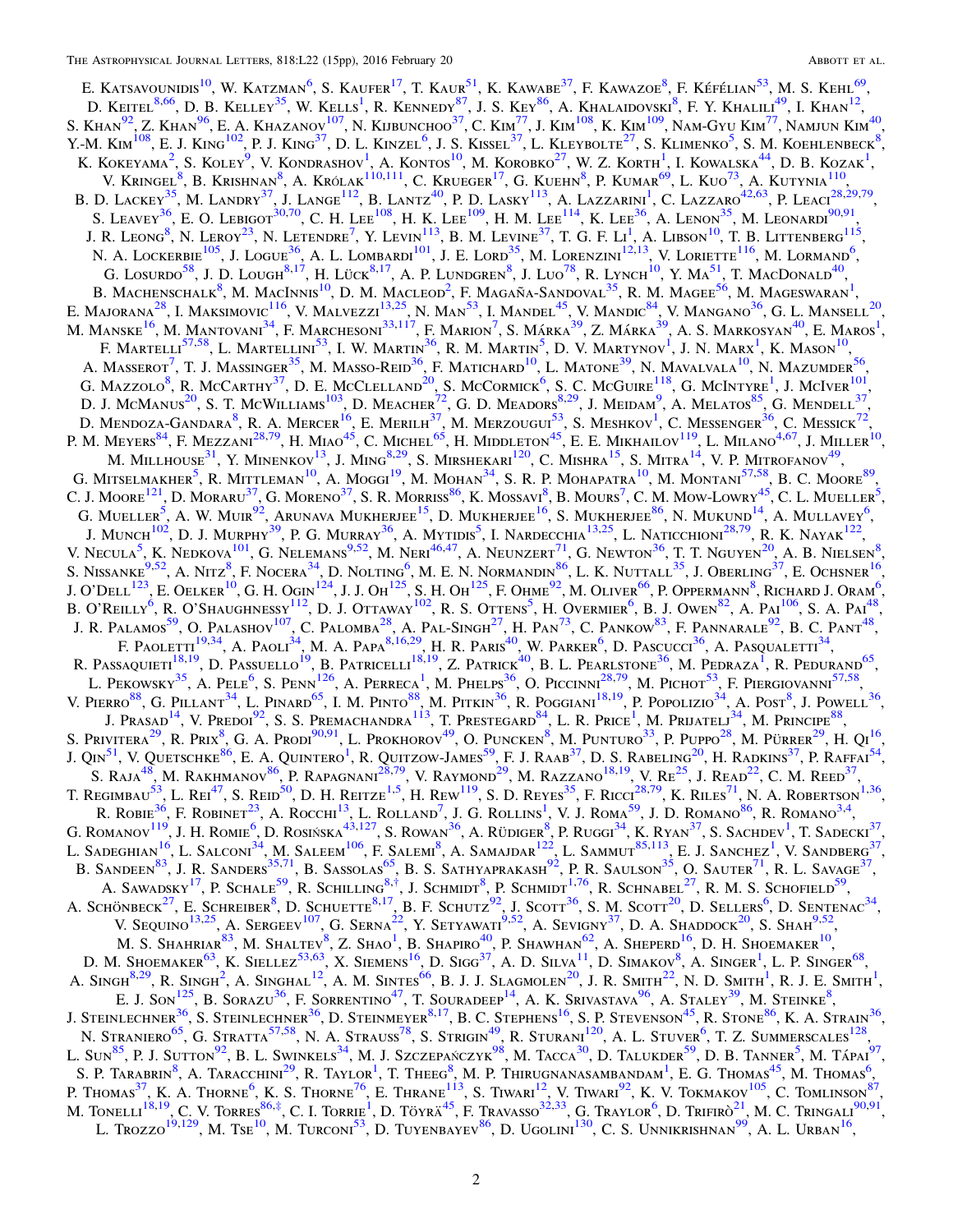S. A. Usman<sup>[35](#page-5-34)</sup>, H. Vahlbruch<sup>[17](#page-5-16)</sup>, G. Vajente<sup>[1](#page-5-0)</sup>, G. Valdes<sup>[86](#page-6-31)</sup>, N. van Bakel<sup>[9](#page-5-8)</sup>, M. van Beuzekom<sup>9</sup>, J. F. J. van den Brand<sup>[61](#page-6-6)[,9](#page-5-8)</sup> , C. van den Broeck<sup>[9](#page-5-8)</sup>, D. C. Vander-Hyde<sup>[22](#page-5-21)[,35](#page-5-34)</sup>, L. van der Schaaf<sup>9</sup>, J. V. van Heijningen<sup>9</sup>, A. A. van Veggel<sup>[36](#page-5-35)</sup>, M. VARDARO<sup>[41](#page-5-40)[,42](#page-5-41)</sup>, S. Vass<sup>[1](#page-5-0)</sup>, M. Vasúth<sup>[38](#page-5-37)</sup>, R. Vaulin<sup>[10](#page-5-9)</sup>, A. Vecchio<sup>[45](#page-5-44)</sup>, G. Vedovato<sup>[42](#page-5-41)</sup>, J. Veitch<sup>45</sup>, P. J. Veitch<sup>[102](#page-6-47)</sup>, K. Venkateswara<sup>[131](#page-7-0)</sup>, D. Verkindt<sup>[7](#page-5-6)</sup>, F. Vetrano<sup>[57](#page-6-2)[,58](#page-6-3)</sup>, A. Viceré<sup>57,58</sup>, S. Vinciguerra<sup>[45](#page-5-44)</sup>, D. J. Vine<sup>[50](#page-5-49)</sup>, J.-Y. Vinet<sup>[53](#page-5-52)</sup>, S. VITALE<sup>[10](#page-5-9)</sup>, T. Vo<sup>[35](#page-5-34)</sup>, H. Vocca<sup>[32](#page-5-31)[,33](#page-5-32)</sup>, C. Vorvick<sup>[37](#page-5-36)</sup>, D. Voss<sup>[5](#page-5-4)</sup>, W. D. Vousden<sup>[45](#page-5-44)</sup>, S. P. Vyatchanin<sup>[49](#page-5-48)</sup>, A. R. Wade<sup>[20](#page-5-19)</sup>, L. E. Wade<sup>[132](#page-7-1)</sup>, M. Wade<sup>13[2](#page-5-1)</sup>, M. Walker<sup>2</sup>, L. Wallace<sup>[1](#page-5-0)</sup>, S. Walsh<sup>[8](#page-5-7)[,16](#page-5-15)[,29](#page-5-28)</sup>, G. Wang<sup>[12](#page-5-11)</sup>, H. Wang<sup>[45](#page-5-44)</sup>, M. Wang<sup>45</sup>, X. Wang<sup>[70](#page-6-15)</sup>, Y. Wang<sup>[51](#page-5-50)</sup>, R. L. Ward<sup>[20](#page-5-19)</sup>, J. Warner<sup>[37](#page-5-36)</sup>, M. Was<sup>[7](#page-5-6)</sup>, B. Weaver<sup>37</sup>, L.-W. Wei<sup>[53](#page-5-52)</sup>, M. Weinert<sup>[8](#page-5-7)</sup>, A. J. Weinstein<sup>[1](#page-5-0)</sup>, R. Weiss<sup>[10](#page-5-9)</sup>, T. Welborn $^6$  $^6$ , L. Wen $^{51}$  $^{51}$  $^{51}$ , P. Weßels $^8$  $^8$ , T. Westphal $^8$ , K. Wette $^8$ , J. T. Whelan $^{8,112}$  $^{8,112}$  $^{8,112}$ , D. J. White $^{87}$  $^{87}$  $^{87}$ , B. F. Whiting $^5$  $^5$ , R. D. WILLIAMS<sup>[1](#page-5-0)</sup>, A. R. WILLIAMSON<sup>[92](#page-6-37)</sup>, J. L. WILLIS<sup>[133](#page-7-2)</sup>, B. WILLKE<sup>[8](#page-5-7)[,17](#page-5-16)</sup>, M. H. WIMMER<sup>8,17</sup>, W. WINKLER<sup>8</sup>, C. C. WIPF<sup>1</sup>, H. WITTEL<sup>[8](#page-5-7)[,17](#page-5-16)</sup>, G. WOAN<sup>[36](#page-5-35)</sup>, J. WORDEN<sup>[37](#page-5-36)</sup>, J. L. Wright<sup>3[6](#page-5-5)</sup>, G. Wu<sup>6</sup>, J. Yablon<sup>[83](#page-6-28)</sup>, W. Yam<sup>[10](#page-5-9)</sup>, H. Yamamoto<sup>[1](#page-5-0)</sup>, C. C. Yancey<sup>[62](#page-6-7)</sup>, M. J. Yap<sup>[20](#page-5-19)</sup>, H. Yu<sup>[10](#page-5-9)</sup>, M. Yvert<sup>[7](#page-5-6)</sup>, A. Zadrożny<sup>[110](#page-6-55)</sup>, L. Zangrando<sup>[42](#page-5-41)</sup>, M. Zanolin<sup>[98](#page-6-43)</sup>, J.-P. Zendri<sup>42</sup>, M. Zevin<sup>[83](#page-6-28)</sup>, F. Zhang<sup>10</sup>, L. Zhang<sup>[1](#page-5-0)</sup>, M. Zhang<sup>[119](#page-6-64)</sup>, Y. Zhang<sup>[112](#page-6-57)</sup>, C. Zhao<sup>[51](#page-5-50)</sup>, M. Zhou<sup>[83](#page-6-28)</sup>, Z. Zhou<sup>83</sup>, X. J. Zhu<sup>51</sup>, M. E. Zucker<sup>1[,10](#page-5-9)</sup>,

S. E. Zuraw $^{101}$  $^{101}$  $^{101}$ , and J. Zweizig<sup>[1](#page-5-0)</sup>

† Deceased, May 2015. ‡ Deceased, March 2015.

(LIGO Scientific Collaboration and Virgo Collaboration)

<sup>1</sup> LIGO, California Institute of Technology, Pasadena, CA 91125, USA <sup>2</sup> Louisiana State University, Baton Rouge, LA 70803, USA  $3$  Università di Salerno, Fisciano, I-84084 Salerno, Italy

<span id="page-5-55"></span><span id="page-5-54"></span><span id="page-5-12"></span><span id="page-5-11"></span><span id="page-5-10"></span><span id="page-5-9"></span><span id="page-5-8"></span><span id="page-5-7"></span><span id="page-5-6"></span><span id="page-5-5"></span><span id="page-5-4"></span><span id="page-5-3"></span><span id="page-5-2"></span><span id="page-5-1"></span><span id="page-5-0"></span><sup>4</sup> INFN, Sezione di Napoli, Complesso Universitario di Monte S.Angelo, I-80126 Napoli, Italy<br><sup>5</sup> University of Florida, Gainesville, FL 32611, USA<br><sup>7</sup> Laboratoire d'Annecy-le-Vieux de Physique des Particules (LAPP), Univ

<span id="page-5-18"></span><span id="page-5-17"></span><span id="page-5-16"></span><span id="page-5-15"></span><span id="page-5-14"></span><span id="page-5-13"></span>

<sup>18</sup> Università di Pisa, I-56127 Pisa, Italy<br><sup>19</sup> INFN, Sezione di Pisa, I-56127 Pisa, Italy<br><sup>20</sup> Australian National University, Canberra, Australian Capital Territory 0200, Australia<br><sup>21</sup> The University of Mississippi, O

Universität Hamburg, D-22761 Hamburg, Germany <sup>28</sup> INFN, Sezione di Roma, I-00185 Roma, Italy

<span id="page-5-32"></span><span id="page-5-31"></span><span id="page-5-30"></span><span id="page-5-29"></span><span id="page-5-28"></span><span id="page-5-27"></span><span id="page-5-26"></span><span id="page-5-25"></span><span id="page-5-24"></span><span id="page-5-23"></span><span id="page-5-22"></span><span id="page-5-21"></span><span id="page-5-20"></span><span id="page-5-19"></span><sup>29</sup> Albert-Einstein-Institut, Max-Planck-Institut für Gravitationsphysik, D-14476 Potsdam-Golm, Germany<br><sup>30</sup> APC, AstroParticule et Cosmologie, Université Paris Diderot, CNRS/IN2P3, CEA/Irfu, Observatoire de Paris, Sorbon

<sup>41</sup> Università di Padova, Dipartimento di Fisica e Astronomia, I-35131 Padova, Italy<br><sup>42</sup> INFN, Sezione di Padova, I-35131 Padova, Italy<br><sup>43</sup> CAMK-PAN, 00-716 Warsaw, Poland<br><sup>44</sup> Astronomical Observatory Warsaw Universit

<span id="page-5-53"></span><span id="page-5-52"></span><span id="page-5-51"></span><span id="page-5-50"></span><span id="page-5-49"></span><span id="page-5-48"></span><span id="page-5-47"></span><span id="page-5-46"></span><span id="page-5-45"></span><span id="page-5-44"></span><span id="page-5-43"></span><span id="page-5-42"></span><span id="page-5-41"></span><span id="page-5-40"></span><sup>49</sup> Faculty of Physics, Lomonosov Moscow State University, Moscow 119991, Russia<br><sup>50</sup> SUPA, University of the West of Scotland, Paisley PA1 2BE, UK<br><sup>51</sup> University of Western Australia, Crawley, Western Australia 6009, A

<span id="page-5-39"></span><span id="page-5-38"></span><span id="page-5-37"></span><span id="page-5-36"></span><span id="page-5-35"></span><span id="page-5-34"></span><span id="page-5-33"></span><sup>31</sup> Montana State University, Bozeman, MT 59717, USA<br><sup>32</sup> Università di Perugia, I-06123 Perugia, Italy<br><sup>33</sup> INFN, Sezione di Perugia, I-06123 Perugia, Italy<br><sup>34</sup> European Gravitational Observatory (EGO), I-56021 Cascina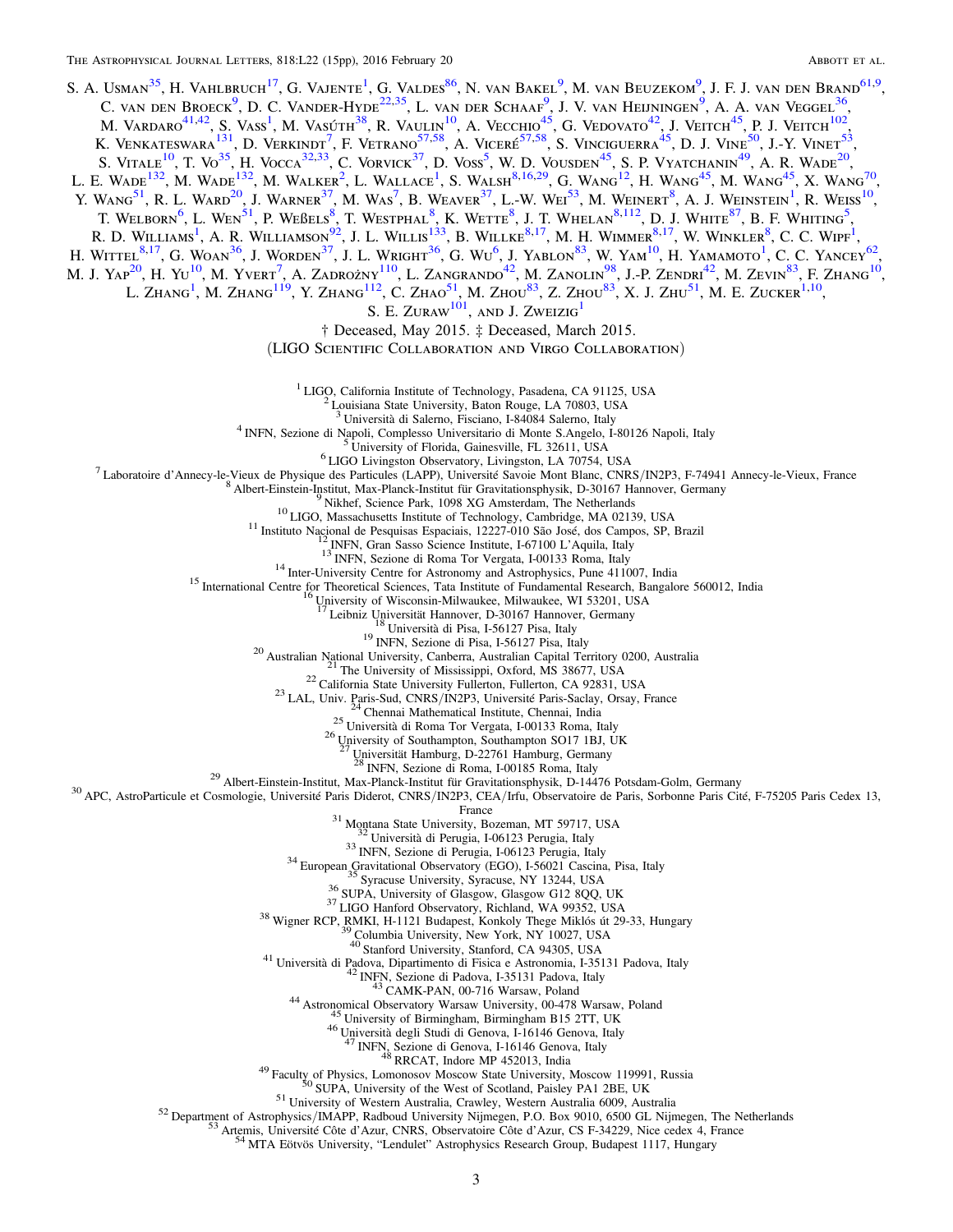<span id="page-6-2"></span><span id="page-6-1"></span><span id="page-6-0"></span><sup>55</sup> Institut de Physique de Rennes, CNRS, Université de Rennes 1, F-35042 Rennes, France<br>
<sup>57</sup> Università degli Studi di Urbino "Carlo Bo," 1-61029 Urbino, Italy<br>
<sup>57</sup> Università degli Studi di Urbino "Carlo Bo," 1-61029

<span id="page-6-7"></span><span id="page-6-6"></span><span id="page-6-5"></span><span id="page-6-4"></span><span id="page-6-3"></span>

<span id="page-6-10"></span><span id="page-6-9"></span><span id="page-6-8"></span>

<span id="page-6-14"></span><span id="page-6-13"></span><span id="page-6-12"></span><span id="page-6-11"></span>

<span id="page-6-19"></span><span id="page-6-18"></span><span id="page-6-17"></span><span id="page-6-16"></span><span id="page-6-15"></span>

74 Charles Sturt University, Wagga Wagga, New South Wales 2678, Australia 75<br>University of Chicago, Chicago, IL 60637, USA<br><sup>76</sup> Caltech CaRT, Pasadena, CA 91125, USA

<sup>77</sup> Korea Institute of Science and Technology Information, Daejeon 305-806, Korea<br>
<sup>78</sup> Carleton College, Northfield, MN 55057, USA<br>
<sup>79</sup> Università di Roma "La Sapienza," 1-00185 Roma, Italy<br>
<sup>81</sup> Sonoma State Universit

<span id="page-6-36"></span><span id="page-6-35"></span><span id="page-6-34"></span><span id="page-6-33"></span><span id="page-6-32"></span><span id="page-6-31"></span><span id="page-6-30"></span><span id="page-6-29"></span><span id="page-6-28"></span><span id="page-6-27"></span><span id="page-6-26"></span><span id="page-6-25"></span><span id="page-6-24"></span><span id="page-6-23"></span><span id="page-6-22"></span><span id="page-6-21"></span><span id="page-6-20"></span><sup>83</sup> Northwestern University, Evanston, IL 60208, USA<br>
<sup>84</sup> University of Minnesota, Minneapolis, MN 55455, USA<br>
<sup>85</sup> The University of Melbourne, Parkville, Victoria 3010, Australia<br>
<sup>86</sup> The University of Texas Rio Gran

<span id="page-6-39"></span><span id="page-6-38"></span><span id="page-6-37"></span>

<span id="page-6-49"></span><span id="page-6-48"></span><span id="page-6-47"></span><span id="page-6-46"></span><span id="page-6-45"></span><span id="page-6-44"></span><span id="page-6-43"></span><span id="page-6-42"></span><span id="page-6-41"></span><span id="page-6-40"></span>

<sup>98</sup> Embry-Riddle Aeronautical University, Prescott, AZ 86301, USA<br><sup>99</sup> Tata Institute of Fundamental Research, Mumbai 400005, India<br><sup>100</sup> American University, Washington, DC 20016, USA<br><sup>101</sup> University of Massachusetts-A

West Virginia University, Morgantown, WV 26506, USA 104 University of Białystok, 15-424 Białystok, Poland

 $^{105}$  SUPA, University of Strathclyde, Glasgow G1 1XQ, UK<br> $^{106}$  IISER-TVM, CET Campus, Trivandrum Kerala 695016, India<br> $^{107}$  Institute of Applied Physics, Nizhny Novgorod, 603950, Russia<br> $^{108}$  Institute Display Na

<sup>9</sup> Hanyang University, Seoul 133-791, Korea<sup>110</sup> NCBJ, 05-400 Świerk-Otwock, Poland<sup>111</sup> IM-PAN, 00-956 Warsaw, Poland

<sup>112</sup> Rochester Institute of Technology, Rochester, NY 14623, USA<br><sup>113</sup> Monash University, Victoria 3800, Australia<br><sup>114</sup> Seoul National University, Seoul 151-742, Korea<br><sup>115</sup> University of Alabama in Huntsville, Huntsvil

<span id="page-6-75"></span><span id="page-6-74"></span><span id="page-6-73"></span><span id="page-6-72"></span><span id="page-6-71"></span><span id="page-6-70"></span><span id="page-6-69"></span><span id="page-6-68"></span><span id="page-6-67"></span><span id="page-6-66"></span><span id="page-6-65"></span><span id="page-6-64"></span><span id="page-6-63"></span><span id="page-6-62"></span><span id="page-6-61"></span><span id="page-6-60"></span><span id="page-6-59"></span><span id="page-6-58"></span><span id="page-6-57"></span><span id="page-6-56"></span><span id="page-6-55"></span><span id="page-6-54"></span><span id="page-6-53"></span><span id="page-6-52"></span><span id="page-6-51"></span><span id="page-6-50"></span><sup>120</sup> Instituto de Física Teórica, University Estadual Paulista/ICTP South American Institute for Fundamental Research, São Paulo SP 01140-070, Brazil<br><sup>121</sup> University of Cambridge, Cambridge CB2 1TN, UK<br><sup>122</sup> IISER-Kolka

Hobart and William Smith Colleges, Geneva, NY 14456, USA<br>127 Institute of Astronomy, 65-265 Zielona Góra, Poland

128 Andrews University, Berrien Springs, MI 49104, USA<br> $^{129}$  Università di Siena, I-53100 Siena, Italy<br> $^{130}$  Trinity University, San Antonio, TX 78212, USA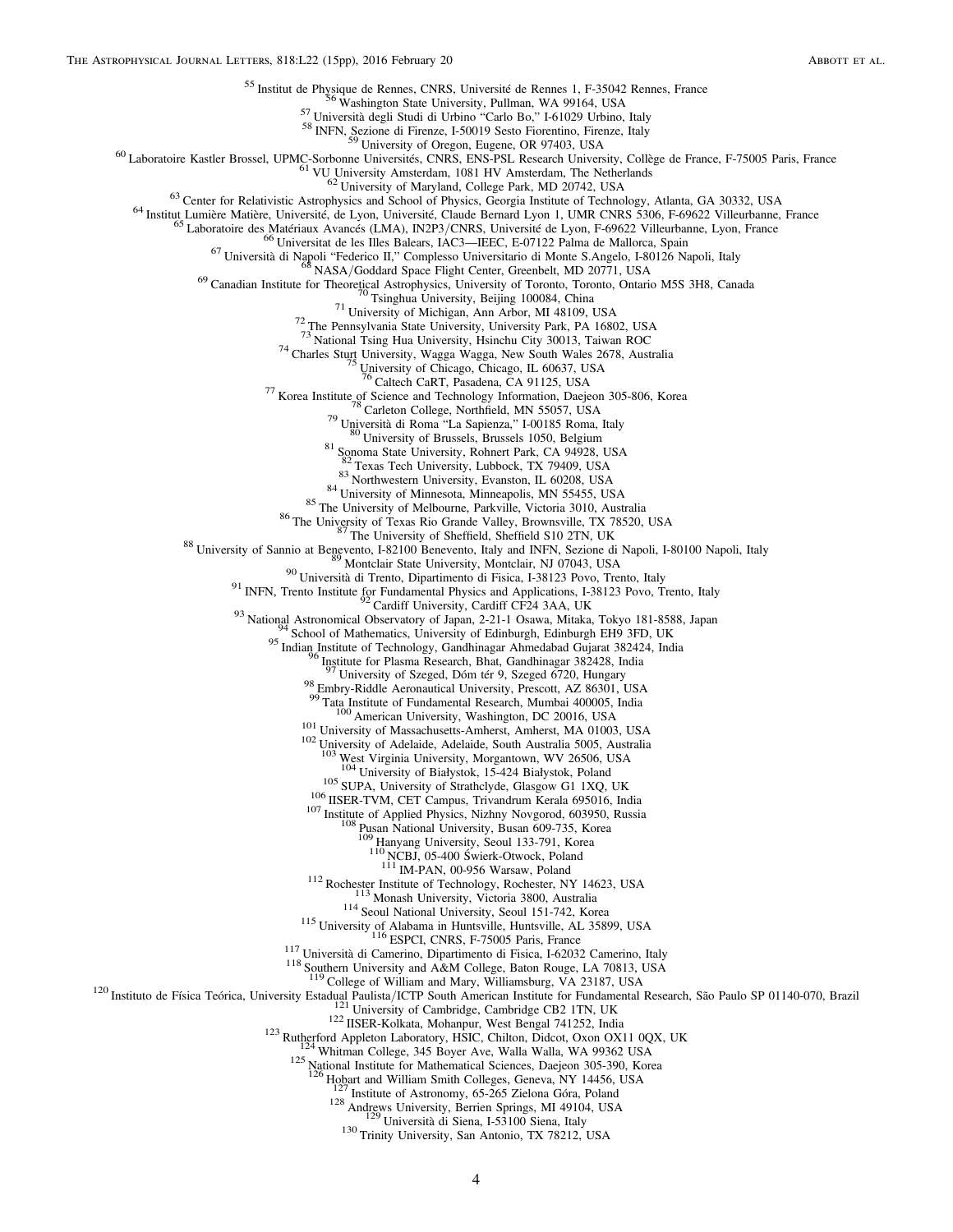$^{131}$  University of Washington, Seattle, WA 98195, USA  $^{132}$  Kenyon College, Gambier, OH 43022, USA <sup>133</sup> Abilene Christian University, Abilene, TX 79699, USA Received 2016 January 29; accepted 2016 February 3; published 2016 February 11

# ABSTRACT

<span id="page-7-2"></span><span id="page-7-1"></span><span id="page-7-0"></span>The discovery of the gravitational-wave (GW) source GW150914 with the Advanced LIGO detectors provides the first observational evidence for the existence of binary black hole (BH) systems that inspiral and merge within the age of the universe. Such BH mergers have been predicted in two main types of formation models, involving isolated binaries in galactic fields or dynamical interactions in young and old dense stellar environments. The measured masses robustly demonstrate that relatively "heavy" BHs ( $\gtrsim$ 25  $M_{\odot}$ ) can form in nature. This discovery implies relatively weak massive-star winds and thus the formation of GW150914 in an environment with a metallicity lower than about  $1/2$  of the solar value. The rate of binary-BH (BBH) mergers inferred from the observation of GW150914 is consistent with the higher end of rate predictions  $(\gtrsim 1$  Gpc<sup>-3</sup> yr<sup>-1</sup>) from both types of formation models. The low measured redshift ( $z \approx 0.1$ ) of GW150914 and the low inferred metallicity of the stellar progenitor imply either BBH formation in a low-mass galaxy in the local universe and a prompt merger, or formation at high redshift with a time delay between formation and merger of several Gyr. This discovery motivates further studies of binary-BH formation astrophysics. It also has implications for future detections and studies by Advanced LIGO and Advanced Virgo, and GW detectors in space.

Key words: gravitational waves  $-$  stars: black holes  $-$  stars: massive

## 1. INTRODUCTION

When in the 1970s the mass of the compact object in the X-ray binary (XRB) Cygnus X-1 was measured to exceed the maximum mass of a neutron star (Webster & Murdin [1972](#page-17-0); Bolton [1972](#page-16-0)), black holes (BHs) turned from a theoretical concept into an observational reality. Around the same time and over several years, evidence for supermassive BHs in the centers of galaxies mounted (see Kormendy & Richstone [1995](#page-16-1)). The formation of the stellarmass BHs found in XRBs is associated with the core collapse (and potential supernova [SN] explosion) of massive stars when they have exhausted their nuclear fuel (e.g., Heger et al. [2003](#page-16-2)). The origin of supermassive BHs is less clear. They may have small seeds that originate from "heavy" stellar-mass BHs (more massive than about  $25 M_{\odot}$ ) or large seeds from intermediate-mass BHs formed in the earliest generations of massive stars or directly from large clouds (see Volonteri [2010](#page-17-1)).

The gravitational-wave (GW) signal GW150914 detected on 2015 September 14 09:50:45 UTC by the Advanced LIGO (aLIGO) detectors (Abbott et al. [2016a,](#page-16-3) hereafter LVC16a; henceforth we refer similarly to all other forthcoming papers from the LIGO-Virgo Collaborations and related to GW150914) has been shown to originate from the coalescence of a binary BH (BBH) with masses of  $36^{+5}_{-4}$   $M_{\odot}$  and  $29^{+4}_{-4}$   $M_{\odot}$  (in the source frame, see Section [2](#page-7-3)). This GW discovery provides the first robust confirmation of several theoretical predictions: (i) that "heavy" BHs exist, (ii) that BBHs form in nature, and (iii) that BBHs merge within the age of the universe at a detectable rate.

The inspiral and merger of binaries with BHs or neutron stars (NSs) have been discussed as the primary source for groundbased GW interferometers for many decades (e.g., Thorne [1987](#page-17-2); Schutz [1989](#page-17-3)). The existence of GWs was established with radio observations of the orbital decay of the first binary pulsar, PSR B1913+16 (Hulse & Taylor [1975](#page-16-4); Taylor & Weisberg [1982](#page-17-4)). Even before the binary pulsar discovery, Tutukov & Yungelson ([1973](#page-17-5)) described the evolution of isolated massive binaries (i.e., those not influenced dynamically by surrounding stars) and predicted the formation of binary compact objects, including BBHs. Some of the first *population* studies of massive stellar binaries and their evolution even predicted that BBH mergers could dominate detection rates for ground-based GW interferometric detectors (Lipunov et al. [1997](#page-16-5)). Furthermore, Sigurdsson & Hernquist ([1993](#page-17-6)) recognized that dense star clusters provide another possible way of forming merging BBHs: BHs in dense star clusters quickly become the most massive objects, sink toward the cluster core, subsequently form pairs through dynamical interactions, and are most commonly ejected in binary configurations with inspiral times shorter than the age of the universe. For the most recent review articles on the formation of binary compact objects in galactic fields and dense stellar systems, see Postnov & Yungelson ([2014](#page-17-7)) and Benacquista & Downing ([2013](#page-16-6)), respectively.

In this paper we discuss GW150914 in the context of astrophysical predictions in the literature and we identify the most robust constraints on BBH formation models. In Section [2](#page-7-3) we report the properties of GW150914. In Section [3](#page-8-0) and Section [4](#page-11-0) we discuss the implications of the measured BH masses and distance to the source. In Section [5](#page-12-0) and Section [6](#page-13-0) we examine conclusions that can be drawn from the GW constraints on the orbital eccentricity, BH spins, and BBH merger rates. In Section [7](#page-13-1) we discuss prospects for future detections and the types of astrophysical studies we would need to further advance our understanding of BBH formation. In Section [8](#page-15-0) we summarize our key conclusions.

#### 2. THE PROPERTIES OF GW150914

<span id="page-7-3"></span>GW150914 was discovered first through a low-latency search for GW transients, and later in subsequent match-filter analyses of 16 days of coincident data collected by the two aLIGO detectors between September 12 and October 20 ([LVC16a](#page-16-7)). The signal matches the waveform expected for the inspiral, merger, and ringdown from a compact binary. In 0.2 s it swept in frequency from 35 to 250 Hz, reaching a peak GW strain of  $1.0 \times 10^{-21}$ with a signal-to-noise ratio of 24 ([LVC16b](#page-16-8), [LVC16c](#page-16-9)).

Consideration of these basic signal properties of frequency and frequency derivative indicate that the source is a BH merger ([LVC16a](#page-16-7)). Coherent Bayesian analyses ([LVC16d](#page-16-10)) using advanced waveforms (Hannam et al. [2014](#page-16-11); Pürrer [2014;](#page-17-8) Taracchini et al. [2014](#page-17-9); Khan et al. [2015](#page-16-12)) allow us to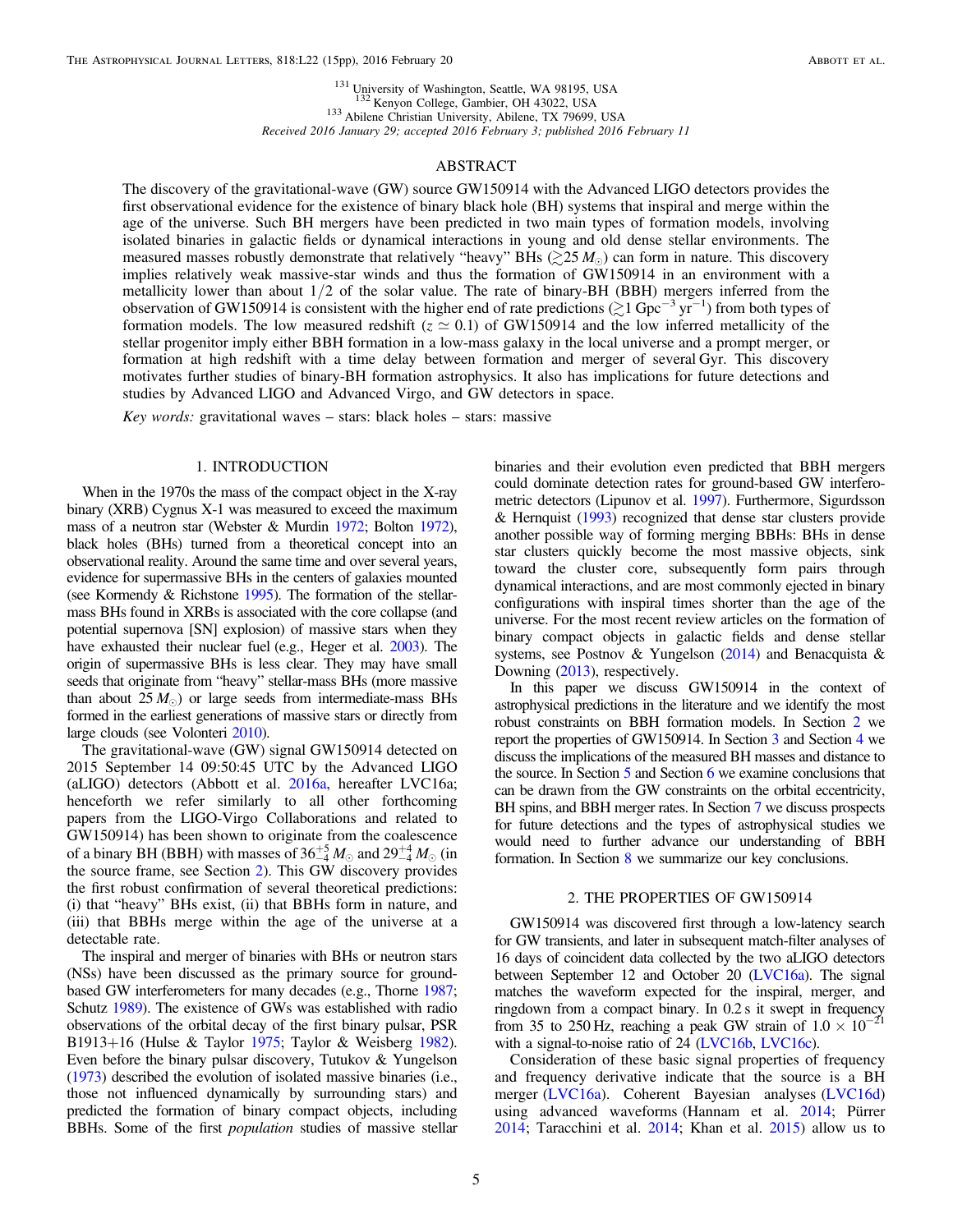measure several of the source physical parameters (all quoted at  $90\%$  credible level). In the detector frame, the chirp mass<sup>1</sup> is  $30^{+2}_{-2} M_{\odot}$  and the total mass is  $71^{+5}_{-4} M_{\odot}$ ; the mass ratio is  $0.82^{+0.16}_{-0.21}$  and the luminosity distance is determined to be  $410^{+160}_{-180}$  Mpc (redshift  $0.09^{+0.03}_{-0.04}$ ). The two BH masses in the source frame then are  $36^{+5}_{-4} M_{\odot}$  and  $29^{+4}_{-4} M_{\odot}$ , and the chirp mass in the source frame is  $28^{+2}_{-2} M_{\odot}$ . The source-frame mass and spin of the final BH are  $62^{+4}_{-4} M_{\odot}$  and  $0.67^{+0.05}_{-0.07}$  and the source is localized to a sky area of  $600 \text{ deg}^2$  (see also [LVC16d](#page-16-10); [LVC16h](#page-16-13)). The signal does not show deviations from the expectations of general relativity, as discussed in detail in [LVC16e](#page-16-14).

Assuming that the source-frame BBH merger rate is constant within the volume in which GW150914 could have been detected (found to extend out to redshift of  $\simeq 0.5$ ) and that GW150914 is representative of the underlying BBH population, the BBH merger rate is inferred to be  $2-53$  Gpc<sup>-3</sup> yr<sup>-1</sup> in the comoving frame at the 90% credible level (Kim et al. [2003](#page-16-15); [LVC16f](#page-16-16)). The match-filter searches of these 16 days of coincident data also revealed a number of sub-threshold triggers with associated probabilities of being astrophysical or noise in nature ([LVC16b](#page-16-8)). If we account for the probability of these sub-threshold triggers and we consider a wide range of models for the underlying BBH mass distribution, the estimated BBH merger rates extend to the range 2  $-400 \text{ Gpc}^{-3} \text{ yr}^{-1}$  (Farr et al. [2015](#page-16-17); [LVC16f](#page-16-16)).

### <span id="page-8-0"></span>3. BH MASSES IN MERGING BINARIES

# 3.1. Brief Review of Measured BH Masses

Prior to the discovery of GW150914, our knowledge of stellar BH masses has come from the study of XRBs where a compact object accretes matter from a stellar companion (e.g., McClintock & Remillard [2006](#page-16-18)). Dynamical compact-object mass measurements in these binaries rely on measurements of the system's orbital period, the amplitude of the stellarcompanion's radial velocity curve, and quantitative constraints on the binary inclination and the companion mass (e.g., Casares & Jonker [2014](#page-16-19)). When the mass of the compact object is found to exceed  $3 M_{\odot}$ , which is the conservative upper limit for stable NSs (Rhoades & Ruffini [1974](#page-17-10); Kalogera & Baym [1996](#page-16-20)), then the XRB is considered to host a BH. At present, 22 BH XRBs have confirmed dynamical mass measurements, 19 of which lie in our Galaxy. For the majority of the systems, the measured BH masses are  $5-10 M_{\odot}$ , while some have masses of 10–[2](#page-8-2)0  $M_{\odot}$ .<sup>2</sup> BH masses have been claimed to be measured dynamically in two other extragalactic systems, IC10 X-1 (Prestwich et al. [2007](#page-17-11); Silverman & Filippenko [2008](#page-17-12),  $M_{\text{BH}} =$ 21–35  $M_{\odot}$ ) and NGC300 X-1 (Crowther et al. [2010](#page-16-21),  $M_{\text{BH}} =$ 12–24  $M_{\odot}$ ). On the basis of these observations, Bulik et al. ([2011](#page-16-22)) argue that these two systems are likely immediate progenitors of BBH systems. However, recent work casts doubt on these BH masses: it now appears more likely that the measured velocities are due to stellar-wind features instead of the BH companion's orbital motion (Laycock et al. [2015,](#page-16-23) and references therein), and therefore we do not consider the claimed BH masses in these systems as reliable.

All of these observed BH systems are found in low stellar density galactic fields. Based on multi-wavelength electromagnetic studies of X-ray point sources, BH XRBs have also been claimed to exist in globular clusters (Maccarone et al. [2007;](#page-16-24) Chomiuk et al. [2013,](#page-16-25) and references therein); however, dynamical mass measurements for these systems have not been possible, and hence reliable BH mass constraints are not available.

Both BHs of the GW150914 coalescence are more massive than the BHs in known XRBs with reliably measured masses: this GW discovery provides the most robust evidence for the existence of "heavy"  $(\gtrsim 25 M_{\odot})$  stellar-mass BHs. In what follows, we review our current understanding of BH and BBH formation both in isolation and in dense environments, and we examine the implications of the high GW150914 BH masses.

#### 3.2. Predicted Masses for Single BHs

BHs are expected to form at the end of the nuclear lifetimes of massive stars. The stellar core collapses to form a proto-NS and the occurrence and strength of an SN explosion determines how much material is ejected, and whether a BH is formed. Fryer & Kalogera ([2001](#page-16-26)) distinguish BH formation through partial or full fallback of the initially exploding envelope, or through the complete collapse of the BH progenitor due to a core collapse that is not powerful enough to drive an explosion. Fryer et al. ([2012](#page-16-27)) find that the transition from NS to BH formation occurs at initial progenitor masses of  $\approx$ 18–20  $M_{\odot}$  and the transition from fallback to complete BH collapse takes place at initial progenitor masses of  $\simeq 40 M_{\odot}$ . Other studies (e.g., Ugliano et al. [2012](#page-17-13)) find that either the SN is successful and an NS is formed, or the whole star collapses to a BH; there is a range of progenitor masses  $(15-40 M_{\odot}$  for solar metallicity) where either an NS or a BH could form.

This relatively simple picture of BH formation from single stars is greatly affected by several key factors: the strength of massive-star winds and their dependence on the star's metallicity (Z, e.g., Maeder [1992](#page-16-28)), stellar rotation (e.g., de Mink et al. [2009](#page-16-29)), and the microphysics of stellar evolution. These factors affect the relationship between the initial progenitor mass and the stellar (core) mass at the time of collapse, and thus the mass of the resulting BH.

Winds are understood to be radiation-driven. Their strengths depend on stellar properties, but cannot be derived from first principles; instead they are empirically derived and calibrated based on observations (for a review, see Smith [2014](#page-17-14)). Over the last decades, wind strengths for different evolutionary stages have been significantly revised, mainly downwards, leading to more massive progenitors at core collapse (for a review, see Vink [2008](#page-17-15)). In general, stars at lower metallicities exhibit weaker winds, since the lower metal content reduces opacity, enables easier radiation transport, and reduces radiation momentum transfer and hence mass loss from the stellar surface. The functional dependence on metallicity is also empirically constrained by studying massive stars in environments of different metallicities. However, the range in metallicities probed by observations is much smaller than the range where massive stars are formed over cosmic history, and hence extrapolations to metallicities orders of magnitude smaller than solar  $Z_{\odot}$  (i.e.,  $Z_{\odot} = 0.02$ ) are adopted. Although we have no way of validating such extrapolations, here we consider the published low-metallicity models.

Heger et al. ([2003](#page-16-2)) and Mapelli et al. ([2009](#page-16-30)) were among the first to examine how compact object formation depends on progenitor masses, stellar winds, and metallicity, albeit in a rather

<span id="page-8-1"></span><sup>&</sup>lt;sup>1</sup> The chirp mass is  $M = (m_1 m_2)^{3/5} / (m_1 + m_2)^{1/5}$ , where  $m_1$  and  $m_2$  are the component masses.

<span id="page-8-2"></span><sup>2</sup> For probability distribution functions of measured BH masses see Farr et al. ([2011](#page-16-31)) and Özel et al. ([2010](#page-17-16)).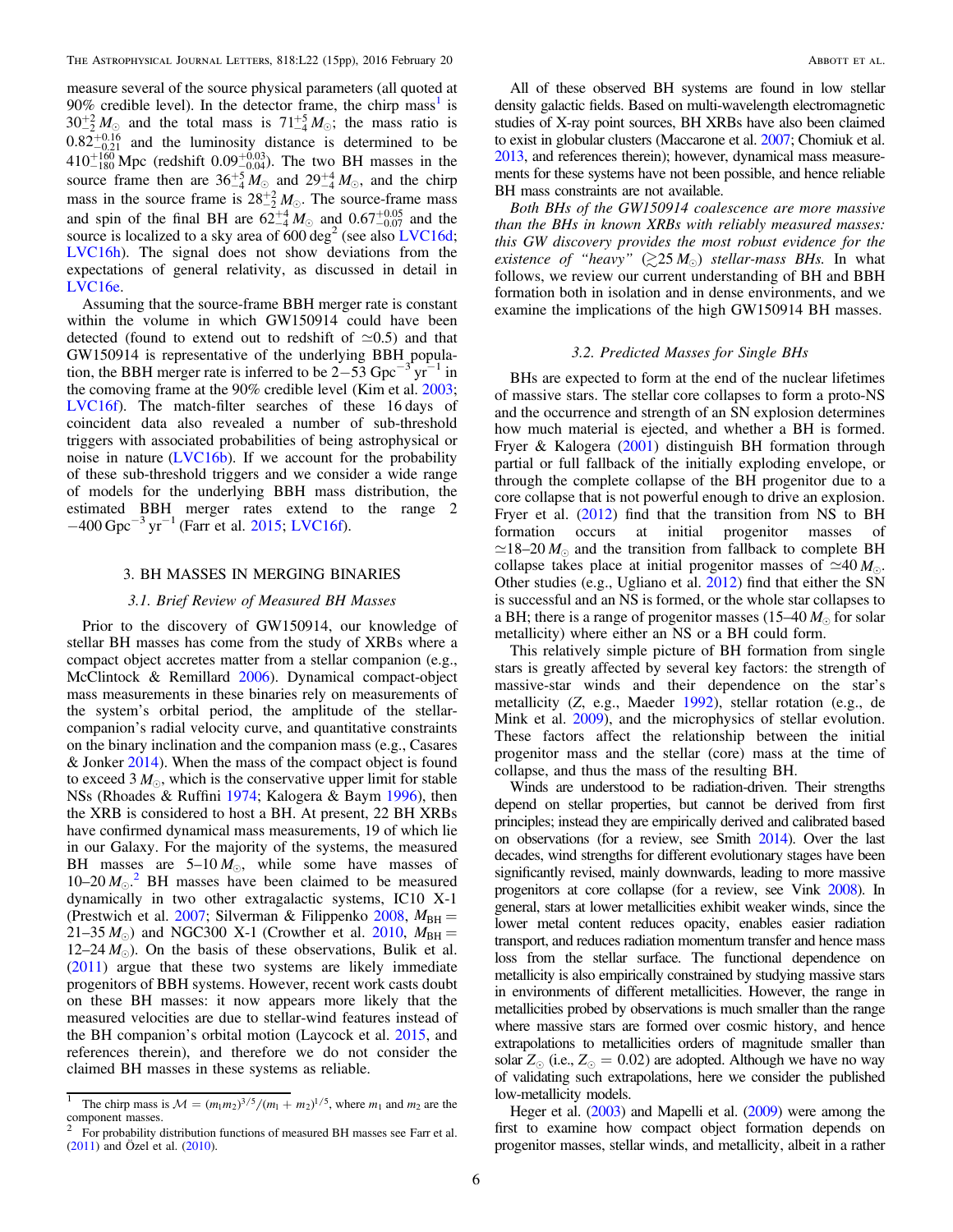<span id="page-9-0"></span>

Figure 1. Left: dependence of maximum BH mass on metallicity *Z*, with  $Z_{\odot} = 0.02$  for the old (strong) and new (weak) massive-star winds (Figure 3 from Belczynski et al. [2010a](#page-16-32)). Right: compact-remnant mass as a function of zero-age main-sequence (ZAMS; i.e., initial) progenitor mass for a set of different (absolute) metallicity values (Figure 6 from Spera et al. [2015](#page-17-17)). The masses for GW150914 are indicated by the horizontal bands.

qualitative framework. Quantitatively, Belczynski et al. ([2010a](#page-16-32)) and later Mapelli et al. ([2013](#page-16-33)) and Spera et al. ([2015](#page-17-17)) showed that adopting the latest wind prescriptions (Vink [2008](#page-17-15)) significantly increases the stellar mass at core collapse and thus the maximum BH mass that can form from single stars, although the exact relation between initial mass and final BH mass depends on the details of the wind prescription (see Figure [1](#page-9-0)).

Stellar rotation can lead to angular momentum transport and extra mixing in the stellar interiors. In extreme cases, the evolution of the star can be significantly altered, avoiding expansion of the star into a giant (Maeder [1987](#page-16-34)). It has been proposed that rapid rotation, especially at low metallicities, where winds and associated angular momentum losses are weaker, or in close binaries, where tides may replenish the angular momentum, may play a significant role in the formation of more massive BHs (de Mink et al. [2009](#page-16-29); Mandel & de Mink  $2016$ ; Marchant et al.  $2016$ ). Nevertheless, there are no calculations that find BHs more massive than  $30 M_{\odot}$  unless the metallicity is lower than  $Z_{\odot}$ .

Stellar properties at core collapse and the ensuing compactremnant masses have also been shown to depend, albeit much more weakly, on the treatment of microphysics in stellar structure and evolution codes, especially on assumptions regarding convective overshooting and resultant mixing (Jones et al. [2015](#page-16-37)). Finally, Fryer et al. ([2012](#page-16-27)) and Spera et al. ([2015](#page-17-17)) investigate how basic properties of the SN explosion might affect remnant masses at different metallicities. They show that remnant masses in excess of  $\simeq$ 12  $M_{\odot}$ at  $Z_{\odot}$  ( $\simeq$ 30  $M_{\odot}$  at 1/100  $Z_{\odot}$ ) are formed through complete collapse of their progenitors. Therefore, the masses of BHs in "heavy" BBH mergers only carry information about the evolution leading up to the collapse and not about the SN mechanism.

The measured masses of the merging BHs in GW150914 show that stellar-mass BHs as massive as  $32 M_{\odot}$  (the lower limit on the more massive BH at 90% credible level) can form in nature. Given our current understanding of BH formation from massive stars, using the latest stellar wind, rotation, and metallicity models, we conclude that the GW150914 BBH most likely formed in a low-metallicity environment: below  $\simeq$  1/2  $\rm Z_{\odot}$ and possibly below  $\simeq$  1/4  $Z_{\odot}$  (Belczynski et al. [2010a;](#page-16-32) Mapelli et al. [2013;](#page-16-33) Spera et al. [2015](#page-17-17)).

It is, in principle, possible that "heavy" BHs are formed through indirect paths that do not require a low metallicity, but we consider this very unlikely. For example, the formation of "heavy" BHs through the dynamical mergers of lower-mass BHs with massive stars in young clusters has been considered. However, these models adopt the optimistic assumption that in such mergers, even for grazing collisions, all of the mass is retained, leading to significant BH mass growth (Mapelli & Zampieri [2014;](#page-16-38) Ziosi et al. [2014](#page-17-18)). Stellar collisions in dense stellar environments (see Portegies Zwart et al. [1999](#page-17-19)) could potentially produce stars massive enough to form "heavy" BHs, but these objects are also subject to strong winds and intense mass loss unless they are stars of low metallicity (e.g., Glebbeek et al. [2009](#page-16-39)). Finally, formation of "heavy" BHs from the mergers of lower-mass BHs in clusters is unlikely because most dynamically formed merging BBHs are ejected from the host cluster before merger (Rodriguez et al. [2015,](#page-17-20) see their Figure 2).

## 3.3. BBH Masses from Isolated Binary Systems

<span id="page-9-1"></span>The fact that the majority of massive stars are members of binary systems with a roughly flat mass-ratio distribution (Kobulnicky & Fryer [2007](#page-16-40); Sana et al. [2012;](#page-17-21) Kobulnicky et al. [2014](#page-16-41)) provides the opportunity for BBH formation in isolated binary systems. In that case, the masses of BHs depend not only on the initial mass of the star and metallicity, but also on any binary interactions. The development of binary population models focused on the formation of double compact objects goes back to Kornilov & Lipunov ([1983](#page-16-42)) and Dewey & Cordes ([1987](#page-16-43)), but the first population models to account for BBH formation appeared a decade later starting with Tutukov & Yungelson ([1993](#page-17-22)). Several groups have explored different aspects of BBH formation from isolated binaries at varying levels of detail (many reviewed by Kalogera et al. [2007](#page-16-44); Vanbeveren [2009](#page-17-23); Postnov & Yungelson [2014](#page-17-7)). Models find that BBH formation typically progresses through the following steps: (i) stable mass transfer between two massive stars, although potentially non-conservative (i.e., with mass and angular momentum losses from the binary), (ii) the first core collapse and BH formation event, (iii) a second mass transfer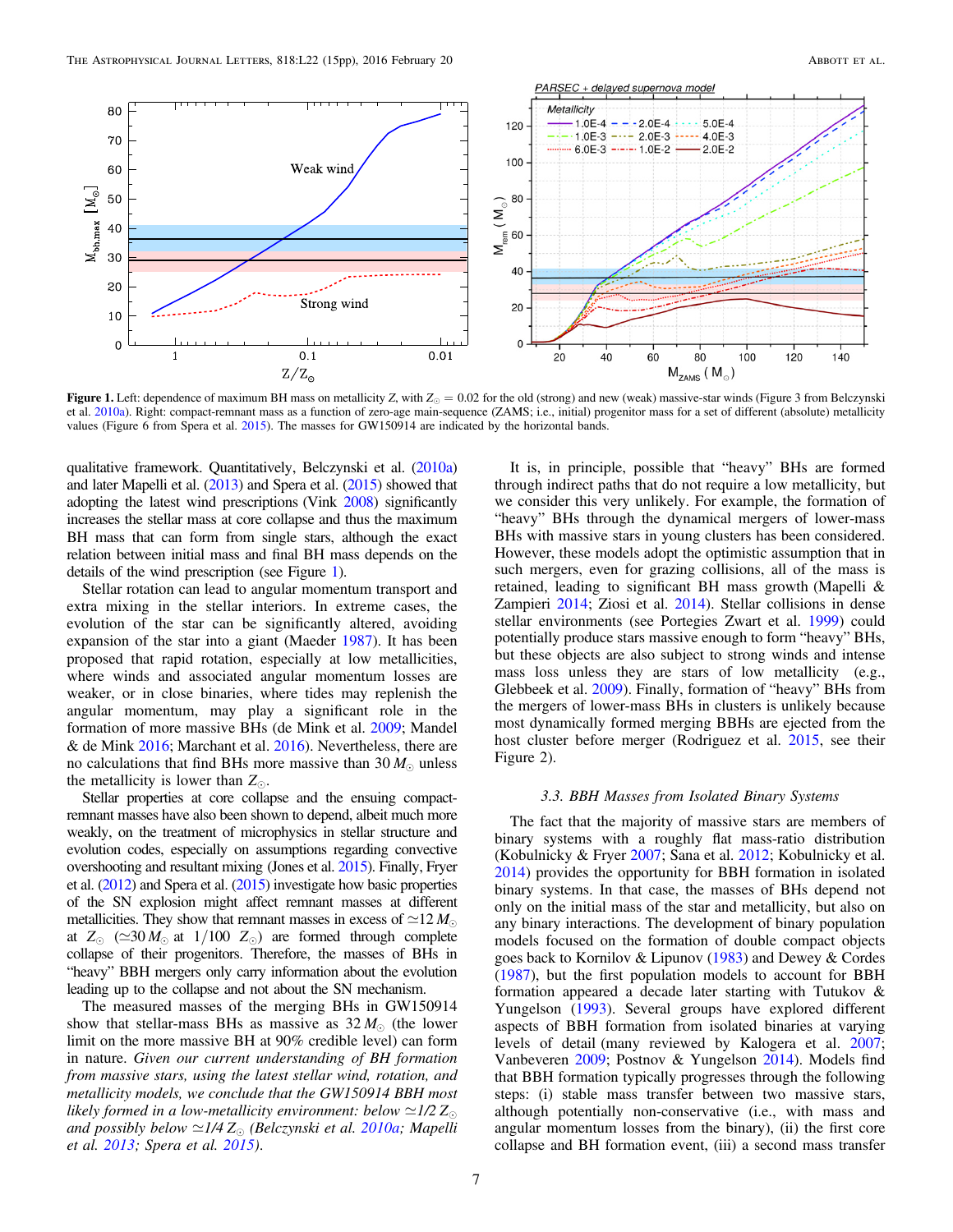phase that is dynamically unstable leading to inspiral in a common envelope (in which the first BH potentially grows slightly in mass; O'Shaughnessy et al. [2005a](#page-17-24)), (iv) the second core-collapse event leading to BBH formation, and (v) inspiral due to GW emission and merger. Dominik et al. ([2012](#page-16-45)) found that the vast majority of BBH mergers follow this evolutionary path: 99% at solar metallicity and 90% at  $0.1 Z_{\odot}$ . Alternative formation pathways, avoiding mass transfer and common envelope, may be possible if massive stars remain rapidly rotating, stay chemically homogeneous through their lifetimes, remain compact, and do not become giant stars (see de Mink et al. [2009](#page-16-29); Mandel & de Mink [2016](#page-16-35); Marchant et al. [2016](#page-16-36)).

Most studies indicate that model predictions, in particular merger rates, but also probability distributions of BBH properties, are affected by a considerable number of physical factors and associated parameters, albeit at different levels of sensitivity: (i) initial binary properties (masses, mass ratios, and orbital periods), (ii) stellar evolution models including metallicity-dependent winddriven mass loss, (iii) mass and associated angular momentum transfer between binary components and loss from the systems, (iv) treatment of tidal evolution, (v) treatment of commonenvelope evolution, and (vi) BH natal kicks. The significance of (v) and (vi) has been discussed recently for the StarTrack (Belczynski et al. [2008a](#page-16-46)) models by Dominik et al. ([2012](#page-16-45)) and Belczynski et al. ([2015](#page-16-47)). Recently, de Mink & Belczynski ([2015](#page-16-48)) concluded that the current uncertainties in initial binary properties (i) do not dramatically change the rates. The other factors, i.e., (ii)–(vi), have been consistently identified as important, not just for rate predictions, but also for predictions of BH mass spectra in merging BBHs.

As we have discussed, the GW150914 masses favor the newer, weaker stellar winds and metallicities below  $Z_{\odot}$ . Quantitative models for BH and BBH formation considering such conditions have appeared only in the past five years, starting with Belczynski et al. ([2010b](#page-16-49)), and in numerous follow-up studies (Dominik et al. [2012](#page-16-45), [2013](#page-16-50), [2015](#page-16-51); Belczynski et al. [2015;](#page-16-47) Spera et al. [2015](#page-17-17)). Dominik et al. ([2013](#page-16-50)) fold in cosmological effects, accounting for redshift evolution of the formation rate and metallicity (down to  $Z = 10^{-4}$ ). With the extension to such low metallicities, the strong dependence on the common-envelope treatment found earlier (Dominik et al. [2012](#page-16-45)) is weakened in the case of formation of BHs more massive than 20  $M_{\odot}$ . In fact, it is striking that, once full metallicity evolution is included, BBH systems that merge within the age of the universe and have total masses as high as  $\sim$ 100  $M_{\odot}$  are rather generically formed regardless of other model assumptions; still, predicted detectable samples seem to be dominated by less massive BBH systems (Belczynski et al. [2014](#page-16-52); Dominik et al. [2015](#page-16-51)).

On the extreme low-metallicity end, it has been proposed that BBH formation is also possible in the case of stellar binaries at zero metallicity (Population III [PopIII] stars; see Belczynski et al. [2004;](#page-16-53) Kinugawa et al. [2014](#page-16-54)). The predictions from these studies are even more uncertain, since we have no observational constraints on the properties of first-generation stellar binaries (e.g., mass function, mass ratios, orbital separations). However, if one assumes that the properties of PopIII massive binaries are not very different from binary populations in the local universe (admittedly a considerable extrapolation), then recently predicted BBH total masses agree astonishingly well with GW150914 and can have sufficiently long merger times to occur in the nearby universe (Kinugawa et al. [2014](#page-16-54)). This is in contrast to the predicted mass properties

of low (as opposed to zero) metallicity populations, which show broader distributions (Belczynski et al. [2015](#page-16-47)).

We conclude that predictions from a broad range of models for BBH formation from isolated binaries are consistent with the GW150914 masses provided that newer, weaker massivestar winds and extrapolations to metallicities of  $1/2 Z_{\odot}$  or lower are adopted. More calculations of massive binary evolution with updated wind prescriptions and taking cosmological evolution into account are needed to fully exploit the new information that would be provided by additional GW detections.

#### 3.4. BBH Masses from Dense Stellar Environments

Over the last few decades our understanding of the evolution of BHs in dense stellar clusters has evolved considerably. Based on early analyses (Kulkarni et al. [1993;](#page-16-55) Sigurdsson & Hernquist [1993](#page-17-6)) BHs form in clusters from massive stars and quickly mass segregate to the center through dynamical friction (on a timescale shorter than the overall relaxation time by a factor that is the ratio of the mass of the typical BH to the mass of an average background star). In these high-density conditions, BHs dynamically interact, forming binaries, and often are ejected from the cluster. Such dynamical interactions preferentially keep the heaviest objects in binaries and eject the lightest, producing heavier binaries and driving mass ratios closer to unity (Heggie [1975](#page-16-56)). Portegies Zwart & McMillan ([2000](#page-17-25)) presented the first significant N-body simulation of equal-mass BHs in a dense cluster, and they found that the ejected BBH systems are sufficiently eccentric that they will merge within the age of the universe at a rate important for LIGO/Virgo observations. Since then, studies of varying levels of detail have examined BBH formation in clusters and have identified the importance of three-body interactions for hardening binaries to the point they can merge in a Hubble time, pointing out that these interactions are also responsible for dynamical ejections (Gültekin et al. [2004,](#page-16-57) [2006;](#page-16-58) Kocsis et al. [2006;](#page-16-59) Banerjee et al. [2010](#page-16-60); Bae et al. [2014](#page-16-61)) as well as in galactic centers (Miller & Lauburg [2009;](#page-16-62) O'Leary et al. [2009](#page-17-26); Kocsis & Levin [2012](#page-16-63); Tsang [2013](#page-17-27)). GW kicks (Zlochower & Lousto [2015](#page-17-28) and references therein) can also eject post-merger, single BHs from their host clusters. Throughout these studies BHs are assumed to be of a single fixed mass (typically  $10 M_{\odot}$ ). Therefore, although their results are relevant for understanding the effects of stellar dynamics on BBH formation and evolution and the expected merger rates (Section  $6$ ), they cannot be used to determine the expected masses of BBH mergers formed in dynamical environments.

O'Leary et al. ([2006](#page-17-29), [2007](#page-17-30)) and Sadowski et al. ([2008](#page-17-31)) presented the first BBH population predictions from dense clusters with a BH mass spectrum. Their treatment of the effects of stellar dynamics was based on simple cross sections and a static density background. Nevertheless, their results generically produced BBH mergers in the local universe with BH masses of several tens of solar masses.

The first simulations to account in detail for both binary evolution and stellar dynamics with a BH mass spectrum and with realistic numbers of particles were by Downing et al. ([2010](#page-16-64), [2011](#page-16-65)) and by Morscher et al. ([2013](#page-16-66), [2015](#page-16-67)). Morscher et al. ([2015](#page-16-67)) and Rodriguez et al. ([2016](#page-17-32)) further accounted for a population of globular clusters with varying cluster properties (mass, density, and metallicity). Examination of these results indicates, very much like the models of isolated binary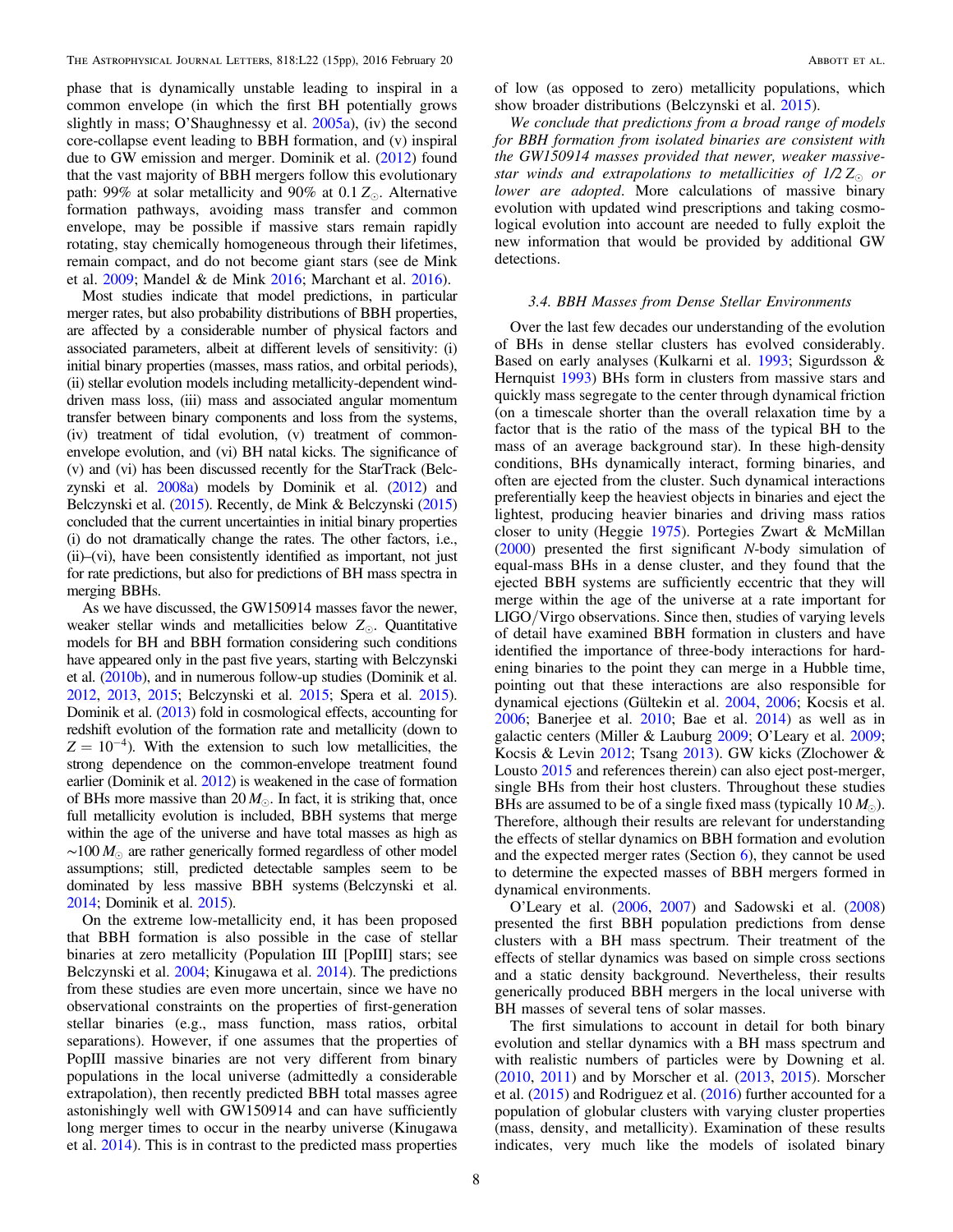<span id="page-11-1"></span>

**Figure 2.** Predictions of BBH merger rate in the comoving frame  $(Gpc^{-3} yr^{-1})$  from isolated binary evolution as a function of redshift for different metallicity values (adopted from Figure 4 in Dominik et al. [2013](#page-16-50)). At a given redshift, the total merger rate is the sum over metallicity. The redshift range of GW150914 is indicated by the vertical band; the range of the BBH rate estimates and the redshift out to which a system like GW150914 could have been detected in this observing period are indicated by an open blue rectangular box.

evolution, that clusters of lower metallicities produce BBH mergers of higher masses, with chirp masses in excess of  $10 M_{\odot}$  and up to 25–30  $M_{\odot}$  (the chirp mass of GW150914 is  $28^{+2}_{-2} M_{\odot}$ ). We note that none of these studies incorporate the newer, weaker winds leading to more massive BHs adopted by some of the models for isolated binaries (Section [3.3](#page-9-1)). Such a modification applied to clusters will unavoidably increase the BBH masses from clusters even further. BBH populations are also predicted to form in young, open clusters (Goswami et al. [2014;](#page-16-68) Ziosi et al. [2014](#page-17-18)) with "heavy" masses. In this case, BBHs are formed mostly through dynamical exchanges in three-body encounters of single BHs with binaries containing one or two BHs.

We conclude that BBH formation in dense star clusters is consistent with GW150914, provided that the clusters have typical metallicities lower than  $Z_{\odot}$  in order to form sufficiently massive merging BBHs. Most of these mergers occur outside the clusters following dynamical BBH ejection. Although, under optimistic assumptions, formation of "heavy" BHs at solar metallicity has been discussed through stellar or BH–star mergers in young clusters, such paths require chains of dynamical interactions for eventual BBH formation. Cluster models with more detailed treatment of binary evolution, dynamics, updated stellar winds, and exploration of cluster properties are needed to determine the robustness of the predicted BBH mass spectra.

#### <span id="page-11-0"></span>4. BBH MERGERS IN THE NEARBY UNIVERSE

Apart from the BH masses of the binary system, another important measurement of GW150914 is its luminosity distance in the range of 230–570 Mpc (at 90% credible level) which corresponds to a redshift of 0.05–0.12 and an age of the universe of  $\simeq$ 12.2–13.1 Gyr at the time of the merger (using Planck Collaboration et al. [2015](#page-17-33)). The specific implications of this measurement vary, depending on whether GW150914 originated from isolated binary evolution or from dynamical interactions in a dense stellar environment.

In the case of dynamical origin, mergers of such "heavy" BBHs in the local universe fit comfortably. Models of dynamical BBH formation (Portegies Zwart & McMillan [2000;](#page-17-25) Miller & Lauburg [2009;](#page-16-62) O'Leary et al. [2009;](#page-17-26) Downing et al. [2011](#page-16-65); Kocsis & Levin [2012;](#page-16-63) Tsang [2013](#page-17-27); Ziosi et al.

[2014;](#page-17-18) Morscher et al. [2015;](#page-16-67) Rodriguez et al. [2015,](#page-17-20) [2016](#page-17-32)) show that stellar and BH interactions take about ∼1 Gyr to form BBHs, which have a wide range of delay times between formation and merger for BBHs from old and young clusters.

In the case of a BBH merger from an isolated binary at a low metallicity, there is a continuum of possibilities in between two extremes: the BBH progenitor of GW150914 could have formed in the local universe with a short merger delay time, or it could have formed at a higher redshift with a long merger delay time. We cannot distinguish between these two extremes with the observation of this single event.

Short merger times are typically favored. One of the most recent isolated binary model predictions (Dominik et al. [2013](#page-16-50)) shows preference for merger times of  $\simeq$ 10–300 Myr. However, low-metallicity star formation is rare in nearby galaxies. The age and metallicity distribution of a large sample of nearby galaxies from the Sloan Digital Sky Survey with a median redshift of 0.13 shows that very few galaxies have low metallicities, all of which are low-mass ( $< 10^{9} M_{\odot}$ ) and have relatively young stellar populations  $\ll 1$  Gyr, Gallazzi et al. [2005](#page-16-69)). In any case, the well measured mass–metallicity relation (Tremonti et al. [2004](#page-17-34)) implies that BBH formation paths with merger delay times below ∼1 Gyr require that the source originated in nearby  $(z < 0.2)$  low-mass, young galaxies.

Alternatively, the BBH system may have formed much earlier (e.g.,  $z \ge 2$ ), when low-metallicity star formation was more common (see Madau & Dickinson [2014](#page-16-70)), but then it must have taken much longer to merge (∼5–10 Gyr). Such long merger delay times are often disfavored significantly compared to short delays (by factors of ∼10–100; see, e.g., Dominik et al. [2013](#page-16-50)).

To present a more quantitative discussion, we consider the study by Dominik et al. ([2013](#page-16-50)) in more detail. They discuss BBH formation from isolated binaries, accounting for the dependence on star formation, galaxy-mass, and metallicity evolution from the local universe to cosmological redshifts and find that most local BBH mergers originate from star formation in the first few Gyr of the universe and with long merger delay times (see also Dominik et al. [2015](#page-16-51)). Figure [2](#page-11-1) (adopted from Figure 4 of Dominik et al. [2013](#page-16-50)) indicates that the BBH merger rate of binaries with metallicities of  $1/2$ ,  $1/4$ , and  $1/10 Z_{\odot}$ increases with redshift and peaks at redshifts of 1, 3, and 4,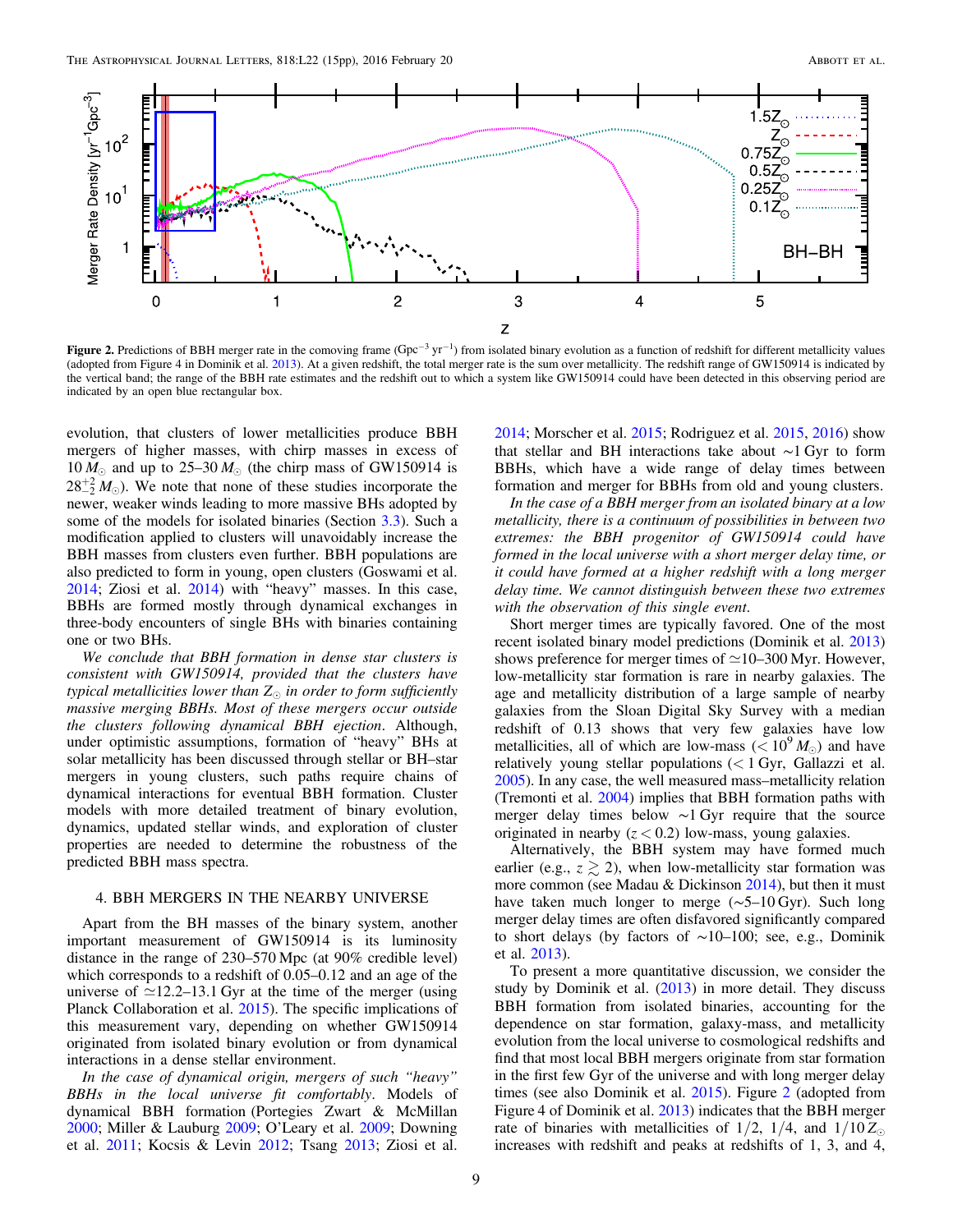<span id="page-12-1"></span>

Figure 3. Allowed initial BBH semimajor axis and eccentricity in order to merge within 10 Gyr (left of the thick solid blue line) for a BBH with the GW150914 masses. The thin solid lines with circles represent the evolutionary trajectories of individual example systems, starting at the edge of the allowed range (the circles give the time to merger of  $log (t yr^{-1}) = 1, 2, 3, 4, ... 10$ , from left to right). The dashed lines denote periastron separations of 10, 20, and 40  $R_{\odot}$  (left to right: orange, yellow, purple). The green dotted line shows the trajectory of a binary that has a remaining eccentricity of 0.1 at a GW frequency of 10 Hz.

respectively, i.e., at distances much larger than the measured GW150914 luminosity distance. The local  $(z \sim 0.1)$  BBH merger rates at such low metallicities are suppressed by factors of ∼10–100 compared to higher redshifts, but they are still comparable (within a factor of about 2) to the high-metallicity local merger rate densities that produce lower-mass BBHs.

To further study the potential progenitors of GW150914 and their expected merger time, we plot in Figure [3](#page-12-1) the allowed parameter range for the initial (right after BBH formation) semimajor axis  $(a)$  and eccentricity  $(e)$  of the BBH orbit that produces a merger within 10 Gyr, using the point-mass approximation of Peters ([1964](#page-17-35)). Binaries with long delay times originate close to the thick solid line. Evolutionary trajectories show that systems become circular long before merger, even for high initial e, unless they form with extremely short merger times or extremely high  $e$  (see Section  $5$ ). For initially circular orbits, *a* needs to be smaller than 0.215 AU or  $46 R_{\odot}$  for the binary to merge within ∼10 Gyr. BBHs that form from two existing BHs in clusters can appear anywhere in the allowed parameter range. In the case of isolated binaries, the separation before the formation of the second BH needs to be wide enough to accommodate the progenitor star. The BBH then forms with a similar separation (or similar periastron distance, if there is mass loss in the SN or if BHs receive natal kicks), unless the BH kick is large and fine-tuned in its direction to drastically reduce the semimajor axis. Since these progenitor stars have radii of at least several  $R_{\odot} \approx 10 R_{\odot}$  for chemically homogeneous evolution), we estimate that the periastron distance needs to be larger than ~10–20  $R_{\odot}$  as indicated in Figure [3.](#page-12-1)

We conclude that, based on published model results, "heavy" BBH mergers from low-metallicity environments in the local universe are not particularly surprising, regardless of whether their origin is dynamical or from isolated binaries. The rate of "heavy" BBH mergers may very well increase with redshift either due to the increase in low metallicity star

formation rates or due to higher rates at shorter merger times, at least for redshifts of up to  $\approx$ 1. These redshifts are within the horizon distance of aLIGO/Advanced Virgo (AdV) design sensitivity, expected to be reached by ∼2020 (Abbott et al. [2016i,](#page-16-7) and see Section [7](#page-13-1)).

# 5. BINARY ECCENTRICITY AND BH SPINS

<span id="page-12-0"></span>There is no evidence for eccentricity in the orbital dynamics of GW150914, but eccentricities of  $\leq 0.1$  would not be detectable for this event ([LVC16d](#page-16-10)). In any case, from Figure [3](#page-12-1) it is clear that any eccentricity would have dissipated by the time the binary entered the detectors' sensitive frequency band. Indeed, in this Figure we plot the evolution of a system that would retain an eccentricity of 0.1 at 10 Hz, but this evolution only takes 1.25 days from  $e = 0.999$  to merger! Kowalska et al. ([2011](#page-16-71)) and Belczynski et al. ([2002](#page-16-72)) show that for their field BBH models, the expected eccentricities would be undetectable. Only formation in a dynamical environment at a short semimajor axis and an extremely high eccentricity could produce a detectable eccentricity (e.g., O'Leary et al. [2009](#page-17-26)) for a small fraction of BBHs. A small fraction of BBHs may form through triple stars in globular clusters and potentially maintain significant eccentricities until the merger (Samsing et al. [2014](#page-17-36); Antonini et al. [2015](#page-16-73)).

Parameter-estimation analysis of GW150914 ([LVC16d](#page-16-10)) with gravitational waveforms that account for spin effects (including precession) constrains the dimensionless spin magnitude of the primary BH to  $\leq 0.7$  (at 90% credible level); the spin of the secondary BH is not significantly constrained. The dimensionless spin components aligned (or anti-aligned) with the orbital angular momentum axis are likely to be small, whereas the spin components in the orbital plane are poorly constrained. The tentative implication is that, if spin magnitudes are indeed large, then the spin–orbit misalignment is likely to be high, too; if the spin magnitudes are small, then the tilts remain unconstrained.

These BH spin magnitude constraints derived from GW observations are comparable in strength to what we typically obtain from X-ray data analyses (for reviews, see McClintock et al. [2014](#page-16-74); Miller & Miller [2015](#page-16-75)). These BH spin estimates in XRBs have been made from analysis of the X-ray spectra of accretion disks, based on the influence of the BH spin either on the disk inner edge, which affects the spectral continuum, or on the shape of emission lines. BH spins are typically found to be high for systems with high-mass donors. In general, the cores of massive stars are expected to rotate rapidly and thus may lead to rapid BH spin at formation, unless there is efficient angular momentum coupling between the core and the (expanding) envelope (e.g., Hirschi et al. [2005](#page-16-76)). The ability to constrain the BH spins in GW150914 reveals a new approach to understanding the spin distribution of BHs that is independent of XRB measurements. Measuring BH spins in a variety of BH binaries has the potential of revealing the origin of BH spins, at formation and through subsequent accretion evolution in binaries (e.g., Belczynski et al. [2008b;](#page-16-77) Valsecchi et al. [2010](#page-17-37); Wong et al. [2012;](#page-17-38) Amaro-Seoane & Chen [2015](#page-16-78); Fragos & McClintock [2015](#page-16-79)).

For BBH formation from isolated binaries, BH spin alignment is expected if the spin of the BH is aligned with the spin of its progenitor star and thus with the binary. Even if BH kicks are relatively large  $(>100 \text{ km s}^{-1})$ , it is found that BBH spin tilts are rather constrained to typical values below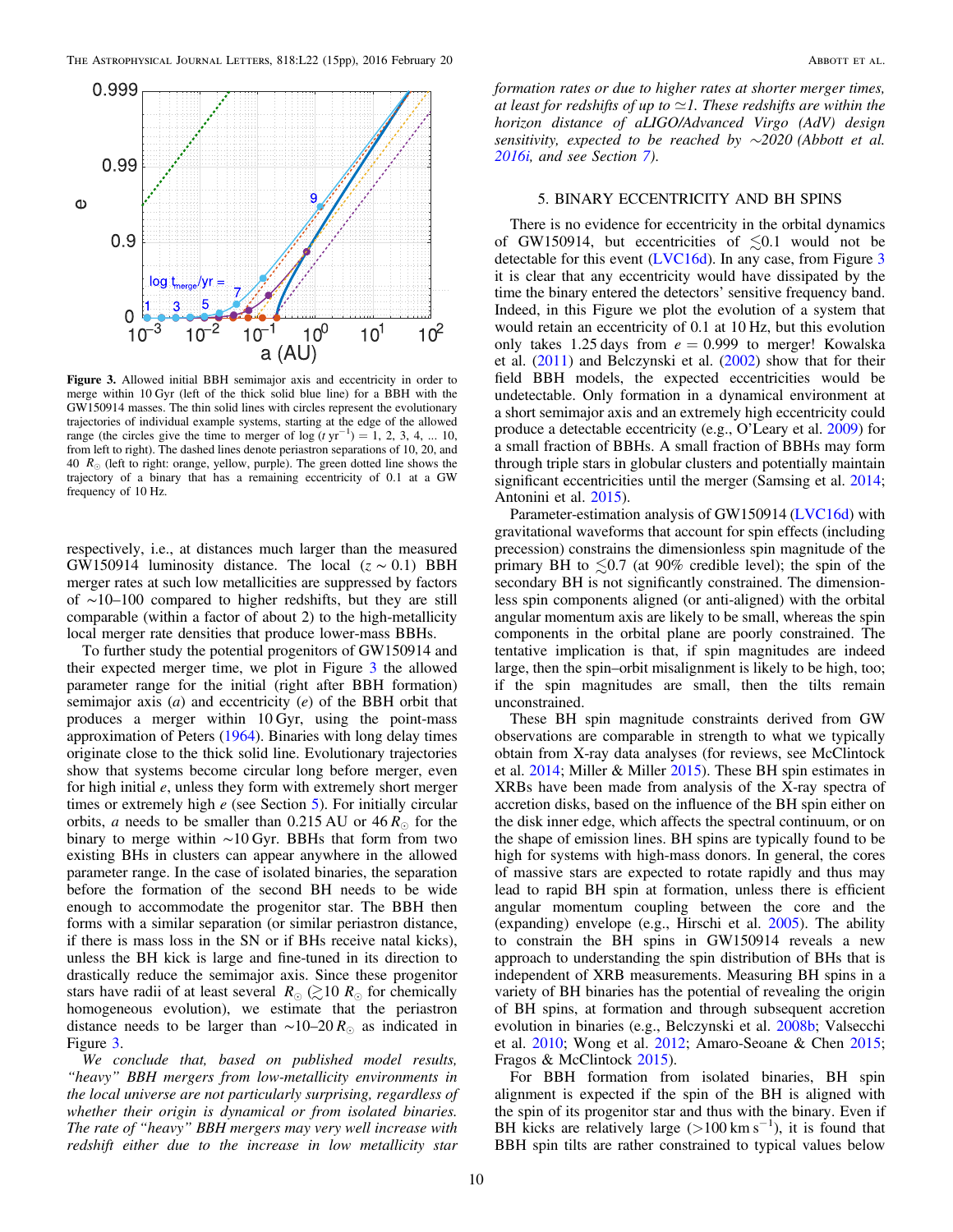about 20° (Kalogera [2000](#page-16-80)). For BBH formation in dense environments there is no reasoning suggesting that spins would be correlated in any way through BH interactions and thus significant misalignment would be more likely. Thus, if we knew that the BH spins in GW150914 were aligned with the orbital angular momentum, then their magnitude would already be constrained by this GW measurement. Conversely, spin precession effects significantly modify the relative orientation of the two BH spins between their formation and merger (Schnittman [2004;](#page-17-39) Gerosa et al. [2015](#page-16-81); Kesden et al. [2015](#page-16-82)), particularly when both spin magnitudes are large. While initially random spins remain random at coalescence, spin precession effects can distort the relative likelihood of some misalignment angles. Therefore the misalignment angles measured for GW150914 cannot be directly identified as the birth BH spin misalignments.

We conclude that the non-detection of eccentricity for GW150914 is not a surprise regardless of the BBH formation mechanism. Since the spin magnitude is not expected to change during the XRB phase, the upper limit on the primary BH spin indicates that it was not formed with extremal spin. At present, the evidence for relatively small magnitudes of the BH spin components aligned with the orbital angular momentum does not provide constraints on the formation mechanism. The nonaligned components and hence spin–orbit tilts are essentially unconstrained. With additional BBH detections, a clear preference for mostly aligned spins would favor formation from isolated binaries and small natal BH kicks. On the other hand, a predominance of large misalignments could favor formation through dynamical processes instead. As the sample grows, spin measurements will prove critical for distinguishing formation channels and their relative contributions to the merger rate.

## 6. BBH MERGER RATES

<span id="page-13-0"></span>The upper limits on the merger rates from initial LIGO/ Virgo observations were not stringent enough to exclude even the most optimistic theoretical predictions (Aasi et al. [2013b](#page-16-83)). In contrast, GW150914 provides the first interesting GW rate constraints on astrophysical models. As discussed in Section [2,](#page-7-3) the rate at which such BBH mergers occur in the low-redshift universe  $(z \lesssim 0.5)$  is inferred to be in the range of 2–400 Gpc<sup> $-3$ </sup> yr<sup>−1</sup> ([LVC16f](#page-16-16)).

Over the years, some studies have discussed models of isolated binary populations that result in completely aborting the formation of merging BBH systems (e.g., Nelemans et al. [2001,](#page-17-40) Belczynski et al. [2002,](#page-16-72) and most recently Mennekens & Vanbeveren [2014](#page-16-84)). In all of these models, the lack of BBH mergers can be traced back to one or more of the following model assumptions: strong (old) wind models, no metallicity dependence of wind strengths, no orbital evolution due to tides, and high BH natal kicks. All of these assumptions effectively widen the orbits of massive binaries and prevent, not the formation of BBH systems in general, but more specifically the formation of BBH systems that merge within the age of the universe. Dynamical formation of BBHs is aborted if BHs receive natal kicks larger than the local escape speed (e.g.,  $\gtrsim$ 50 km s<sup>-1</sup> for typical globular clusters, see Gnedin et al. [2002](#page-16-85)) such that the BHs escape before they can interact.

The existence of GW150914 shows that BBH mergers occur in nature, and therefore models that do not predict their existence within a Hubble time through any formation channel are excluded (e.g., certain models in Nelemans et al. [2001;](#page-17-40) Belczynski et al. [2002,](#page-16-72) [2007;](#page-16-86) Mennekens & Vanbeveren [2014](#page-16-84)). For both isolated binary evolution and dynamical formation, the implication of BBH existence is that BH kicks cannot always be high (>100 km s<sup>-1</sup>), in order to avoid disrupting or widening the orbits too much, or ejecting the BHs from clusters before they can interact. In the case of isolated binaries, BBH existence also implies that massive-star winds cannot be strong, and in the absence of high rotation, survival through common-envelope evolution in massive binaries must be possible.

Rate predictions for binary mergers and associated LIGO/ Virgo detection expectations were summarized in Abadie et al. ([2010](#page-16-87)), and for BBH mergers a range of  $0.1-300 \,\text{Gpc}^{-3} \,\text{yr}^{-1}$  was reported. More recent studies, not included in Abadie et al. ([2010](#page-16-87)), for isolated binary evolution give very similar predictions:  $0-100 \text{ Gpc}^{-3} \text{ yr}^{-1}$  by Mandel & de Mink ([2016](#page-16-35)), 0.5–220 Gpc<sup>-3</sup> yr<sup>-1</sup> by Dominik et al. ([2015](#page-16-51)), and 0–1000 Gpc<sup>-3</sup> yr<sup>-1</sup> by Mennekens & Vanbeveren ([2014](#page-16-84)). Recent studies of globular cluster dynamics also report comparable rates (Downing et al. [2010](#page-16-64), [2011;](#page-16-65) Rodriguez et al. [2015](#page-17-20), [2016](#page-17-32)). We conclude that the GW150914 rate constraints are broadly consistent with most of the BBH rate predictions, and only the lowest predicted rates  $(\leq 1)$  $Gpc^{-3}$  yr<sup>-1</sup>) can be excluded.

## <span id="page-13-1"></span>7. THE PATH FORWARD FOR FUTURE STUDIES

In the coming years the aLIGO and AdV detectors will be upgraded to a higher sensitivity, as shown in Figure [4:](#page-14-0) on the left we plot the maximum luminosity distance  $(D<sub>L</sub>)$  and redshift (z), and on the right a measure for the surveyed volume  $(\overline{V_c})$  for the initial LIGO/Virgo detectors, the current aLIGO, and future expectations (see the [Appendix](#page-15-1) for the details). We can anticipate that the BBH detection sample will increase by at least a factor of ∼10 as observing runs become more sensitive and of longer duration. With these new detections, it will become possible to go beyond the mostly qualitative inferences discussed here, and quantitatively constrain the properties of double compact objects (DCOs) and their formation models.

In general, quantitative constraints can be obtained either by deriving a parametrized description of the underlying model (e.g., Mandel [2010](#page-16-88); O'Shaughnessy [2013](#page-17-41)) or by comparing specific population models to the data (e.g., Bulik & Belczyński [2003](#page-16-89); Mandel & O'Shaughnessy [2010](#page-16-90)).

For the latter, detailed information about the models and properties of the predicted populations are needed, such as, e.g., masses and rate densities as a function of redshift. Given the large number of model parameters, it is challenging to obtain a statistically appropriate sampling of the parameter space to the level required to address degeneracies; no existing study has provided a sufficiently complete data set. However, such analyses will eventually allow us to constrain massive-star winds and rotation, the common-envelope binary evolution phase, BH mass relations, and BH kicks. GW detections of binaries with NSs will probe lower-mass stars as well as NS kicks and the SN mechanism. For dynamical formation, we can also probe cluster properties and their dependence on redshift.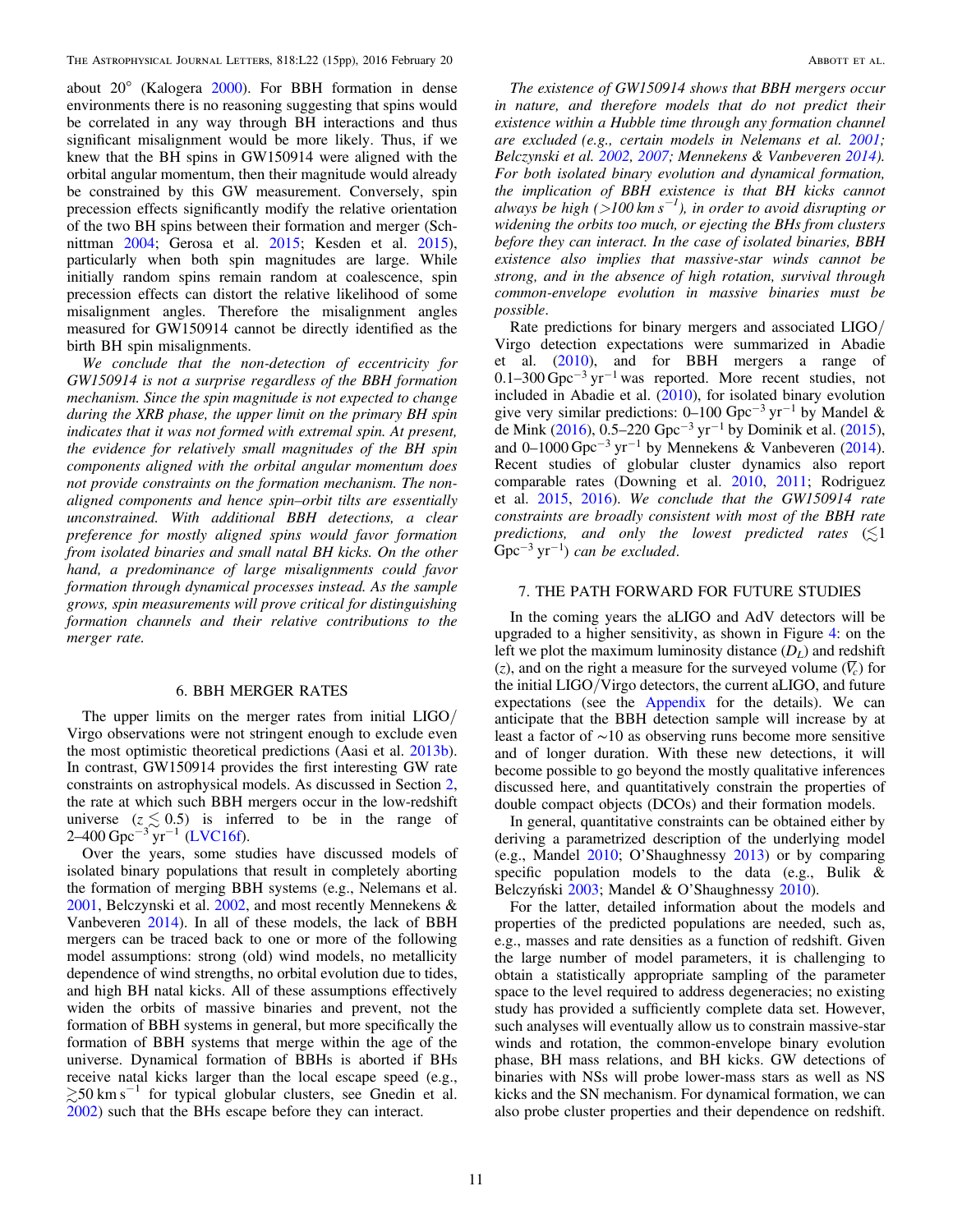<span id="page-14-0"></span>

Figure 4. Left: horizon distance (left axis) and horizon redshift (right axis) as a function of total mass (bottom axis) and chirp mass (top axis) for equal-mass, nonspinning BBH mergers. The (expected) increase in detector sensitivity with time is shown by the different lines and the chirp mass of GW150914 is indicated with a red star. Right: the same, but now for detection-weighted sensitive comoving volume, defined to yield the expected number of detections if multiplied with a merger rate per unit volume. For details see the [Appendix](#page-15-1).

In the past, binary pulsars, SNe, and gamma-ray burst observations have been used as constraints on DCO models (e.g., Portegies Zwart & Yungelson [1998](#page-17-42); O'Shaughnessy et al. [2005b](#page-17-43)). More recently, studies have explored quantitative, statistical methods for deriving constraints and have examined the minimum sample sizes needed for distinguishing between a small set of different isolated-binary models (Bulik & Belczyński [2003](#page-16-89); Kelley et al. [2010](#page-16-91); Mandel & O'Shaughnessy [2010;](#page-16-90) Messenger & Veitch [2013;](#page-16-92) O'Shaughnessy [2013](#page-17-41); Belczynski et al. [2015;](#page-16-47) Mandel et al. [2015;](#page-16-93) Stevenson et al. [2015](#page-17-44)). We note that the majority of these studies conclude that sample sizes of order 100 events are needed for strong constraints.

Before comprehensive quantitative constraints on models become possible, one might consider whether measurements for this one event or just a handful of sources would allow us to distinguish between the two main formation paths: isolated binaries and dynamical processes. The masses of the BHs in BBH systems from both isolated binary formation and from clusters depend on the mass spectrum of single BHs, and thus in both formation channels a range of masses is expected. For example, the Belczynski et al. ([2015](#page-16-47)) isolated binary models find detectable BBHs with total masses from about 15 to 20  $M_{\odot}$ all the way up to ~100  $M_{\odot}$  (chirp masses up to ~50  $M_{\odot}$ ), the Rodriguez et al. ([2015,](#page-17-20) [2016](#page-17-32)) cluster models find chirp masses of  $10-22 M_{\odot}$  (that could be higher for weaker stellar winds), and the Kinugawa et al. ([2014](#page-16-54)) PopIII BBH mergers have higher chirp masses (most above  $20 M_{\odot}$ ). The strong dependence on chirp mass of the distance to which sources can be detected (see Figure [4](#page-14-0)) strongly enhances the probability of detecting these massive BBHs compared to lower-mass objects (Flanagan & Hughes [1998](#page-16-94)).

In view of these predictions, distinguishing between formation in isolated binaries and through dynamical processes based solely on mass measurements is unlikely. The situation is similar for mass ratios: BBH formation through both isolated binary evolution and dynamical processes tends to favor binaries of roughly comparable masses, within a factor of ∼2 (Dominik et al. [2015](#page-16-51); Rodriguez et al. [2015;](#page-17-20) Mandel & de Mink [2016](#page-16-35)).

Initial eccentricities would be very different through the two paths, but most current predictions are for binaries having circularized by the time they enter the frequency band of relevance to ground-based interferometers (see Section [5](#page-12-0)). An accurate localization of the source would make it possible to check for the presence of nearby clusters. For such localization

with GW detectors only, additional advanced detectors and a very high signal-to-noise ratio would be needed. Alternatively, the discovery of an electromagnetic counterpart could pinpoint the position ([LVC16h](#page-16-13)). At present, we are left with two possibilities for distinguishing among formation paths: BH spins or precise determination of the BBH merger rate as a function of redshift. Detection of spin misalignment would be a strong indication for dynamical formation, but is challenging, as GW spin measurements are typically not well constrained (e.g., van der Sluys et al. [2008a,](#page-17-45) [2008b;](#page-17-46) Vitale et al. [2014](#page-17-47); [LVC16d](#page-16-10)); the rates option is challenging too, given the large, overlapping ranges in the rate predictions from the two paths and their uncertain redshift evolution. In the future, we may be able to further constrain models by combining BBH rate constraints with constraints on NS mergers (even if only upper limits). Consideration of the models consistent with all of these constraints will allow us to make firmer predictions for detection expectations of other types of EM/GW binaries involving NSs and white dwarfs.

The BBH population discovered through GW150914 also has implications for other GW detections. First, before entering the aLIGO/AdV band, the BBH systems evolve through the frequency range of space-borne GW detectors such as (e)LISA (0.1–10 mHz) (Amaro-Seoane et al. [2013](#page-16-95)). Because of the high masses of systems like GW150914, it only takes ∼1000 years to evolve from 2–3 mHz to merger and the systems can be detected not only inside the Milky Way, but to distances of ∼10 Mpc. These "heavy" stellar-mass BBHs could be plausible (e)LISA sources, if the merger rate is at the upper end of the inferred range.

Second, the expected increase in the merger rate of BBHs toward higher redshift opens the possibility that the large number of individually unresolvable high-redshift BBH mergers would instead form a detectable stochastic background signal. Such a signal could be probed with aLIGO/AdV detection of, or upper limits on, the stochastic GW background, as explored in detail in [LVC16g](#page-16-96).

The possibility that GW150914 is produced by a binary of the first-generation PopIII stars may provide a direct link between the local universe and the BHs that may have been the seeds that grew into the supermassive BHs we find in the centers of most galaxies (Volonteri et al. [2003](#page-17-48)). Even if GW150914 itself is not a product of PopIII stars, the confirmation of the high BH masses expected from the weaker stellar winds of low-metallicity stars also supports the idea that PopIII stars may produce even more massive BHs, unless they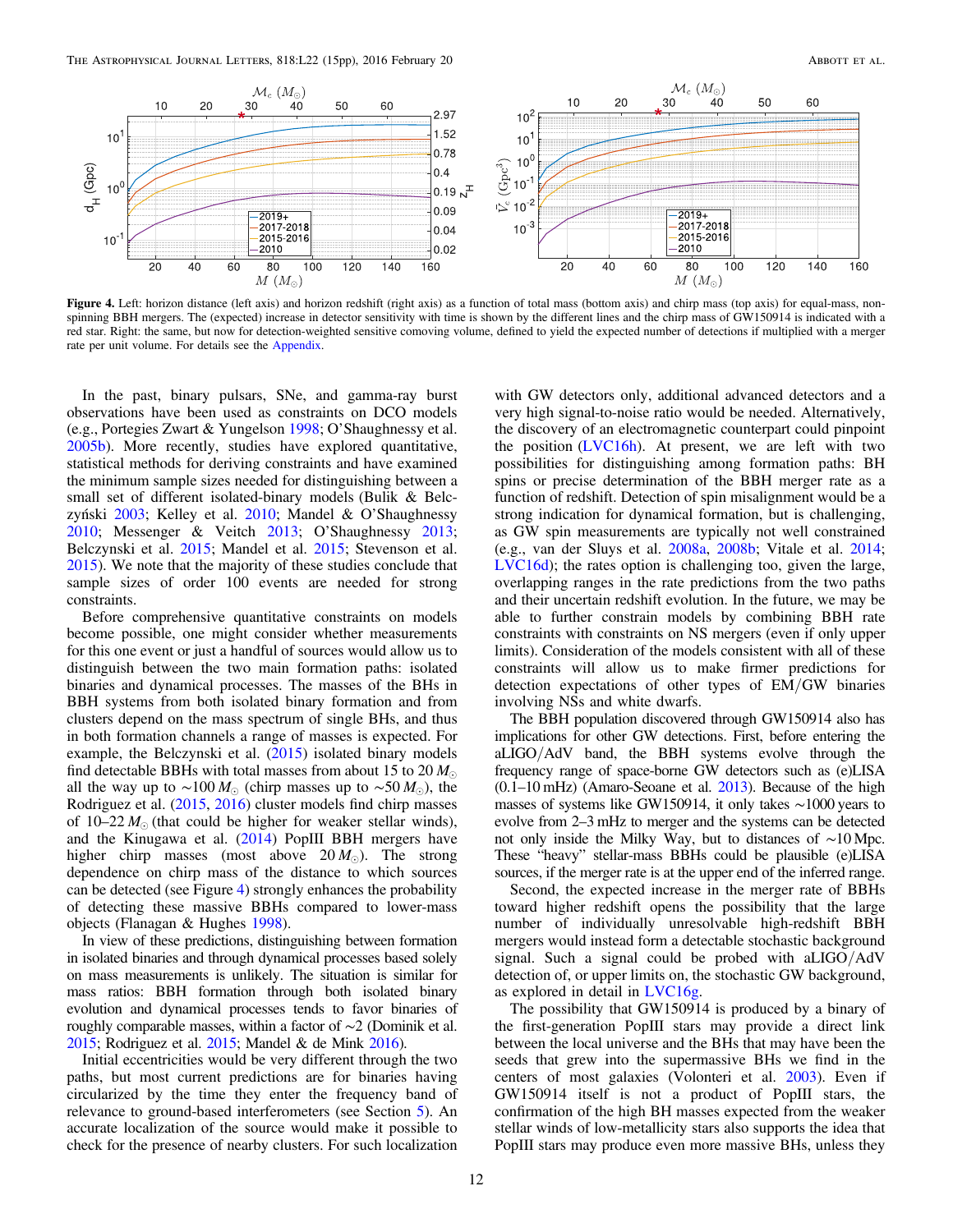become so massive that they are completely disrupted by pairinstability SNe (e.g., Fryer et al. [2001](#page-16-97); Woosley et al. [2007](#page-17-49)).

#### 8. CONCLUSIONS

<span id="page-15-0"></span>We have examined the implications of the GW discovery of a BBH merger in the context of the existing literature on the formation of BBHs in isolated binaries and in dense stellar environments. Despite the fact that we have only one firm detection, we can draw several astrophysical conclusions.

For the first time we have observational evidence that BBH systems actually form in nature, with properties such that they merge in the local universe. This is a unique confirmation of numerous theoretical predictions over the past 40 years that merging BBHs can form, from both isolated binaries in galactic fields and from dense stellar environments. Notably, the measured BH masses in the merging binary are higher than any of the BH masses dynamically measured reliably from XRBs. Such "heavy" BHs require that they were formed from massive stars in low-metallicity environments  $(1/2, Z_{\odot})$  or lower), given our current understanding of massive-star winds and their dependence on metallicity. Model rate predictions from both formation mechanisms are broadly consistent with the BBH merger rate implied by the GW150914 discovery. The relatively extreme models that either abort the formation of merging BBHs or predict rates lower than  $\simeq$ 1 Gpc<sup>-3</sup> yr<sup>-1</sup> are now excluded. Apart from weaker winds at low metallicities, a significant fraction of BHs must receive low kicks; survival through common-envelope phases or high rotation in massive stars may be necessary. We note that the majority of recent model predictions survive this constraint. Targeted simulations and additional GW merger detections will be needed to quantify the balance between BBH formation rate, delay times until merger, and hence, BBH merger rates as a function of redshift. This first BBH discovery already has implications for a stochastic GW background and for the potential of observations with a future eLISA-like space mission.

These are the key conclusions we can derive based on the GW150914 properties and the existing DCO astrophysics literature. Final analysis of this first aLIGO observational run may provide additional rate constraints from additional detections of BBHs or NS binaries, or in their absence interesting upper limits on merger rates of NS binaries. These combined rate constraints will provide the most stringent quantitative limits on model predictions. An increased source sample resulting from future GW data will of course better constrain the merger rates, but will also allow us to probe the mass distributions and any dependence on redshift. To go beyond the current, mostly qualitative discussion, and move toward comprehensive model constraints, it will be important to develop frameworks that account for observational biases and for appropriate sampling of the model parameter space including relevant parameter degeneracies.

In closing, we are looking forward to the development of GW astronomy as a new way of probing the universe.

The authors gratefully acknowledge the support of the United States National Science Foundation (NSF) for the construction and operation of the LIGO Laboratory and Advanced LIGO, as well as the Science and Technology Facilities Council (STFC) of the United Kingdom, the Max-Planck-Society (MPS), and the State of Niedersachsen/ Germany for support of the construction of Advanced LIGO

and construction and operation of the GEO600 detector. Additional support for Advanced LIGO was provided by the Australian Research Council. The authors gratefully acknowledge the Italian Istituto Nazionale di Fisica Nucleare (INFN), the French Centre National de la Recherche Scientifique (CNRS), and the Foundation for Fundamental Research on Matter supported by the Netherlands Organisation for Scientific Research for the construction and operation of the Virgo detector and the creation and support of the EGO consortium. The authors also gratefully acknowledge research support from these agencies as well as by the Council of Scientific and Industrial Research of India, Department of Science and Technology, India, Science & Engineering Research Board (SERB), India, Ministry of Human Resource Development, India, the Spanish Ministerio de Economía y Competitividad, the Conselleria d'Economia i Competitivitat and Conselleria d'Educació Cultura i Universitats of the Govern de les Illes Balears, the National Science Centre of Poland, the European Union, the Royal Society, the Scottish Funding Council, the Scottish Universities Physics Alliance, the Lyon Institute of Origins (LIO), the National Research Foundation of Korea, Industry Canada and the Province of Ontario through the Ministry of Economic Development and Innovation, the National Science and Engineering Research Council Canada, the Brazilian Ministry of Science, Technology, and Innovation, the Leverhulme Trust, the Research Corporation, Ministry of Science and Technology (MOST), Taiwan, and the Kavli Foundation. The authors gratefully acknowledge the support of the NSF, STFC, MPS, INFN, CNRS, and the State of Niedersachsen/Germany for provision of computational resources.

## APPENDIX

<span id="page-15-1"></span>The sensitivity of the detector network to GW emission from equal-mass BBHs with non-spinning components is calculated using the following procedure. We use a single-detector signalto-noise ratio threshold of 8 as a proxy for the detectability of binary mergers by a detector network; this is a commonly used proxy (e.g., Abadie et al. [2010](#page-16-87)) that has been demonstrated to be accurate to within  $\sim 10\%$  for computing surveyed volumes ([LVC16f](#page-16-16)). In Figure [4](#page-14-0) the curves labeled 2010, 2015–2016, 2017–2018, and 2019+ are computed using, respectively, the measured noise power spectral density (PSD) of H1 during the S6 science run, the measured noise PSD of H1 during the 2015 science run, low-end predictions for LIGO noise PSD for the late stages of detector commissioning, and for design sensitivity runs in the zero detuning, high power configuration (Abbott et al. [2016i](#page-16-7)). We use inspiral-mergerringdown effective one-body waveforms calibrated to numerical relativity for these calculations (Taracchini et al. [2014](#page-17-9)). The actual sensitivity will depend on the exact network configuration, the data quality, and the signal parameters, so the curves in Figure [4](#page-14-0) should be viewed only as approximations. In particular, the signal strength and detectability generally depend on BH spins.

In Figure [4](#page-14-0) the left panel shows the horizon distance, which is the luminosity distance at which GWs from a face-on, equalmass, overhead binary with the given source-frame total mass (bottom axis) or chirp mass (top axis) would be detected at a signal-to-noise ratio of 8; the corresponding redshift is shown on the right vertical axis. The right panel shows the surveyed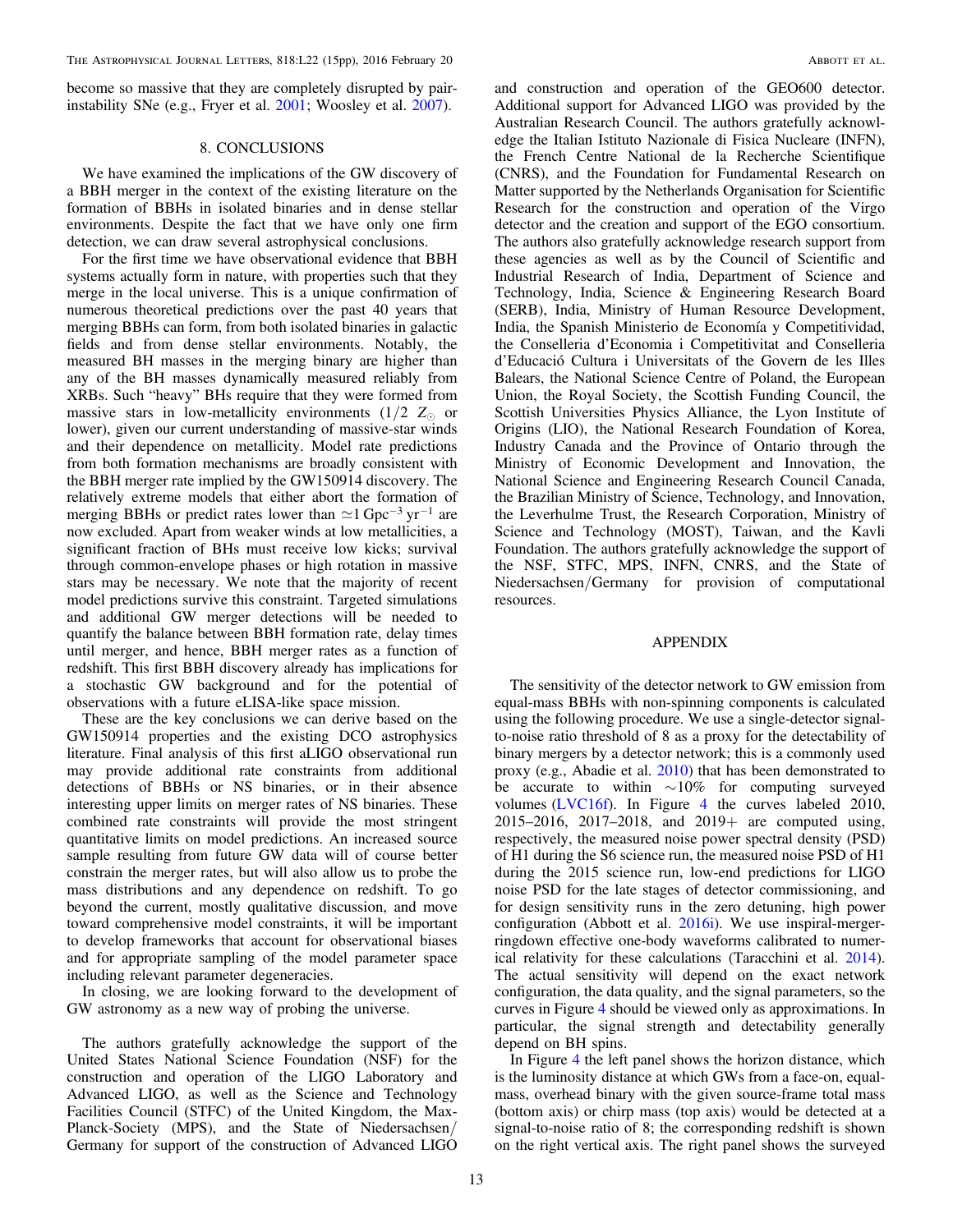detection-weighted comoving volume  $\overline{V_c}$ 

$$
\overline{V_c} = \int_0^\infty \frac{dV_c}{dz} f_d(z) \frac{1}{1+z} dz,\tag{1}
$$

where  $\frac{dV_c}{dz}$  is computed using the Planck Collaboration et al. ([2015](#page-17-33)) cosmology and the last factor corrects for the difference in source and observer clocks. Because the GW strength of signals depends (to within factors ∼2) on inclination and the detector response depends strongly on sky position,  $f_d(z)$  is the probability that a binary with the given source-frame masses at redshift z is louder than the signal-to-noise ratio threshold of 8 (integrated over isotropic sky locations and orientations). With this definition, and assuming a constant volumetric merger rate  $\mathcal R$  per unit comoving volume per unit source time, the expected number of detections during an observing run of duration  $T$  is given by  $\mathcal{R}\overline{V_c}T$ .

#### **REFERENCES**

- <span id="page-16-83"></span>Aasi, J., Abadie, J., Abbott, B. P., et al. 2013, [PhRvD](http://dx.doi.org/10.1103/PhysRevD.87.022002), [87, 022002](http://adsabs.harvard.edu/abs/2013PhRvD..87b2002A)
- <span id="page-16-87"></span>Abadie, J., Abbott, B. P., Abbott, R., et al. 2010, [CQGra](http://dx.doi.org/10.1088/0264-9381/27/17/173001), [27, 173001](http://adsabs.harvard.edu/abs/2010CQGra..27q3001A)
- <span id="page-16-3"></span>Abbott, B. P., Abbott, R., Abbott, T. D., et al. 2016a, [PhRvL,](http://dx.doi.org/10.1103/PhysRevLett.116.061102) 116, 061102 (LVC16a)
- <span id="page-16-8"></span>Abbott, B. P., Abbott, R., Abbott, T. D., et al. 2016b, PhRvD, submitted (LVC16b; https://dcc.ligo.org/[LIGO-P1500229](https://dcc.ligo.org/LIGO-P1500229/public/main)/public/main)
- <span id="page-16-9"></span>Abbott, B. P., Abbott, R., Abbott, T. D., et al. 2016c, PhRvD, submitted (LVC16c; https://dcc.ligo.org/[LIGO-P1500269](https://dcc.ligo.org/LIGO-P1500269/public/main)/public/main)
- <span id="page-16-10"></span>Abbott, B. P., Abbott, R., Abbott, T. D., et al. 2016d, PhRvL, submitted (LVC16d; https://dcc.ligo.org/[LIGO-P1500218](https://dcc.ligo.org/LIGO-P1500218/public/main)/public/main)
- <span id="page-16-14"></span>Abbott, B. P., Abbott, R., Abbott, T. D., et al. 2016e, PhRvL, submitted (LVC16e; https://dcc.ligo.org/[LIGO-P1500213](https://dcc.ligo.org/LIGO-P1500213/public/main)/public/main)
- <span id="page-16-16"></span>Abbott, B. P., Abbott, R., Abbott, T. D., et al. 2016f, ApJL, submitted (LVC16f; https://dcc.ligo.org/[LIGO-P1500217](https://dcc.ligo.org/LIGO-P1500217/public/main)/public/main)
- <span id="page-16-96"></span>Abbott, B. P., Abbott, R., Abbott, T. D., et al. 2016g, PhRvL, submitted (LVC16g; https://dcc.ligo.org/[LIGO-P1500222](https://dcc.ligo.org/LIGO-P1500222/public/main)/public/main)
- <span id="page-16-13"></span>Abbott, B. P., Abbott, R., Abbott, T. D., et al. 2016h, ApJL, submitted (LVC16h; https://dcc.ligo.org/[LIGO-P1500227](https://dcc.ligo.org/LIGO-P1500227/public/main)/public/main)
- <span id="page-16-7"></span>Abbott, B. P., Abbott, R., Abbott, T. D., et al. 2016i, LRR, 19, 1
- <span id="page-16-95"></span>Amaro-Seoane, P., Aoudia, S., Babak, S., et al. 2013, GWN, [6, 4](http://adsabs.harvard.edu/abs/2013GWN.....6....4A)
- <span id="page-16-78"></span>Amaro-Seoane, P., & Chen, X. 2015, arXiv[:1512.04897](http://arxiv.org/abs/1512.04897)
- <span id="page-16-73"></span>Antonini, F., Chatterjee, S., Rodriguez, C. L., et al. 2015, arXiv[:1509.05080](http://arxiv.org/abs/1509.05080)
- <span id="page-16-61"></span>Bae, Y.-B., Kim, C., & Lee, H. M. 2014, [MNRAS,](http://dx.doi.org/10.1093/mnras/stu381) [440, 2714](http://adsabs.harvard.edu/abs/2014MNRAS.440.2714B)
- <span id="page-16-60"></span>Banerjee, S., Baumgardt, H., & Kroupa, P. 2010, [MNRAS,](http://dx.doi.org/10.1111/j.1365-2966.2009.15880.x) [402, 371](http://adsabs.harvard.edu/abs/2010MNRAS.402..371B)
- <span id="page-16-53"></span><span id="page-16-32"></span>Belczynski, K., Bulik, T., Fryer, C. L., et al. 2010a, [ApJ](http://dx.doi.org/10.1088/0004-637X/714/2/1217), [714, 1217](http://adsabs.harvard.edu/abs/2010ApJ...714.1217B) Belczynski, K., Bulik, T., & Rudak, B. 2004, [ApJL](http://dx.doi.org/10.1086/422172), [608, L45](http://adsabs.harvard.edu/abs/2004ApJ...608L..45B)
- <span id="page-16-52"></span>Belczynski, K., Buonanno, A., Cantiello, M., et al. 2014, [ApJ](http://dx.doi.org/10.1088/0004-637X/789/2/120), [789, 120](http://adsabs.harvard.edu/abs/2014ApJ...789..120B)
- <span id="page-16-49"></span>Belczynski, K., Dominik, M., Bulik, T., et al. 2010b, [ApJL](http://dx.doi.org/10.1088/2041-8205/715/2/L138), [715, L138](http://adsabs.harvard.edu/abs/2010ApJ...715L.138B)
- <span id="page-16-72"></span>
- Belczynski, K., Kalogera, V., & Bulik, T. 2002, [ApJ,](http://dx.doi.org/10.1086/340304) [572, 407](http://adsabs.harvard.edu/abs/2002ApJ...572..407B)
- <span id="page-16-46"></span>Belczynski, K., Kalogera, V., Rasio, F. A., et al. 2008a, [ApJS,](http://dx.doi.org/10.1086/521026) [174, 223](http://adsabs.harvard.edu/abs/2008ApJS..174..223B)
- <span id="page-16-47"></span>Belczynski, K., Repetto, S., Holz, D., et al. 2015, arXiv:[1510.04615](http://arxiv.org/abs/1510.04615)
- <span id="page-16-86"></span>Belczynski, K., Taam, R. E., Kalogera, V., Rasio, F. A., & Bulik, T. 2007, [ApJ](http://dx.doi.org/10.1086/513562)[,](http://adsabs.harvard.edu/abs/2007ApJ...662..504B) [662, 504](http://adsabs.harvard.edu/abs/2007ApJ...662..504B)
- <span id="page-16-77"></span>Belczynski, K., Taam, R. E., Rantsiou, E., & van der Sluys, M. 2008b, [ApJ](http://dx.doi.org/10.1086/589609)[,](http://adsabs.harvard.edu/abs/2008ApJ...682..474B) [682, 474](http://adsabs.harvard.edu/abs/2008ApJ...682..474B)
- <span id="page-16-6"></span>Benacquista, M. J., & Downing, J. M. B. 2013, LRR, [16, 4](http://adsabs.harvard.edu/abs/2013LRR....16....4B)
- <span id="page-16-0"></span>Bolton, C. T. 1972, [Natur](http://dx.doi.org/10.1038/235271b0), [235, 271](http://adsabs.harvard.edu/abs/1972Natur.235..271B)
- <span id="page-16-89"></span>Bulik, T., & Belczyński, K. 2003, [ApJL,](http://dx.doi.org/10.1086/375713) [589, L37](http://adsabs.harvard.edu/abs/2003ApJ...589L..37B)
- <span id="page-16-22"></span>Bulik, T., Belczynski, K., & Prestwich, A. 2011, [ApJ](http://dx.doi.org/10.1088/0004-637X/730/2/140), [730, 140](http://adsabs.harvard.edu/abs/2011ApJ...730..140B)
- <span id="page-16-19"></span>Casares, J., & Jonker, P. G. 2014, SSRv, [183, 223](http://adsabs.harvard.edu/abs/2014SSRv..183..223C)
- <span id="page-16-25"></span>Chomiuk, L., Strader, J., Maccarone, T. J., et al. 2013, [ApJ](http://dx.doi.org/10.1088/0004-637X/777/1/69), [777, 69](http://adsabs.harvard.edu/abs/2013ApJ...777...69C)
- <span id="page-16-21"></span>Crowther, P. A., Barnard, R., Carpano, S., et al. 2010, [MNRAS,](http://dx.doi.org/10.1111/j.1745-3933.2010.00811.x) [403, L41](http://adsabs.harvard.edu/abs/2010MNRAS.403L..41C)
- <span id="page-16-48"></span>de Mink, S. E., & Belczynski, K. 2015, [ApJ,](http://dx.doi.org/10.1088/0004-637X/814/1/58) [814, 58](http://adsabs.harvard.edu/abs/2015ApJ...814...58D)
- <span id="page-16-29"></span>de Mink, S. E., Cantiello, M., Langer, N., et al. 2009, [A&A,](http://dx.doi.org/10.1051/0004-6361/200811439) [497, 243](http://adsabs.harvard.edu/abs/2009A&A...497..243D)
- <span id="page-16-43"></span>Dewey, R. J., & Cordes, J. M. 1987, [ApJ](http://dx.doi.org/10.1086/165671), [321, 780](http://adsabs.harvard.edu/abs/1987ApJ...321..780D)
- <span id="page-16-45"></span>Dominik, M., Belczynski, K., Fryer, C., et al. 2012, [ApJ](http://dx.doi.org/10.1088/0004-637X/759/1/52), [759, 52](http://adsabs.harvard.edu/abs/2012ApJ...759...52D)
- <span id="page-16-50"></span>Dominik, M., Belczynski, K., Fryer, C., et al. 2013, [ApJ](http://dx.doi.org/10.1088/0004-637X/779/1/72), [779, 72](http://adsabs.harvard.edu/abs/2013ApJ...779...72D)
- <span id="page-16-51"></span>Dominik, M., Berti, E., O'Shaughnessy, R., et al. 2015, [ApJ,](http://dx.doi.org/10.1088/0004-637X/806/2/263) [806, 263](http://adsabs.harvard.edu/abs/2015ApJ...806..263D)
- <span id="page-16-64"></span>Downing, J. M. B., Benacquista, M. J., Giersz, M., & Spurzem, R. 2010, [MNRAS](http://dx.doi.org/10.1111/j.1365-2966.2010.17040.x), [407, 1946](http://adsabs.harvard.edu/abs/2010MNRAS.407.1946D)
- <span id="page-16-65"></span>Downing, J. M. B., Benacquista, M. J., Giersz, M., & Spurzem, R. 2011, MNRAS, [416, 133](http://adsabs.harvard.edu/abs/2011MNRAS.416..133D)
- <span id="page-16-17"></span>Farr, W. M., Gair, J. R., Mandel, I., & Cutler, C. 2015, PhRvD, [91, 023005](http://adsabs.harvard.edu/abs/2015PhRvD..91b3005F)
- <span id="page-16-31"></span>Farr, W. M., Sravan, N., Cantrell, A., et al. 2011, [ApJ,](http://dx.doi.org/10.1088/0004-637X/741/2/103) [741, 103](http://adsabs.harvard.edu/abs/2011ApJ...741..103F)
- <span id="page-16-94"></span>Flanagan, E. E., & Hughes, S. A. 1998, [PhRvD,](http://dx.doi.org/10.1103/PhysRevD.57.4535) [57, 4535](http://adsabs.harvard.edu/abs/1998PhRvD..57.4535F)
- <span id="page-16-79"></span>Fragos, T., & McClintock, J. E. 2015, [ApJ](http://dx.doi.org/10.1088/0004-637X/800/1/17), [800, 17](http://adsabs.harvard.edu/abs/2015ApJ...800...17F)
- <span id="page-16-27"></span>Fryer, C. L., Belczynski, K., Wiktorowicz, G., et al. 2012, [ApJ](http://dx.doi.org/10.1088/0004-637X/749/1/91), [749, 91](http://adsabs.harvard.edu/abs/2012ApJ...749...91F)
- <span id="page-16-26"></span>Fryer, C. L., & Kalogera, V. 2001, [ApJ](http://dx.doi.org/10.1086/321359), [554, 548](http://adsabs.harvard.edu/abs/2001ApJ...554..548F)
- <span id="page-16-97"></span>Fryer, C. L., Woosley, S. E., & Heger, A. 2001, [ApJ,](http://dx.doi.org/10.1086/319719) [550, 372](http://adsabs.harvard.edu/abs/2001ApJ...550..372F)
- <span id="page-16-69"></span>Gallazzi, A., Charlot, S., Brinchmann, J., White, S. D. M., & Tremonti, C. A. 2005, [MNRAS,](http://dx.doi.org/10.1111/j.1365-2966.2005.09321.x) [362, 41](http://adsabs.harvard.edu/abs/2005MNRAS.362...41G)
- <span id="page-16-81"></span>Gerosa, D., Kesden, M., O'Shaughnessy, R., et al. 2015, PhRvL, [115, 141102](http://adsabs.harvard.edu/abs/2015PhRvL.115n1102G)
- <span id="page-16-39"></span>Glebbeek, E., Gaburov, E., de Mink, S. E., Pols, O. R., & Portegies Zwart, S. F. [497, 255](http://adsabs.harvard.edu/abs/2009A&A...497..255G)
- <span id="page-16-85"></span>Gnedin, O. Y., Zhao, H., Pringle, J. E., et al. 2002, [ApJL](http://dx.doi.org/10.1086/340319), [568, L23](http://adsabs.harvard.edu/abs/2002ApJ...568L..23G)
- <span id="page-16-68"></span>Goswami, S., Kiel, P., & Rasio, F. A. 2014, [ApJ](http://dx.doi.org/10.1088/0004-637X/781/2/81), [781, 81](http://adsabs.harvard.edu/abs/2014ApJ...781...81G)
- <span id="page-16-57"></span>Gültekin, K., Miller, M. C., & Hamilton, D. P. 2004, [ApJ,](http://dx.doi.org/10.1086/424809) [616, 221](http://adsabs.harvard.edu/abs/2004ApJ...616..221G)
- <span id="page-16-58"></span>Gültekin, K., Miller, M. C., & Hamilton, D. P. 2006, [ApJ,](http://dx.doi.org/10.1086/499917) [640, 156](http://adsabs.harvard.edu/abs/2006ApJ...640..156G)
- <span id="page-16-11"></span>Hannam, M., Schmidt, P., Bohé, A., et al. 2014, PhRvL, [113, 151101](http://adsabs.harvard.edu/abs/2014PhRvL.113o1101H)
- <span id="page-16-2"></span>Heger, A., Fryer, C. L., Woosley, S. E., Langer, N., & Hartmann, D. H. 2003, [ApJ,](http://dx.doi.org/10.1086/375341) [591, 288](http://adsabs.harvard.edu/abs/2003ApJ...591..288H)
- <span id="page-16-56"></span>Heggie, D. C. 1975, [MNRAS,](http://dx.doi.org/10.1093/mnras/173.3.729) [173, 729](http://adsabs.harvard.edu/abs/1975MNRAS.173..729H)
- <span id="page-16-76"></span>Hirschi, R., Meynet, G., & Maeder, A. 2005, [A&A,](http://dx.doi.org/10.1051/0004-6361:20053329) [443, 581](http://adsabs.harvard.edu/abs/2005A&A...443..581H)
- <span id="page-16-4"></span>Hulse, R. A., & Taylor, J. H. 1975, [ApJL](http://dx.doi.org/10.1086/181708), [195, L51](http://adsabs.harvard.edu/abs/1975ApJ...195L..51H)
- <span id="page-16-37"></span>Jones, S., Hirschi, R., Pignatari, M., et al. 2015, [MNRAS](http://dx.doi.org/10.1093/mnras/stu2657), [447, 3115](http://adsabs.harvard.edu/abs/2015MNRAS.447.3115J)
- <span id="page-16-80"></span>Kalogera, V. 2000, [ApJ](http://dx.doi.org/10.1086/309400), [541, 319](http://adsabs.harvard.edu/abs/2000ApJ...541..319K)
- <span id="page-16-20"></span>Kalogera, V., & Baym, G. 1996, [ApJL,](http://dx.doi.org/10.1086/310296) [470, L61](http://adsabs.harvard.edu/abs/1996ApJ...470L..61K)
- <span id="page-16-44"></span>Kalogera, V., Belczynski, K., Kim, C., O'Shaughnessy, R., & Willems, B. 2007, PhR, [442, 75](http://adsabs.harvard.edu/abs/2007PhR...442...75K)
- <span id="page-16-91"></span>Kelley, L. Z., Ramirez-Ruiz, E., Zemp, M., Diemand, J., & Mandel, I. 2010, [ApJL](http://dx.doi.org/10.1088/2041-8205/725/1/L91), [725, L91](http://adsabs.harvard.edu/abs/2010ApJ...725L..91K)
- <span id="page-16-82"></span>Kesden, M., Gerosa, D., O'Shaughnessy, R., Berti, E., & Sperhake, U. 2015, PhRvL, [114, 081103](http://adsabs.harvard.edu/abs/2015PhRvL.114h1103K)
- <span id="page-16-15"></span><span id="page-16-12"></span>Khan, S., Husa, S., Hannam, M., et al. 2015, arXiv[:1508.07253](http://arxiv.org/abs/1508.07253)
- Kim, C., Kalogera, V., & Lorimer, D. R. 2003, [ApJ](http://dx.doi.org/10.1086/345740), [584, 985](http://adsabs.harvard.edu/abs/2003ApJ...584..985K)
- <span id="page-16-54"></span>Kinugawa, T., Inayoshi, K., Hotokezaka, K., Nakauchi, D., & Nakamura, T. 2014, [MNRAS,](http://dx.doi.org/10.1093/mnras/stu1022) [442, 2963](http://adsabs.harvard.edu/abs/2014MNRAS.442.2963K)
- <span id="page-16-40"></span>Kobulnicky, H. A., & Fryer, C. L. 2007, [ApJ](http://dx.doi.org/10.1086/522073), [670, 747](http://adsabs.harvard.edu/abs/2007ApJ...670..747K)
- <span id="page-16-41"></span>Kobulnicky, H. A., Kiminki, D. C., Lundquist, M. J., et al. 2014, [ApJS](http://dx.doi.org/10.1088/0067-0049/213/2/34), [213, 34](http://adsabs.harvard.edu/abs/2014ApJS..213...34K)
- <span id="page-16-59"></span>Kocsis, B., Gáspár, M. E., & Márka, S. 2006, [ApJ,](http://dx.doi.org/10.1086/505641) [648, 411](http://adsabs.harvard.edu/abs/2006ApJ...648..411K)
- <span id="page-16-63"></span>Kocsis, B., & Levin, J. 2012, PhRvD, [85, 123005](http://adsabs.harvard.edu/abs/2012PhRvD..85l3005K)
- <span id="page-16-1"></span>Kormendy, J., & Richstone, D. 1995, [ARA&A,](http://dx.doi.org/10.1146/annurev.aa.33.090195.003053) [33, 581](http://adsabs.harvard.edu/abs/1995ARA&A..33..581K)
- <span id="page-16-42"></span>Kornilov, V. G., & Lipunov, V. M. 1983, SvA, [27, 334](http://adsabs.harvard.edu/abs/1983SvA....27..334K)
- <span id="page-16-71"></span>Kowalska, I., Bulik, T., Belczynski, K., Dominik, M., & Gondek-Rosinska, D. 2011, [A&A](http://dx.doi.org/10.1051/0004-6361/201015777), [527, A70](http://adsabs.harvard.edu/abs/2011A&A...527A..70K)
- <span id="page-16-55"></span>Kulkarni, S. R., Hut, P., & McMillan, S. 1993, [Natur,](http://dx.doi.org/10.1038/364421a0) [364, 421](http://adsabs.harvard.edu/abs/1993Natur.364..421K)
- <span id="page-16-23"></span>Laycock, S. G. T., Maccarone, T. J., & Christodoulou, D. M. 2015, [MNRAS](http://dx.doi.org/10.1093/mnrasl/slv082)[,](http://adsabs.harvard.edu/abs/2015MNRAS.452L..31L) [452, L31](http://adsabs.harvard.edu/abs/2015MNRAS.452L..31L)
- <span id="page-16-5"></span>Lipunov, V. M., Postnov, K. A., & Prokhorov, M. E. 1997, [MNRAS,](http://dx.doi.org/10.1093/mnras/288.1.245) [288, 245](http://adsabs.harvard.edu/abs/1997MNRAS.288..245L)
- <span id="page-16-24"></span>Maccarone, T. J., Kundu, A., Zepf, S. E., & Rhode, K. L. 2007, [Natur](http://dx.doi.org/10.1038/nature05434), [445,](http://adsabs.harvard.edu/abs/2007Natur.445..183M) [183](http://adsabs.harvard.edu/abs/2007Natur.445..183M)
- <span id="page-16-70"></span>Madau, P., & Dickinson, M. 2014, [ARA&A,](http://dx.doi.org/10.1146/annurev-astro-081811-125615) [52, 415](http://adsabs.harvard.edu/abs/2014ARA&A..52..415M)
- <span id="page-16-34"></span>Maeder, A. 1987, A&A, [178, 159](http://adsabs.harvard.edu/abs/1987A&A...178..159M)
- <span id="page-16-28"></span>Maeder, A. 1992, A&A, [264, 105](http://adsabs.harvard.edu/abs/1992A&A...264..105M)
- <span id="page-16-88"></span>Mandel, I. 2010, PhRvD, [D81, 084029](http://adsabs.harvard.edu/abs/2010PhRvD..81h4029M)
- <span id="page-16-35"></span>Mandel, I., & de Mink, S. E. 2016, arXiv:[1601.00007](http://arxiv.org/abs/1601.00007)
- <span id="page-16-93"></span>Mandel, I., Haster, C.-J., Dominik, M., & Belczynski, K. 2015, [MNRAS,](http://dx.doi.org/10.1093/mnrasl/slv054) [450,](http://adsabs.harvard.edu/abs/2015MNRAS.450L..85M) [L85](http://adsabs.harvard.edu/abs/2015MNRAS.450L..85M)
- <span id="page-16-90"></span>Mandel, I., & O'Shaughnessy, R. 2010, [CQGra](http://dx.doi.org/10.1088/0264-9381/27/11/114007), [27, 114007](http://adsabs.harvard.edu/abs/2010CQGra..27k4007M)
- <span id="page-16-30"></span>Mapelli, M., Colpi, M., & Zampieri, L. 2009, [MNRAS](http://dx.doi.org/10.1111/j.1745-3933.2009.00645.x), [395, L71](http://adsabs.harvard.edu/abs/2009MNRAS.395L..71M)
- <span id="page-16-38"></span>Mapelli, M., & Zampieri, L. 2014, [ApJ,](http://dx.doi.org/10.1088/0004-637X/794/1/7) [794, 7](http://adsabs.harvard.edu/abs/2014ApJ...794....7M)
- <span id="page-16-33"></span>Mapelli, M., Zampieri, L., Ripamonti, E., & Bressan, A. 2013, [MNRAS,](http://dx.doi.org/10.1093/mnras/sts500) [429,](http://adsabs.harvard.edu/abs/2013MNRAS.429.2298M) [2298](http://adsabs.harvard.edu/abs/2013MNRAS.429.2298M)
- <span id="page-16-36"></span>Marchant, P., Langer, N., Podsiadlowski, P., Tauris, T., & Moriya, T. 2016, arXiv:[1601.03718](http://arxiv.org/abs/1601.03718)
- <span id="page-16-74"></span>McClintock, J. E., Narayan, R., & Steiner, J. F. 2014, SSRv, [183, 295](http://adsabs.harvard.edu/abs/2014SSRv..183..295M)
- <span id="page-16-18"></span>McClintock, J. E., & Remillard, R. A. 2006, in Compact Stellar X-Ray Sources, ed. W. Lewin, & M. van der Klis (Cambridge: Cambridge Univ. Press), 157

<span id="page-16-67"></span>Morscher, M., Pattabiraman, B., Rodriguez, C., Rasio, F. A., & Umbreit, S.

<span id="page-16-66"></span>Morscher, M., Umbreit, S., Farr, W. M., & Rasio, F. A. 2013, [ApJL,](http://dx.doi.org/10.1088/2041-8205/763/1/L15) [763, L15](http://adsabs.harvard.edu/abs/2013ApJ...763L..15M)

- <span id="page-16-84"></span>Mennekens, N., & Vanbeveren, D. 2014, [A&A,](http://dx.doi.org/10.1051/0004-6361/201322198) [564, A134](http://adsabs.harvard.edu/abs/2014A&A...564A.134M)
- <span id="page-16-92"></span><span id="page-16-62"></span>Messenger, C., & Veitch, J. 2013, [NJPh,](http://dx.doi.org/10.1088/1367-2630/15/5/053027) [15, 053027](http://adsabs.harvard.edu/abs/2013NJPh...15e3027M) Miller, M. C., & Lauburg, V. M. 2009, [ApJ,](http://dx.doi.org/10.1088/0004-637X/692/1/917) [692, 917](http://adsabs.harvard.edu/abs/2009ApJ...692..917M)

<span id="page-16-75"></span>Miller, M. C., & Miller, J. M. 2015, PhR, [548, 1](http://adsabs.harvard.edu/abs/2015PhR...548....1M)

2015, [ApJ](http://dx.doi.org/10.1088/0004-637X/800/1/9), [800, 9](http://adsabs.harvard.edu/abs/2015ApJ...800....9M)

14